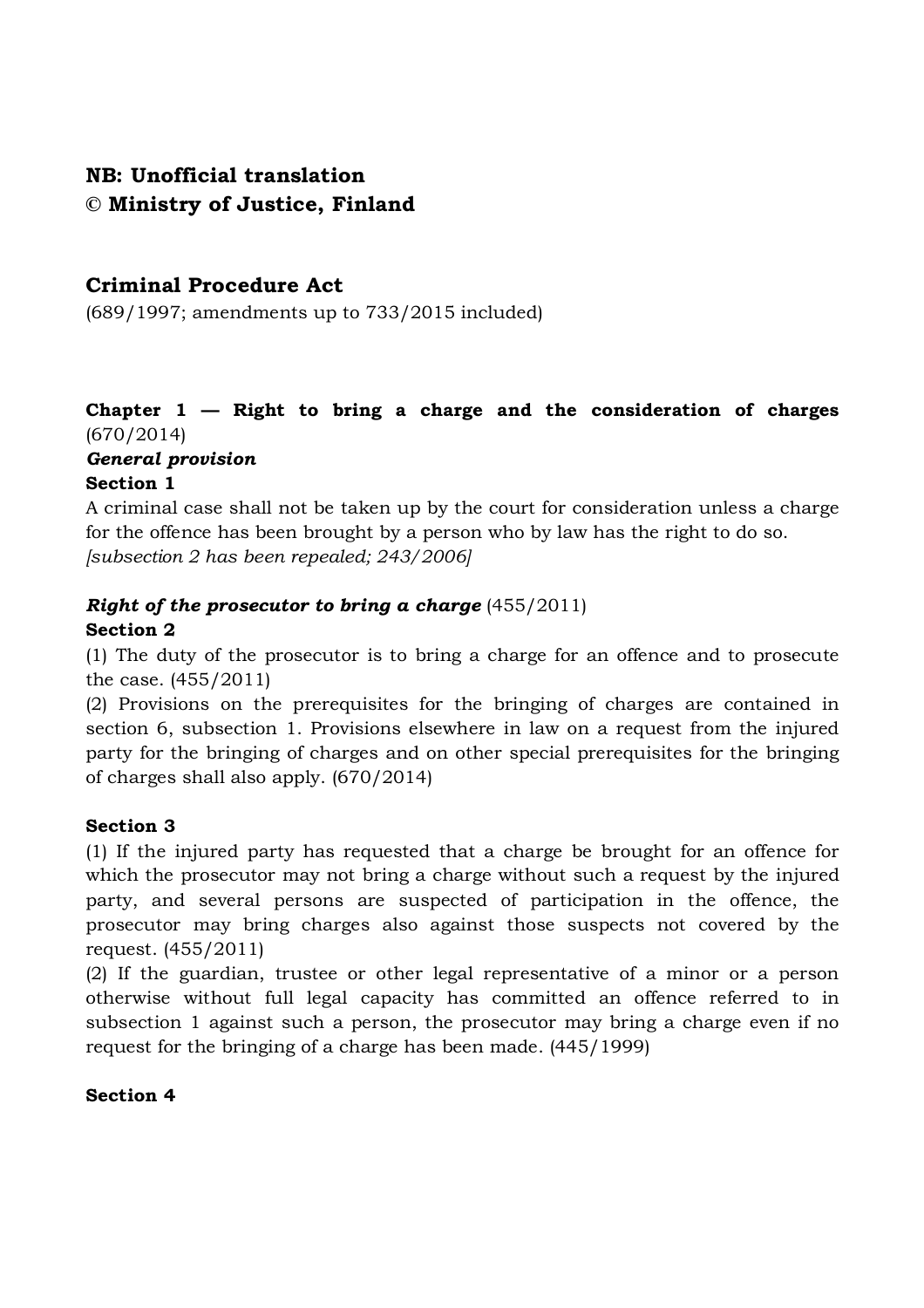(1) If an offence is committed against a person without full legal capacity and the prosecutor may not bring a charge without a request of the injured party, the trustee or other legal representative of that person has the right to make the request. However, in respect of an offence committed against a minor, the guardian or other legal representative of the minor has the right to make the request. (455/2011)

(2) A person without full legal capacity has the sole right to request that a charge be brought, if an offence has been directed at property which is under his or her sole administration or if it concerns a legal transaction which he or she has the capacity to make. A person without full legal capacity has said sole right also when an offence has been directed at his or her person and he or she is at least 18 years of age and can apparently understand the significance of the matter.

(3) If a minor has reached 15 years of age, he or she shall have a right parallel to that of the guardian or other legal representative to request that a charge be brought for an offence directed at his or her person.

# **Section 4(a)** (455/2011)

If the competence of a person has been restricted other than by a declaration that he or she is fully without legal competence, and the offence for which the prosecutor may not bring a charge without a request of the injured party is directed at a matter that is in the sole competence of the trustee, only the trustee has the right to request prosecution. However, the trustee and the ward are both entitled to make the request if the offence is directed at a matter in their joint competence.

# **Section 5** (455/2011)

The injured party shall make the request for the bringing of a charge to the prosecutor or police within whose district the charge for the offence may be brought. If the request is made to another prosecutor or police, said authority shall forward it without delay to the competent authority.

#### **Section 6** (670/2014)

(1) The prosecutor shall bring a charge for a suspected offence if he or she deems that:

- (1) it is punishable according to law;
- (2) the right for its prosecution is not time-barred; and
- (3) probable grounds exist to support the guilt of the suspect.

(2) Even though there are probable grounds to support the guilt of the suspect and the other prerequisites provided in subsection 1 exist, the prosecutor may nevertheless waive prosecution on the basis of section 7 or 8 or another corresponding legal provision.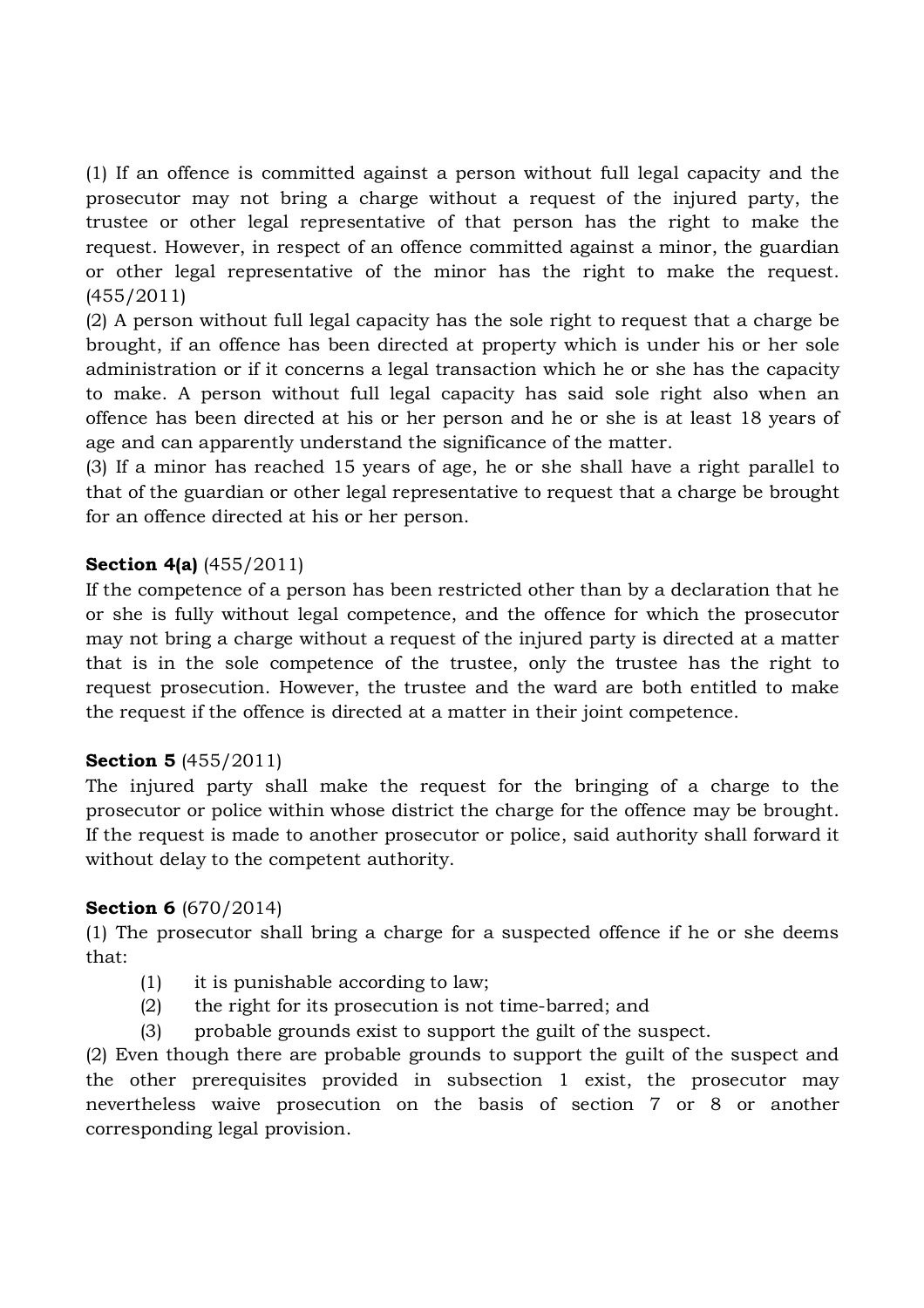### **Section 6(a)** (670/2014)

(1) The prosecutor shall decide to waive prosecution if:

- (1) the prerequisites for the bringing of charges provided in section 6, subsection 1 are not met;
- (2) the prosecutor waives prosecution on the basis of section 6,subsection 2;
- (3) the injured party has not requested that charges be brought or another special prerequisite provided in law for the bringing of charges referred to in section 2, subsection 2 is not met and the nature of the case requires that a separate decision be made.

(2) Justification shall be given for the decision to waive charges. The justification shall indicate the circumstances and the evidence as well as the assessment of evidence and the legal conclusions on which the decision is based.

# **Section 7** (670/2014)

The prosecutor may waive prosecution:

- (1) if no sentence more severe than a fine is to be anticipated for the offence and the offence, with consideration to its detrimental effects or the degree of culpability of the offender manifested in it, is to be deemed petty as a whole; and
- (2) if the suspect had not reached the age of eighteen at the time of the commission of the suspected offence and no sentence more severe than a fine or imprisonment for at most six months is to be anticipated for this offence and it is to be deemed to be more the result of lack of understanding or thoughtlessness than of heedlessness of the prohibitions and commands of the law.

# **Section 8** (670/2014)

(1) Unless an important public or private interest requires otherwise, the prosecutor may, in addition to what is provided in section 7, waive prosecution:

(1) if criminal proceedings and punishment are to be deemed unreasonable or inappropriate in view of a settlement reached by the suspect in the offence and the injured party, the other action of the suspect in the offence to prevent or remove the effects of the offence, the personal circumstances of the suspect in the offence, the other consequences of the act to him or her, the welfare and health care measures undertaken and the other circumstances;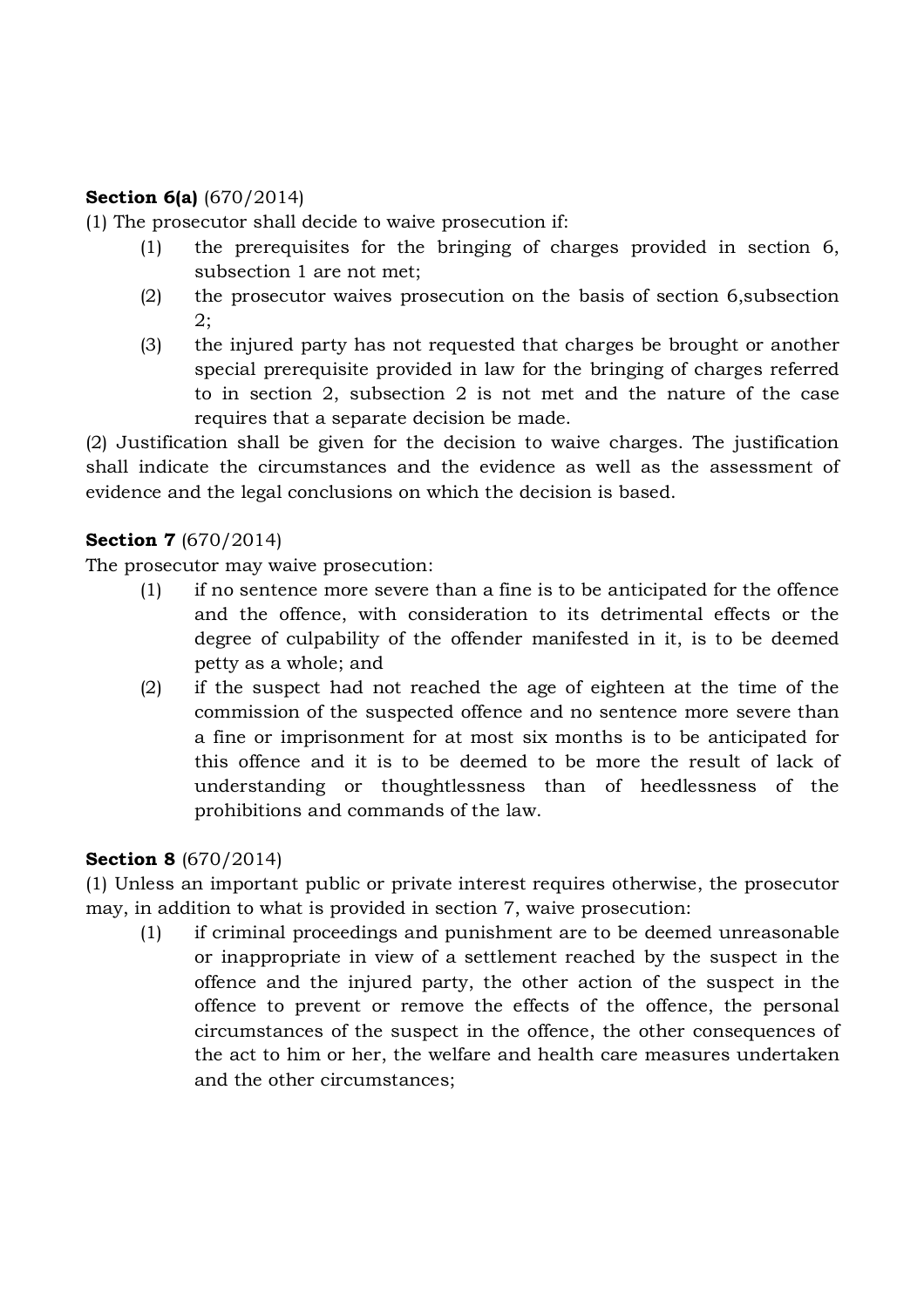- (2) under the provisions on joint punishment or on the consideration of previous punishments in sentencing, the suspected offence would not have an essential effect on the total punishment; or
- (3) the expenses in continuing to consider the case would be in manifest disproportion to the nature of the case and to the sanction possibly to be expected in it.

(2) If charges are being considered for two or more offences for which the same person is suspected and if he or she has contributed to the clarification of one or more of the suspected offences, the prosecutor may decide not to bring charges for all of the suspected offences. However, charges shall be brought if required by an important public or private interest.

# **Section 8(a)** (647/2003)

(1) Before deciding on the bringing of charges the prosecutor may invite the injured party and his or her counsel or attorney to an oral conference, if this would promote the reaching of a decision on the charges or the hearing of the case in court.

(2) If the suspect in the offence is under the age of 18 years, the prosecutor shall decide urgently whether to bring charges. If charges are brought, they shall be done so also without delay. (670/2014)

# **Section 8(b)** (670/2014)

Unless the public interest demands otherwise, the prosecutor may waive a request for forfeiture if:

- (1) the proceeds of the suspected offence or the value of the object or property is slight;
- (2) the examination of the grounds for the request or the hearing of the request in court would result in expenses that are manifestly unreasonable in view of the nature of the case; or
- (3) prosecution of the suspected offence is waived on the basis of section 7 or 8 or of another corresponding legal provision.

#### **Section 9**

The decision to waive prosecution is to be made and service of the decision is to be given to the suspect and the injured party early enough so that the injured party has time to prepare and bring a charge in accordance with section 14. Service of the decision shall be given by post or in accordance with the provisions in Chapter 11 of the Code of Judicial Procedure.

*[subsection 2 has been repealed; 670/2014]*

**Section 9(a)** (670/2014)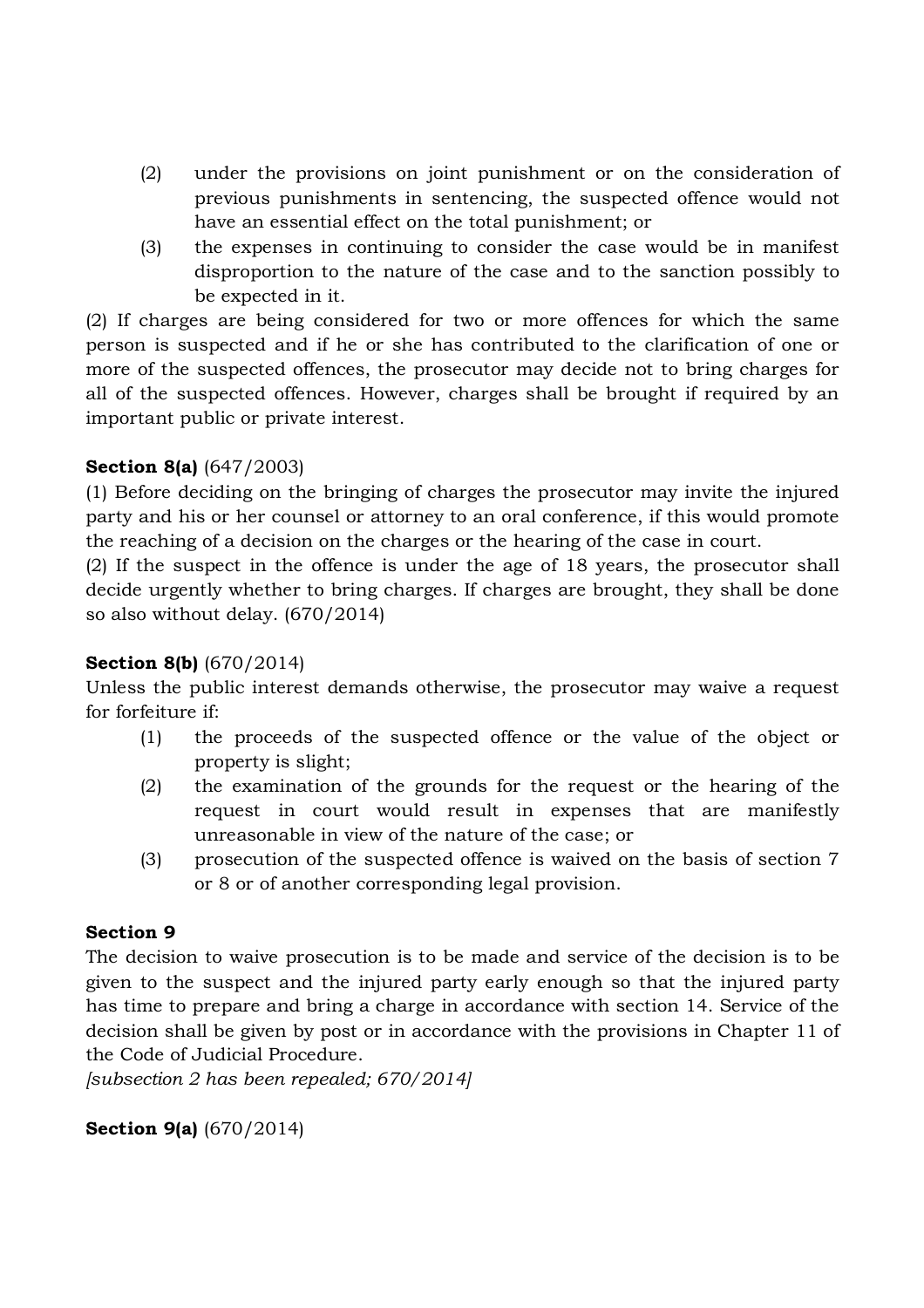(1) If the prosecutor has decided to waive prosecution on the basis of section 7 or 8 or another corresponding legal provision, he or she shall, on the request of the person whose prosecution has been waived, submit the decision to the consideration of the court. A request for this shall be submitted to the prosecutor in writing within 30 days of when the service referred to in section 9, subsection 1 has been given.

(2) When the decision of the prosecutor to waive prosecution has been submitted to the consideration of the court, the person whose prosecution has been waived shall be informed without delay of when and where the hearing shall take place and that the case may be decided regardless of his or her absence. The provisions in force on criminal proceedings apply otherwise in the consideration of the case, as appropriate.

### **Section 10** (670/2014)

(1) The prosecutor may, on his or her own motion or on the initiative of the injured party, undertake measures for the submission and hearing of a proposal for judgment in the proceedings referred to in Chapter 5(b) if:

- (1) the maximum sentence provided in law for the suspected offence is imprisonment for six years, but not for an offence referred to in Chapter 20, sections 1, 4, 5, 6, 8(a) or 8(b) or in Chapter 21, sections 4, 5, 6(a) or 7 – 15 of the Criminal Code (39/1889); and
- (2) the prosecutor deems that the hearing of the case in the proceedings referred to in Chapter 5(b) are justified, taking into consideration the nature of the case and the claims to be presented, the expenses apparently resulting from, and the time required for, a hearing in said proceedings on one hand and in the procedure provided for the presentation of charges on the other, and possible questions of participation in the suspected offence or in an offence directly connected with it.
- (2) A proposal for judgment may be submitted when:
	- (1) the suspect in the offence in question or the defendant in the criminal case admits having committed the suspected offence and consents to the hearing of the case in the proceedings referred to in Chapter 5(b);
	- (2) the prosecutor and the suspect in the offence or the defendant in the criminal case are agreed on the imputable offence;
	- (3) the injured party has stated in the criminal investigation that he or she has no claims in the case, or consents to the hearing of the case in the proceedings referred to in Chapter 5(b).

(3) In the proposal for judgment the prosecutor commits to requesting punishment in accordance with the mitigated scale of punishment referred to in Chapter 6, section 8(a) of the Criminal Code. The prosecutor may also commit to waiving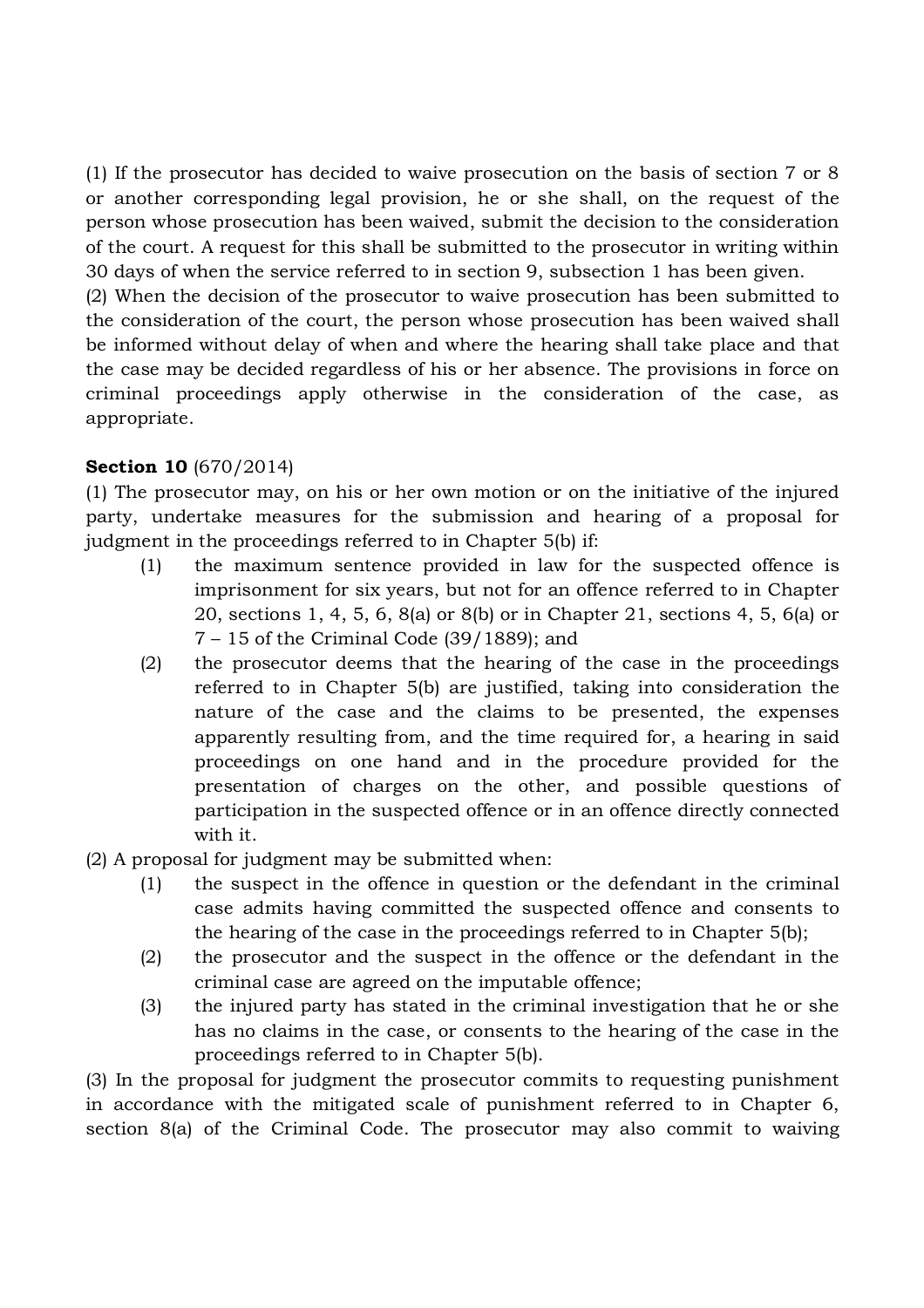prosecution for one or more suspected offences in accordance with Chapter 8, section 2 of this Act.

(4) The proposal for judgment shall be drafted in writing and the parties shall sign and date it. The proposal shall note the information referred to in subsection 2 and the commitment of the prosecutor to request punishment in accordance with a mitigated scale of punishment. The prosecutor may, in the proposal for judgment, state his or her opinion on the type and amount of punishment to be imposed. What is provided in Chapter 5, section 3 on the application for a summons applies in addition, as appropriate, to the contents of the proposal for judgment.

### **Section 10(a)** (670/2014)

(1) When the prosecutor deems that a proposal for judgment may be submitted for a suspected offence, he or she shall negotiate with the suspect in the offence or the defendant in the criminal case on the submission of the proposal for judgment. The prosecutor shall as necessary clarify whether the injured party consents to the hearing of the case in the proceedings referred to in Chapter 5(b).

(2) The suspect or the defendant shall be appointed counsel for the negotiations, unless he or she specifically wants to attend to his or her own defence. Counsel shall be appointed also in such a case if the suspect or the defendant is not able to defend himself or herself or if he or she is under the age of 18 years. The provisions of Chapter 15, section 2, subsection 1 of the Code of Judicial Procedure apply to the qualifications of counsel. Notwithstanding what is provided in Chapter 2, section 1, subsection 2 of this Act, a defender shall be appointed for the suspect or defendant on his or her request. What is provided in Chapter 2 applies in such a case.

(3) In addition to the prosecutor, the suspect or defendant and his or her counsel shall be present in the negotiation, unless otherwise provided in subsection 2. The prosecutor may also invite the injured party to the negotiation, if this will promote the consideration of the case, and the injured party has the right to retain counsel and if necessary also another person. The prosecutor shall, to the extent required by the circumstances, clarify for the suspect or defendant and if necessary the injured party their rights and the significance of the proposal for judgment.

(4) When a proposal for judgment has been prepared, the prosecutor submits it and the criminal investigation documentation on the case as well as other documentation that is to be deemed necessary, to the court without unnecessary delay. The case becomes pending when the proposal for judgment arrives at the registry of the court.

(5) If the prosecutor has already brought charges for the offence referred to in the proposal for judgment, he or she shall submit the proposal for judgment to the court before the initiation of the main hearing on the charges. The prosecutor shall also notify the court hearing the charges of the proposal for judgment, and the court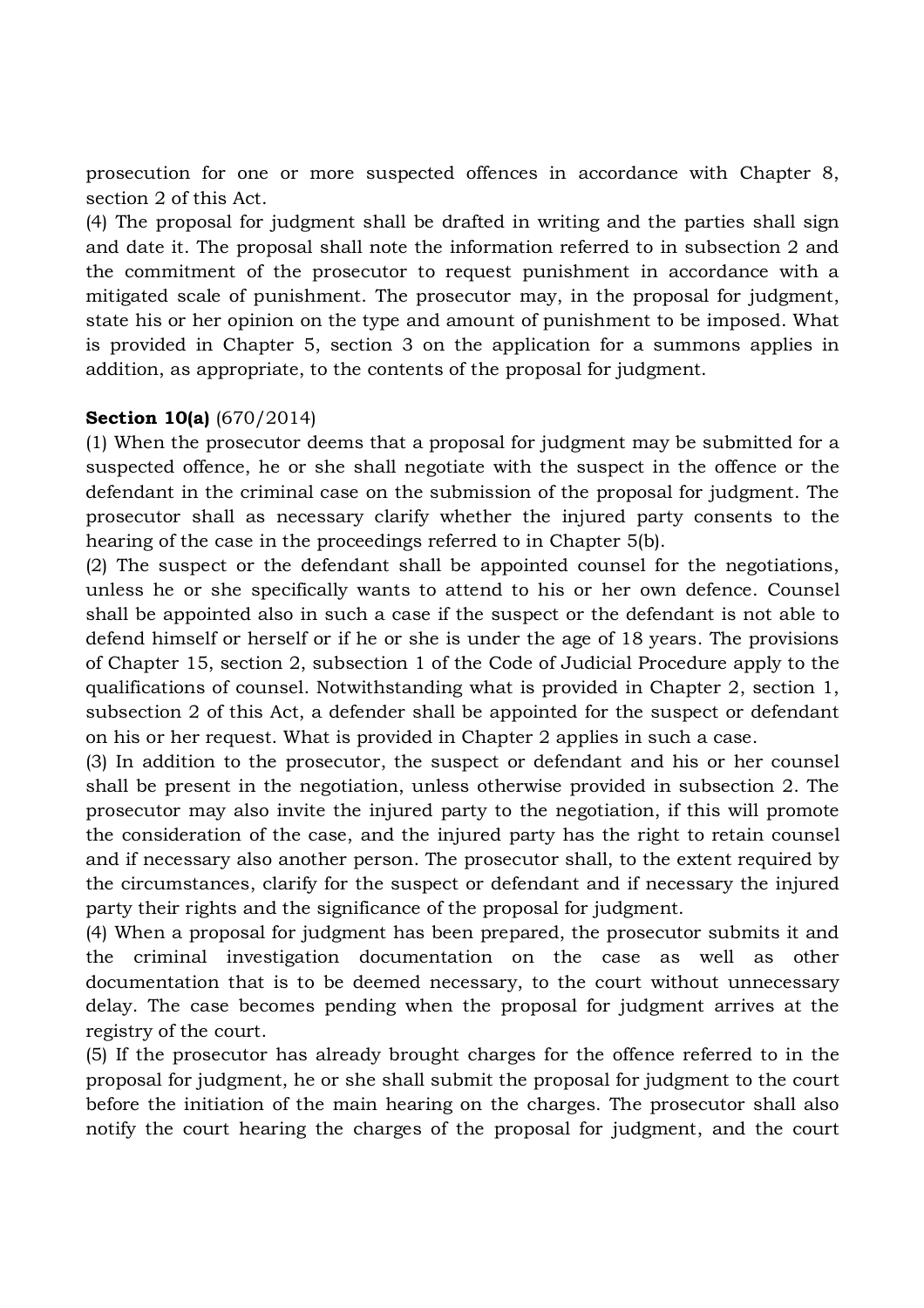shall stay the hearing of the charges. After the legally final judgment has been issued on the basis of the proposal for judgment or as necessary otherwise, the prosecutor shall notify the court hearing the charges whether the hearing of the charges should be concluded or whether he or she intends to continue to prosecute the case.

(6) If no proposal for judgment is submitted, statements by the suspect or defendant that had been given in connection with the negotiation referred to in this section may not be used as evidence in the criminal case.

# **Section 11** (670/2014)

(1) If the prosecutor has decided to waive prosecution, he or she may withdraw the decision only if new evidence appears in the case that shows that the decision has been based on essentially incomplete or erroneous information.

(2) If the prosecutor has waived prosecution on the basis of section 8, subsection 2 or has decided to submit the proposal for judgment referred to in section 10, he or she may withdraw the decision only if the admission or consent referred to in section 10, subsection 2(1) is withdrawn or if on the basis of new evidence that has appeared in the case the decision has been based on essentially incomplete or erroneous information.

(3) A superior prosecutor has the right to reopen the case in accordance with what has separately been provided on this.

# **Section 11(a)** (670/2014)

Justification shall be given for a decision to waive a demand for forfeiture, in accordance with what is provided in section 6(a), subsection 2. Service of the decision shall be given to the person affected by the matter, in accordance with what is provided in section 9. In addition, the provisions of section 11, subsections 1 and 3apply.

# **Section 12**

(1) If, after the bringing of a charge, a circumstance appears on the basis of which the prosecutor would have been entitled to waive prosecution on the basis of section 7 or 8 or another corresponding legal provision, he or she may withdraw the charge. Notice of the withdrawal of the charge shall be given as provided in section 9. (670/2014)

(2) However, the prosecutor may not withdraw the charge if the defendant in the criminal case objects to such withdrawal or if a judgment has already been handed down in the case.

```
Section 13 (455/2011)
```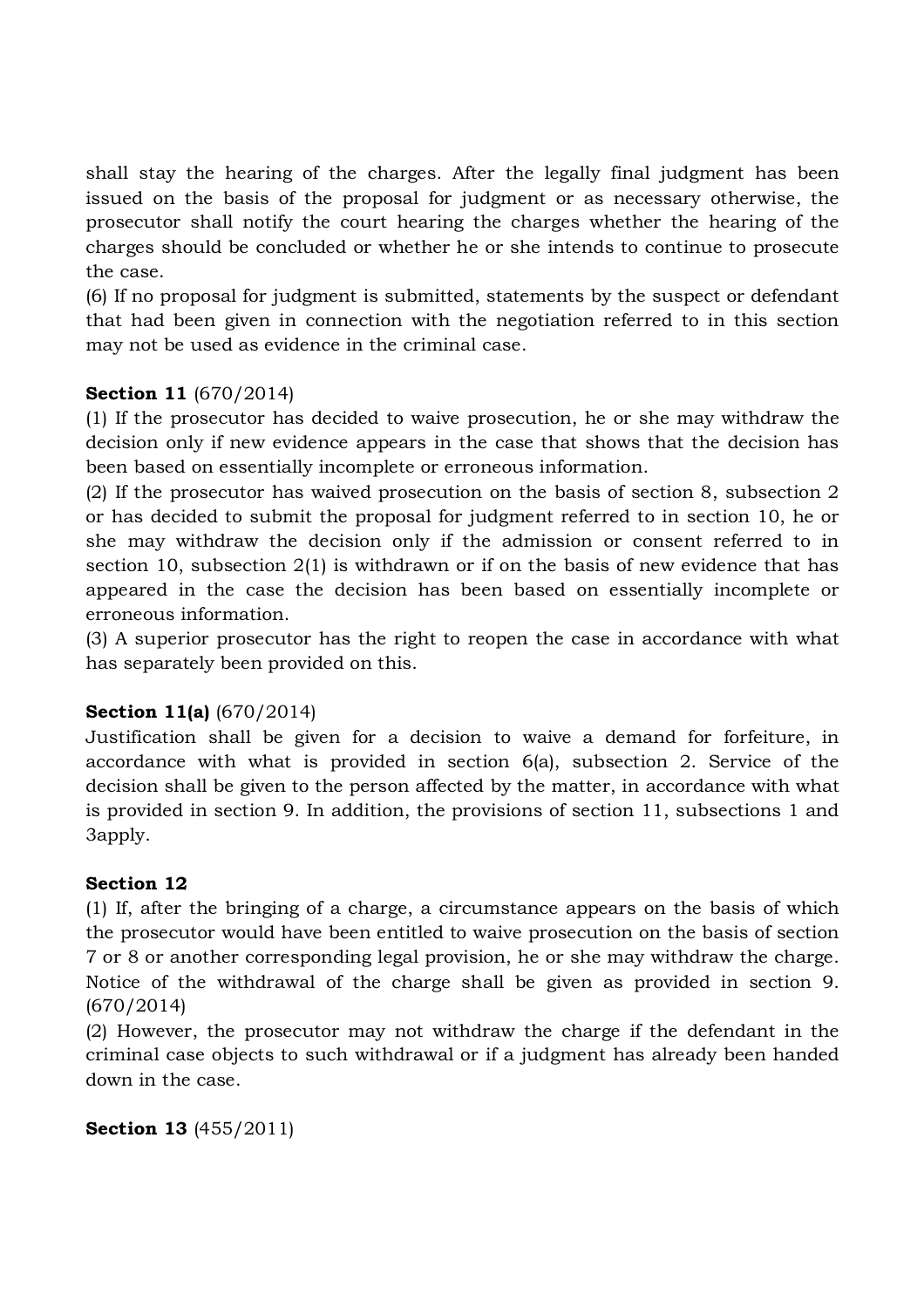The prosecutor may lodge an appeal also in favour of the defendant in a criminal case or amend an appeal lodged against the defendant to be in favour of the defendant.

# *Right of the injured party to bring a charge*

# **Section 14** (455/2011)

(1) The injured party may himself or herself bring a charge for an offence only if the prosecutor has decided to waive prosecution or the criminal investigation authority or the prosecutor has decided that no criminal investigation shall be conducted or it shall be interrupted or concluded. The injured party may bring a charge also if, on the decision of the head investigator, the performance of criminal investigation measures has been transferred. (18/2012)

(2) However, a person who has been the subject of a request that a charge be brought or who has been charged with an offence may always, without need for the decision of the prosecutor referred to in subsection 1, bring a charge for false and unsubstantiated accusation.

*[subsection 2 is repealed as of 1 January 2016; 733/2015]*

(3) The injured party has the right to endorse a charge brought by the prosecutor or another injured party and present new circumstances in support of the charge. An injured party may lodge an appeal against a decision made in the case regardless of whether he or she has exercised the right to be heard in the case.

# **Section 15**

(1) The injured party has the right to bring charges that have been withdrawn by the prosecutor or another injured party. (455/2011)

(2) If the injured party assumes the prosecution of the charge, he or she shall notify the court of the same in writing within 30 days of receiving notice of the withdrawal of the charges.

(3) If the injured party does not assume prosecution, he or she shall forfeit his or her right to bring a charge. In this event, on the request of the defendant judgment shall be given dismissing the charge.

# **Section 16**

(1) If the injured party withdraws a request that a charge be brought, he or she shall no longer have the right to make such a request for the offence. If the injured party withdraws the charge or declines to bring a charge or to prosecute the case, he or she shall forfeit the right to bring a charge.

(2) If the prosecutor may not bring a charge without the request of the injured party that a charge be brought, and if the injured party has withdrawn the request before the prosecutor has brought a charge, also the prosecutor may not bring a charge for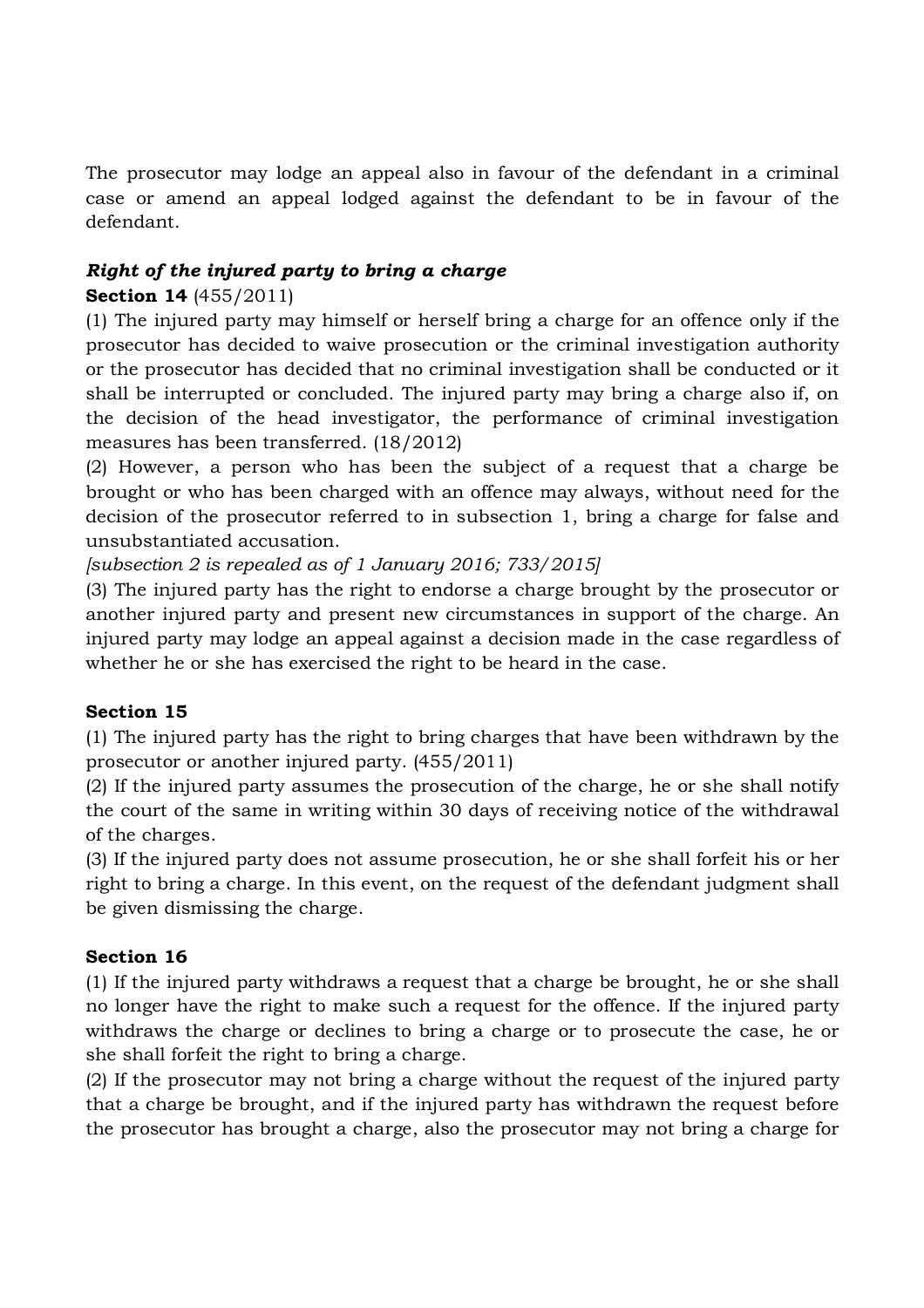the offence. The withdrawal of the request does not prevent the prosecutor from bringing a charge if the withdrawal does not pertain to all the participants in the offence. (455/2011)

# **Section 17**

(1) If an offence results in the death of a person, the surviving spouse and children have the right of the injured party to bring a charge. If the person who has been killed was not survived by a spouse or children, the parents and the siblings have the right of the injured party to bring a charge. The parents and siblings have the right of the injured party to bring a charge also in the event that one or more of those who have the primary right to bring a charge as the injured party are suspected of the offence in question.

(2) Where an injured party has died of other causes, the relatives referred to in subsection 1 have the same right to request that charges be brought and to bring a charge and prosecute the case as the original injured party would have had, except where it has been the wish of the injured party that no request be made for the bringing of a charge and that no charge be brought.

# **Chapter 2 — Counsel** (107/1998)

**Section 1** (107/1998)

(1) A person suspected of an offence has the right himself or herself to take care of his or her defence in the criminal investigation and in the criminal proceedings.

(2) On the request of the suspect, a public defender to be appointed for him or her, if:

- (1) he or she is suspected of or charged with an offence punishable by no less than imprisonment for four months or an attempt of or participation in such an offence; or
- (2) he or she is under arrest or remanded for trial.

(3) A public defender is to be appointed for a suspect *ex officio*, when:

- (1) the suspect is incapable of defending himself or herself;
- (2) the suspect has no public defender and is under 18 years of age, unless it is apparent that he or she has no need of a public defender;
- (3) the public defender retained by the suspect does not meet the qualifications required of a public defender or is incapable of defending the suspect in an appropriate manner; or
- (4) there is another special reason for this.

**Section 1(a)** (436/2013)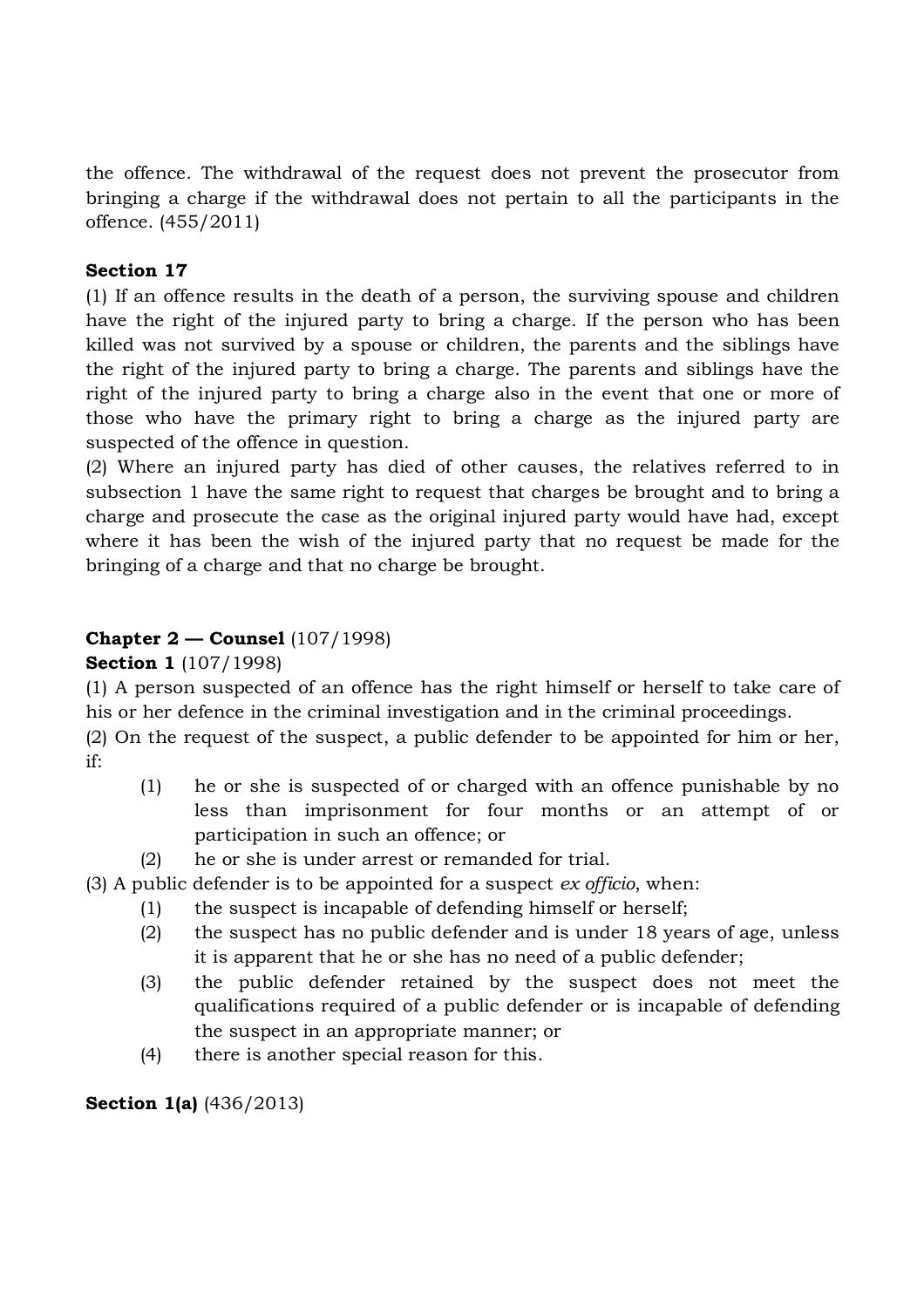The court may appoint trial counsel for an injured party for the criminal investigation and, when the injured person has claims in a case in which the prosecutor has brought charges, for the criminal proceedings:

- (1) in a case concerning a sexual offence referred to in Chapter 20 of the Criminal Code (39/1889), unless there is a special reason for deeming this unnecessary;
- (2) in a criminal case referred to in Chapter 21, sections  $1 6$  and  $6(a)$  of the Criminal Code, if this is to be deemed justified with consideration to the relationship between the injured party and the suspect in the offence;
- (3) in a case concerning an offence against life, health or liberty, if this is to be deemed justified with consideration to the seriousness of the offence, the personal circumstances of the injured person and the other circumstances.

# **Section 2** (107/1998)

(1) A person appointed under section 1 or 1(a) as public defender or trial counsel for the injured party shall be a public legal aid attorney or an advocate. If there is no suitable public legal aid attorney or advocate available or there is another special reason for this, also a licenced legal counsel referred to in the Licenced Legal Counsel Act (715/2011) may be appointed as public defender or trial counsel. The person to be appointed as public defender or trial counsel is to be reserved an opportunity to be heard on the appointment. (719/2011)

(2) When the suspect or the injured party has himself or herself proposed a person meeting the qualifications as public defender or trial counsel, the said person shall be appointed unless there are special reasons to the contrary.

(3) The following may not be appointed as public defender:

- (1) a person who has advised the suspect in a matter connected with the offence under investigation;
- (2) a person who is suspected, charged with or convicted of an offence which is conducive to reducing his or her credibility as a public defender; or
- (3) a person who is otherwise disqualified from serving as a public defender.

(4) If a public defender is appointed for the suspect, no counsel shall be appointed for him or her on the basis of the Legal Aid Act (257/2002). If counsel has been appointed for the suspect on the basis of the Legal Aid Act before the appointment of a public defender, the counsel shall be appointed as public defender. (260/2002)

# **Section 3** (243/2006)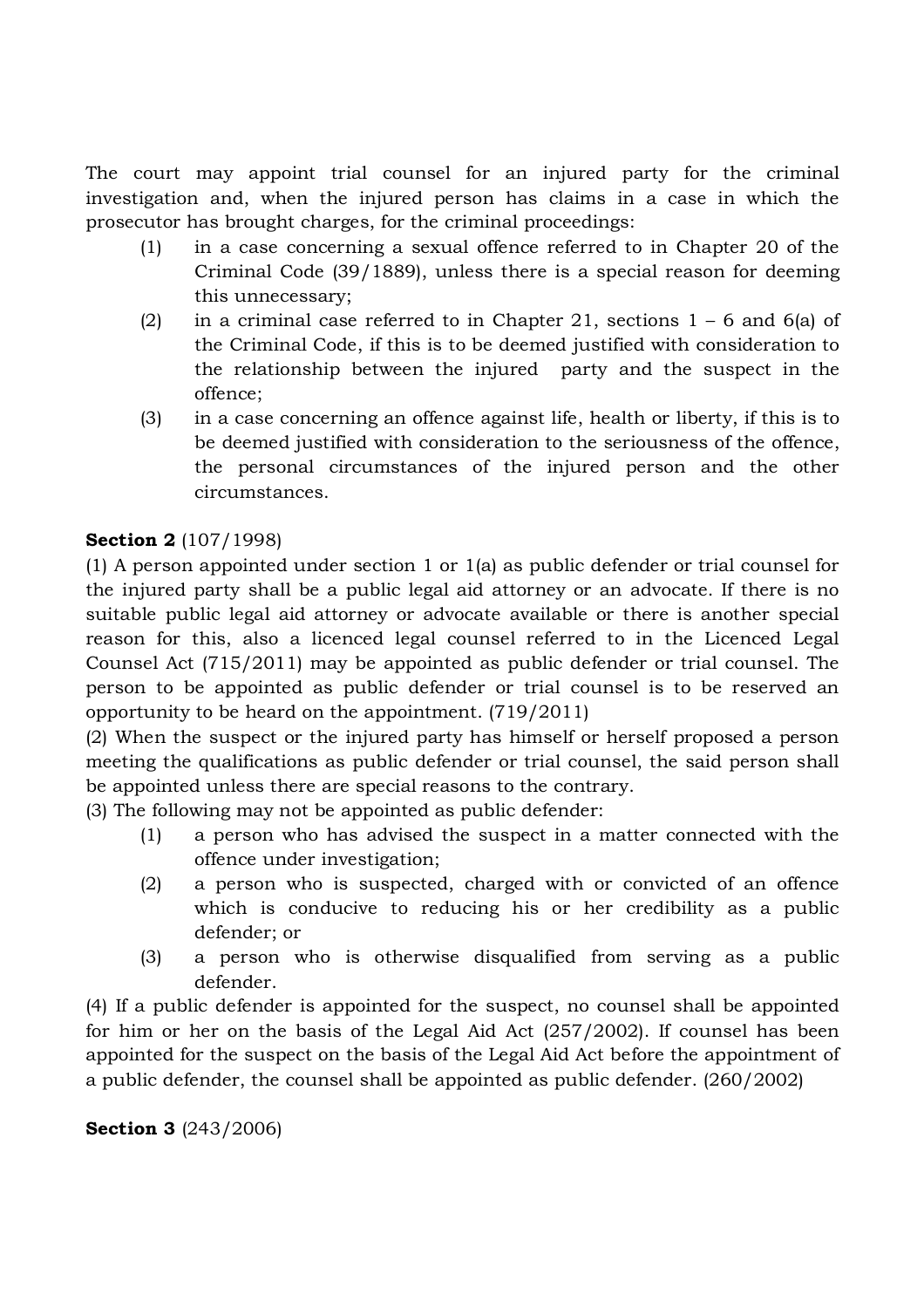If the injured party in the offence referred to in section 1(a) who is to be heard in person in order to clarify the case, may be deemed to need support in the criminal investigation and the criminal proceedings, an adequately qualified support person may be appointed for him or her on the conditions referred to in section 1(a).

### **Section 3(a)** (1178/2014)

(1) In addition to what is provided in section 1(a) regarding the appointment of trial counsel and in section 3 regarding the appointment of a support person for the injured person, the court may, also for a victim of pandering referred to in Chapter 20, section 9 or 9(a) of the Criminal Code, who is not an injured person, appoint trial counsel for the criminal investigation, unless for a special reason this is deemed unnecessary, and a support person for the criminal investigation and the criminal proceedings, if the person who is the subject of the offence is to be heard in person for the clarification of the case and it can be assumed that he or she may need support.

(2) The provisions in this Chapter on trial counsel and a support person for an injured person apply regarding trial counsel and support person for a person referred to above in subsection 1.

### **Section 4** (107/1998)

(1) A public defender, a counsel for the injured party and a support person shall be appointed by the court where the criminal case is pending or where a charge for the offence may be brought. Subject to the criteria provided in section 13, subsection 1 of the Legal Aid Act, the appointment may be given retroactively to encompass the necessary measures already undertaken in the case. If the hearing of the case has been concluded and the period provided for appeal has not yet expired, the appointments mentioned above shall be made by the court which last dealt with the case. (928/2008)

(2) In matters referred to in subsection 1, the District Court has a quorum with a single judge. Consideration of the appointment may be transferred to be dealt with in connection with the criminal case for which the appointment has been requested. When a request for an appointment is decided in chambers and it is not granted s requested, the requesting party is to be notified of the date of the pertinent court order well in advance of the issue of the order. (382/2003)

(3) If the prerequisites for the appointment of a public defender, as referred to in section 1, no longer exist, the appointment as public defender shall lapse, unless for a special reason the court decides otherwise in view of the legal security of the defendant. The provisions in the Legal Aid Act on counsel apply, as appropriate, to the revocation of the appointment of a public defender, counsel for the injured party or a support person. (928/2008)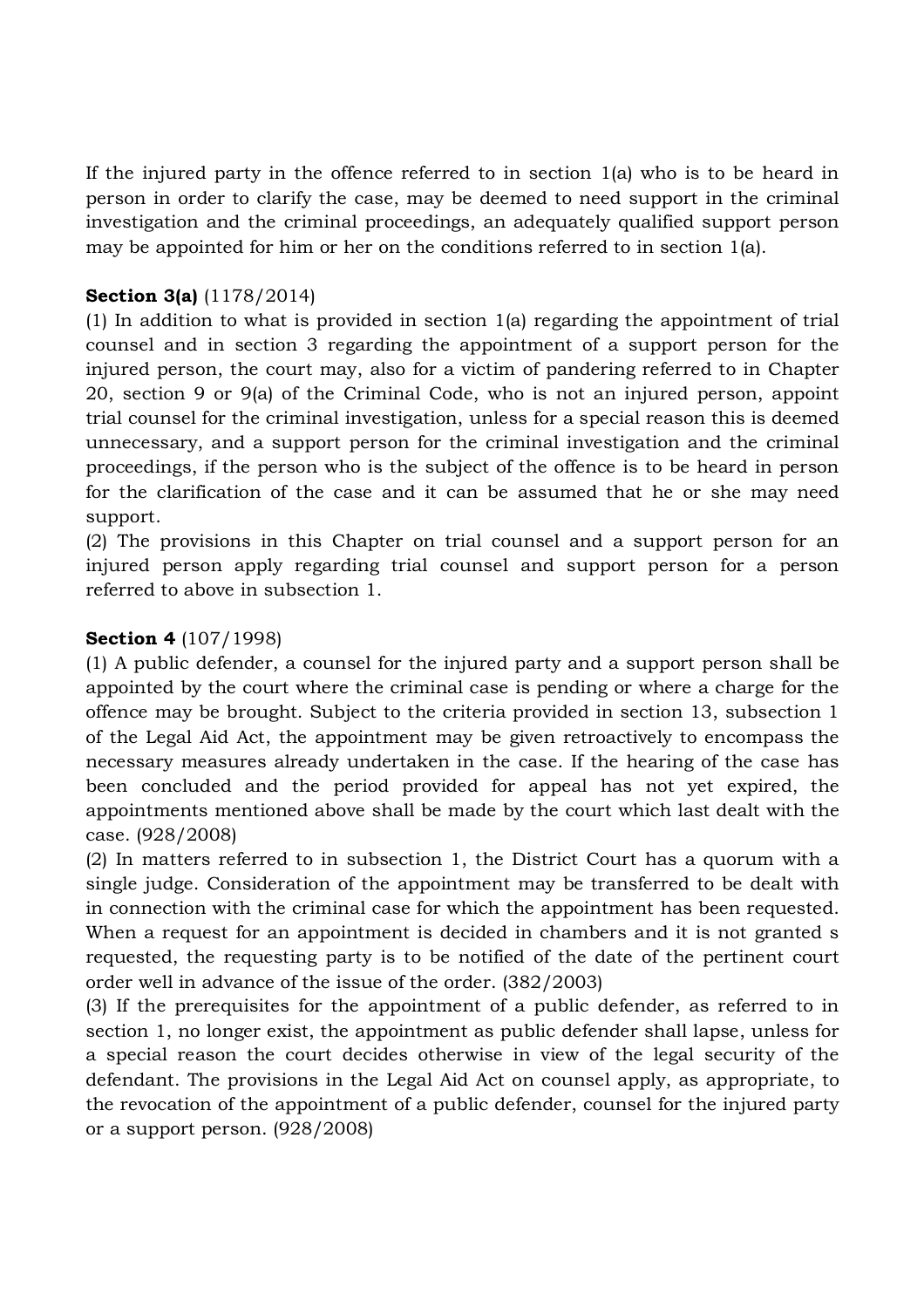### **Section 5** (107/1998)

A public defender and counsel for the injured party may not assign their functions to someone else without permission.

# **Section 6** (107/1998)

A public defender and counsel for the injured party shall conscientiously and in accordance with good advocacy practice protect the rights and interests of his or her client and for this purpose promote the resolution of the case.

# **Section 7** (107/1998)

(1) A public defender and counsel for the injured party shall as soon as possible confer with his or her client and begin preparations to assist him or her, as well as undertake the measures necessary for the protection of the rights of the client. Where necessary, the counsel shall assist his or her client also in submitting an appeal to a higher court.

(2) The appointment as public defender or counsel for the injured party made in accordance with this Chapter shall be in force also in separate proceedings for the hearing of the civil claim of the injured party, opened by virtue of Chapter 3, section 3.

# **Section 8** (107/1998)

In addition, the provisions in Chapter 15 of the Code of Judicial Procedure on attorneys and trial counsel apply, as appropriate, to a public defender and counsel for the injured party.

# **Section 9**

The support person shall provide personal support to the injured party in the criminal investigation and the trial and assist him or her in the matters arising in the resolution of the case.

# **Section 10** (260/2002)

(1) A fee and compensation shall be paid from State funds to a public defender and counsel for the injured party appointed under this Chapter, applying as appropriate what is provided in sections 17 and 18 of the Legal Aid Act regarding the fees and compensation payable to counsel. A defendant who has been assigned a public defender and an injured person who has been assigned counsel are exempt from the obligation to pay fees referred to in section 4, subsection 1(3) of the Legal Aid Act. A defendant who has been assigned a public defender and an injured person who has been assigned counsel shall receive compensation for the expenses of the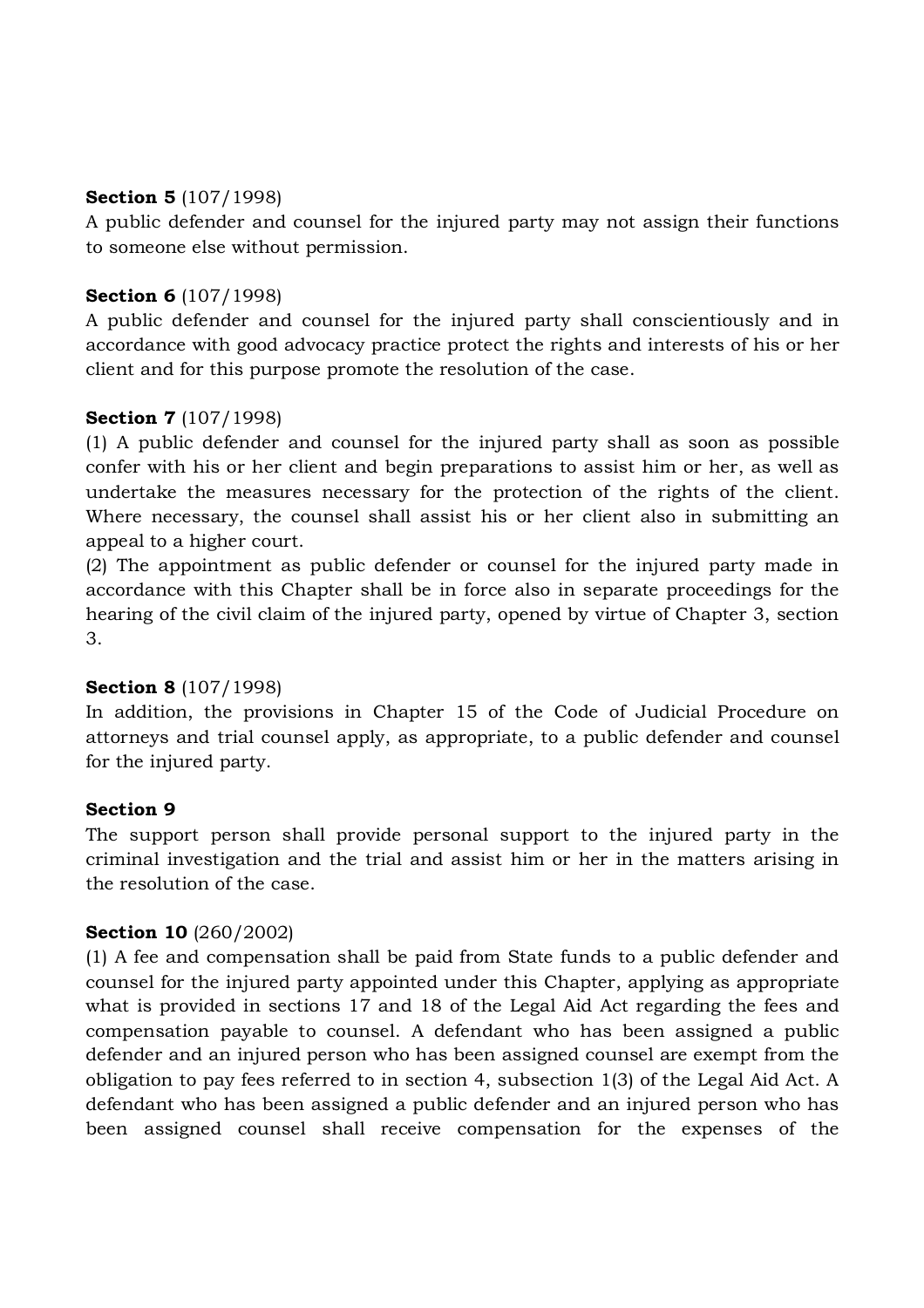presentation of evidence through application of what is provided in section 4, subsection 2 of the Legal Aid Act. The provisions of the State Compensation for Witnesses Act (666/1972) apply to the payment of compensation to a support person appointed on the basis of this Chapter, and to a witness summoned by a defendant who has been assigned a public defender or by an injured person who has been assigned counsel. (928/2008)

(2) The provisions in section 22 of the Legal Aid Act apply, as appropriate, to the liability of the opposing party to reimburse the State.

(3) The provisions in section 26 of the Legal Aid Act apply, as appropriate, to appeal of court orders referred to in section 4 and in this section.

# **Section 11** (928/2008)

If the court finds the suspect guilty of the offence for the criminal investigation and trial of which a public defender had been appointed for him or her, the suspect shall be ordered to reimburse the State for the compensation paid under section 10 from State funds. If the suspect meets the financial criteria for legal aid provided in the Legal Aid Act, the reimbursement shall not exceed the compensation which would be payable under Legal Aid Act. The public defender shall present an account of said conditions, unless such account is unnecessary in the case under consideration.

# **Chapter 3 – Civil claims**

# **Section 1**

When a charge is brought for an offence, a civil claim arising from this offence may be heard in connection with the charge. If such a claim is made separately, the provisions on civil procedure apply.

# **Section 2**

(1) If the charge and the civil claim arising from the offence for which the charge has been brought are separately pending in the same court, the court may join the civil claim to be heard in connection with the charge.

(2) If the charge is pending in another court, the court may transfer the civil claim arising from the offence for which the charge has been brought to be heard in connection with the charge, if there is a special reason for the transfer.

# **Section 3**

If the civil claim has been made in connection with the hearing of the charge, the court may order that the claim is to be heard in accordance with the provisions on civil procedure.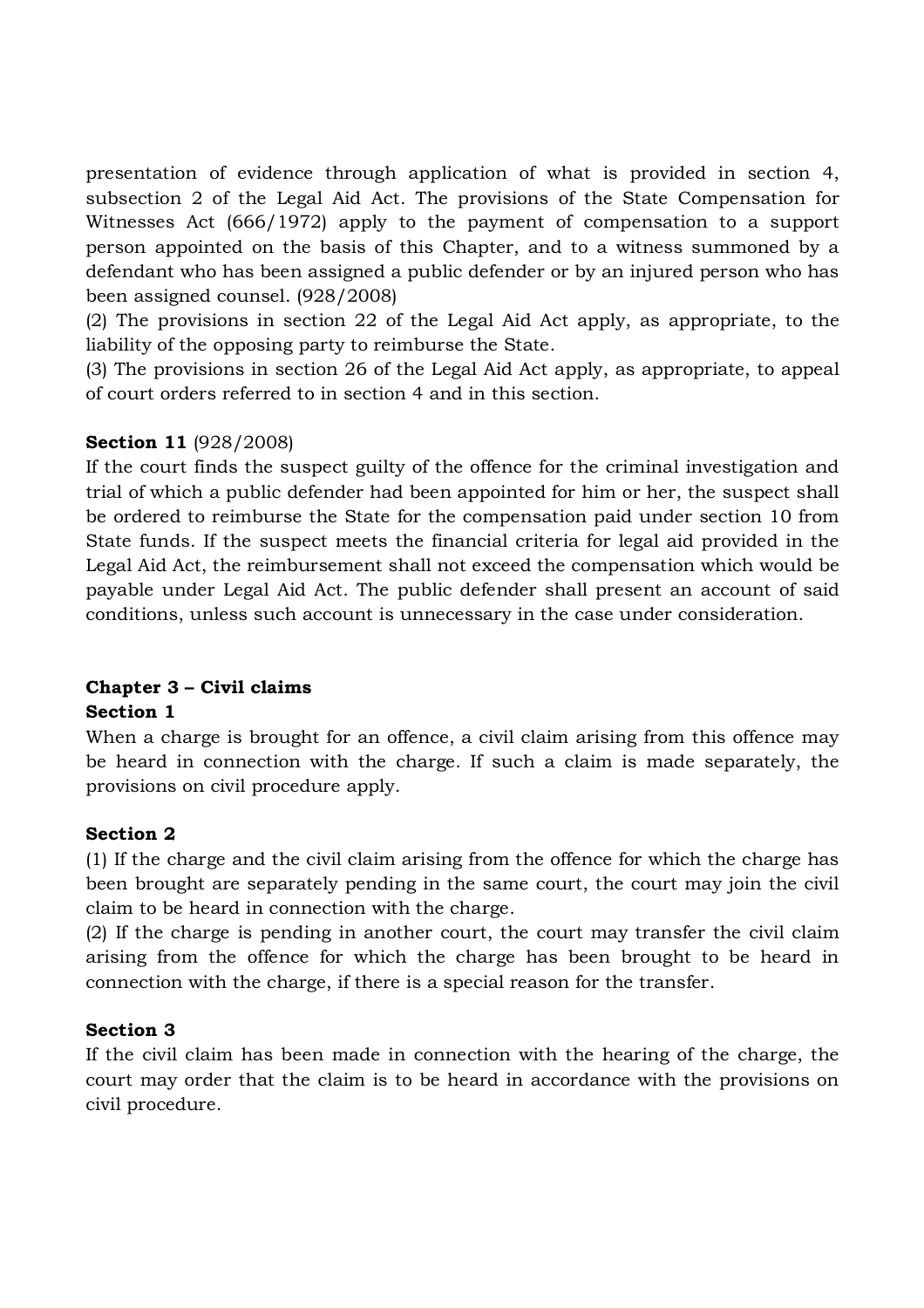#### **Section 4**

A court order joining or separating a civil claim and the charge is not subject to appeal.

#### **Section 5**

(1) The defendant in a criminal case or another person against whom a civil claim has been made may bring an action against a third party in connection with the hearing of the charges, as provided in Chapter 18, section 5(1) of the Code of Judicial Procedure on the bringing of an action in a civil case.

(2) A third party may bring an action against one or both parties in connection with the hearing of the charge, as provided in Chapter 18, section 5(2) of the Code of Judicial Procedure.

#### **Section 6**

(1) If the charge is dismissed or withdrawn, or if the injured party is found to have forfeited the right to bring a charge, the court may on the request of a party order that the hearing of the civil claim is to continue in accordance with the provisions on civil procedure.

(2) If such a request is not made, the case is withdrawn.

#### **Section 7**

However, if the plaintiff withdraws the civil claim after the defendant has responded to it, on the request of the defendant the case is to be decided.

#### **Section 8**

If the charges are rejected, the civil claim may nonetheless be heard or its hearing may be continued in accordance with the provisions on civil procedure.

#### **Section 9**

(1) On the request of the injured party, the prosecutor who has brought a charge is to pursue the civil claim of the injured party against the defendant in the criminal case arising from the offence for which the charge has been brought, if this is possible without essential inconvenience and if the claim is not obviously unfounded. If the prosecutor declines to pursue the civil claim of the injured party, he or she is to notify the injured party of the same, in accordance with the provisions in Chapter 1, section 9, subsection 1. (455/2011)

(2) The injured party shall make the request during the criminal investigation or to the prosecutor. At the same time he or she shall state the circumstances on which the claim is founded.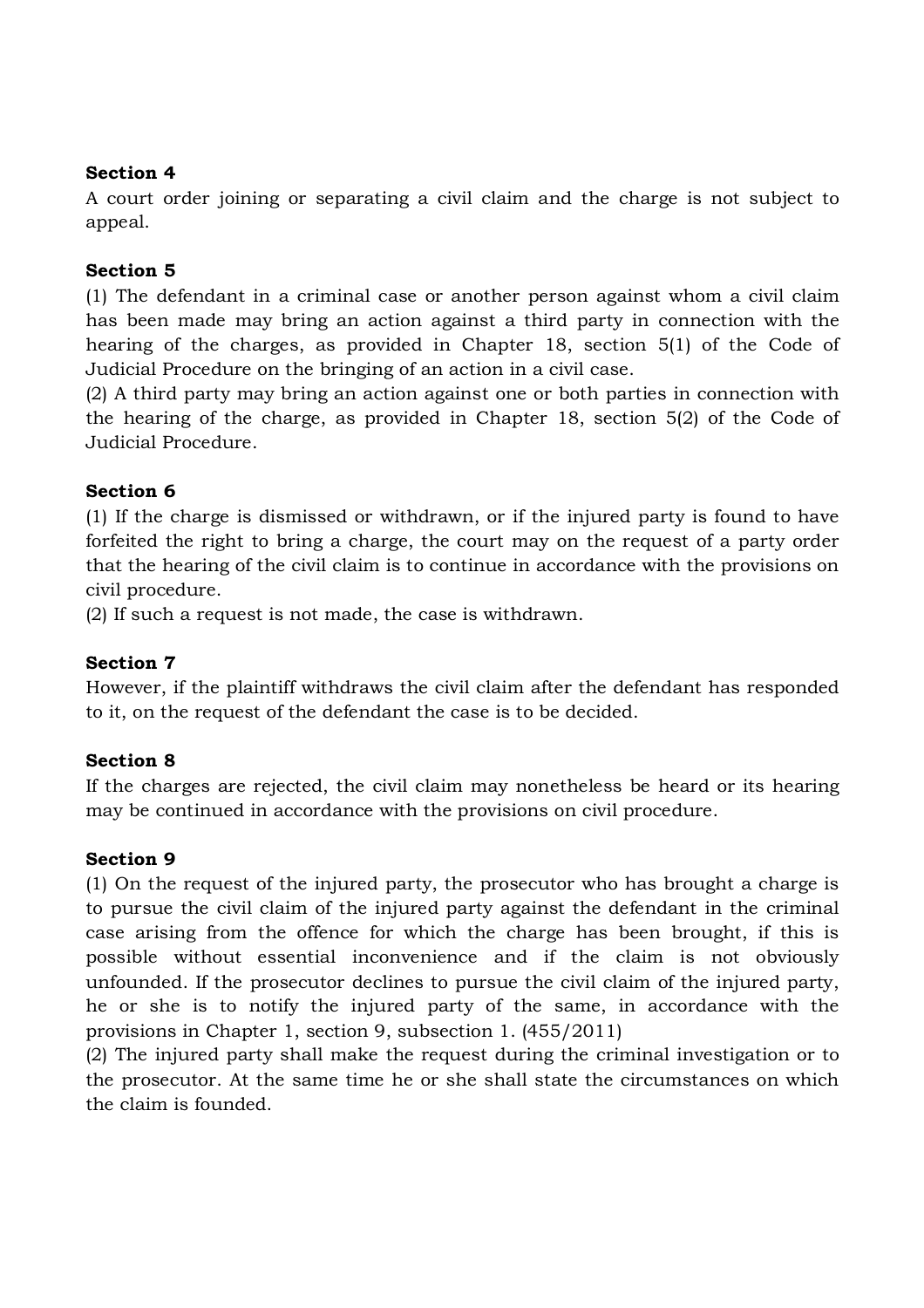(3) When lodging an appeal against the decision on the charge, the prosecutor is on the conditions referred to in subsection 1 to lodge an appeal also against the decision on the civil claim of the injured party, if it is dependent on the decision on the charge.

# **Section 10**

(1) If the injured party or someone else with the right to do so has given notice in the criminal investigation or otherwise to the prosecutor that he or she wishes to personally lodge a civil claim arising from the offence referred to in the application for a summons or if the prosecutor has notified the injured party that the prosecutor will not pursue the civil claim of the injured party regardless of the request, the injured party and the other person referred to in this section shall be reserved an opportunity to submit his or her claim and its grounds in writing to the court within a deadline and under threat that otherwise the claim in connection with the criminal case may be dismissed.

(2) The court may also, using a telephone or another appropriate manner of communication, exhort the injured party and anyone else who has the right to present a civil claim in the case, to notify the court within the deadline provided of their claim and its grounds. In so doing, what is provided in subsection 1 regarding dismissal of the claim does not apply. On the request of the court notification of the claim and its grounds may be made to the court by telephone or another appropriate manner of communication. If a claim and its grounds that have been orally communicated are not clear, the court may request that they be confirmed in writing. (243/2006)

(2) Unless otherwise provided in Chapter 5, sections 5 and 6 of the Code of Judicial Procedure, the claim referred to in subsections 1 and 2 may be heard in connection with the criminal case regardless of the absence of the person making the claim. (243/2006)

# **Section 11**

After a charge has been brought, a civil claim arising from the offence may be made against the defendant without need for a summons, if the court in the light of the available evidence and the other circumstances deems this to be possible without undue inconvenience.

# **Chapter 4 – Competent court**

# **Section 1**

(1) A charge for an offence shall be heard by the court of the place of commission of the offence. The offence is deemed to have been committed both where the criminal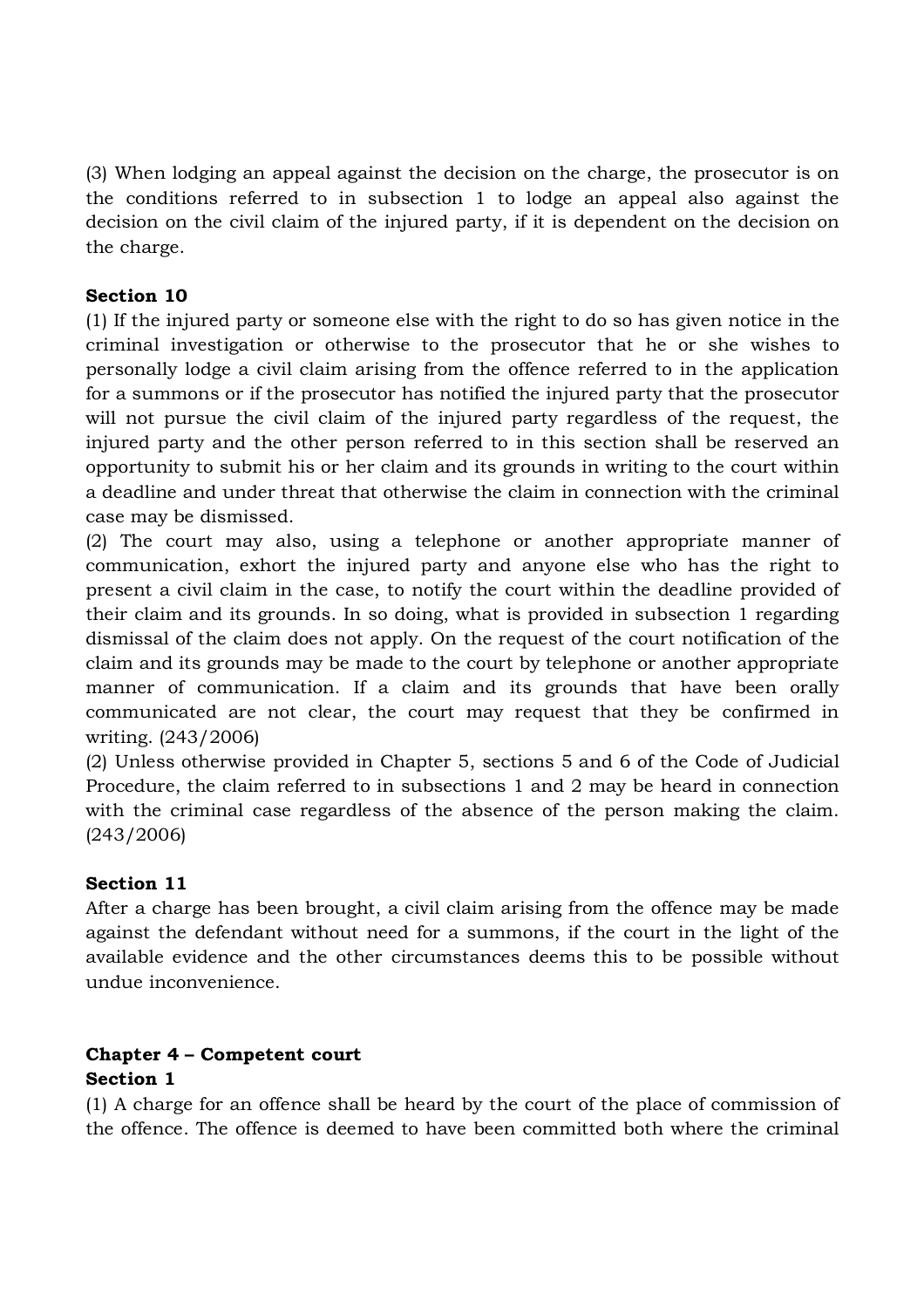act was undertaken and where its consequence became apparent or, if the offence remained an attempt, where the consequence of a completed offence would have become apparent. If the offence has been committed in several places, falling within the ambit of several courts, each of the courts has jurisdiction.

(2) If at the time that a charge is brought, there is no certainty as to the place of commission of the offence, the charge may be heard by any of the courts in the ambit of which the offence can be presumed to have been committed or in the ambit of which the person to be charged is found.

(3) A charge for an offence may also be heard by the court in the ambit of which the person to be charged lives or is habitually resident, if the hearing of the case by that court is deemed appropriate in view of the available evidence, the costs of the proceedings and the other circumstances.

#### **Section 1(a)** (667/2005)

Charges for an offence referred to in Chapter 12 or 13 of the Criminal Code are considered by the Helsinki Court of Appeals.

#### **Section 1(b)** (667/2005)

Separate provisions apply to the competent court for cases involving certain offences.

#### **Section 2** (306/2014)

Unless otherwise provided elsewhere in law, charges for an offence committed outside of Finland are considered in the court of the place where the person who is charged lives, is residing or is found or in the court of the place of residence of the injured person.

#### **Section 3**

If a person has committed several offences, charges for all of them may be heard by a court which is competent to hear the charge for any one of the offences, if this makes the sentencing to a joint punishment more expedient or more convenient and if the hearing of the case by that court is deemed appropriate in view of the available evidence, the costs of the proceedings and the other circumstances.

#### **Section 4**

(1) Charges against several participants in an offence may be heard by a court which is competent to hear the charge against any one of the participants. If the case has earlier been pending against one of the participants, the charges brought also against the other participants may be heard by the same court.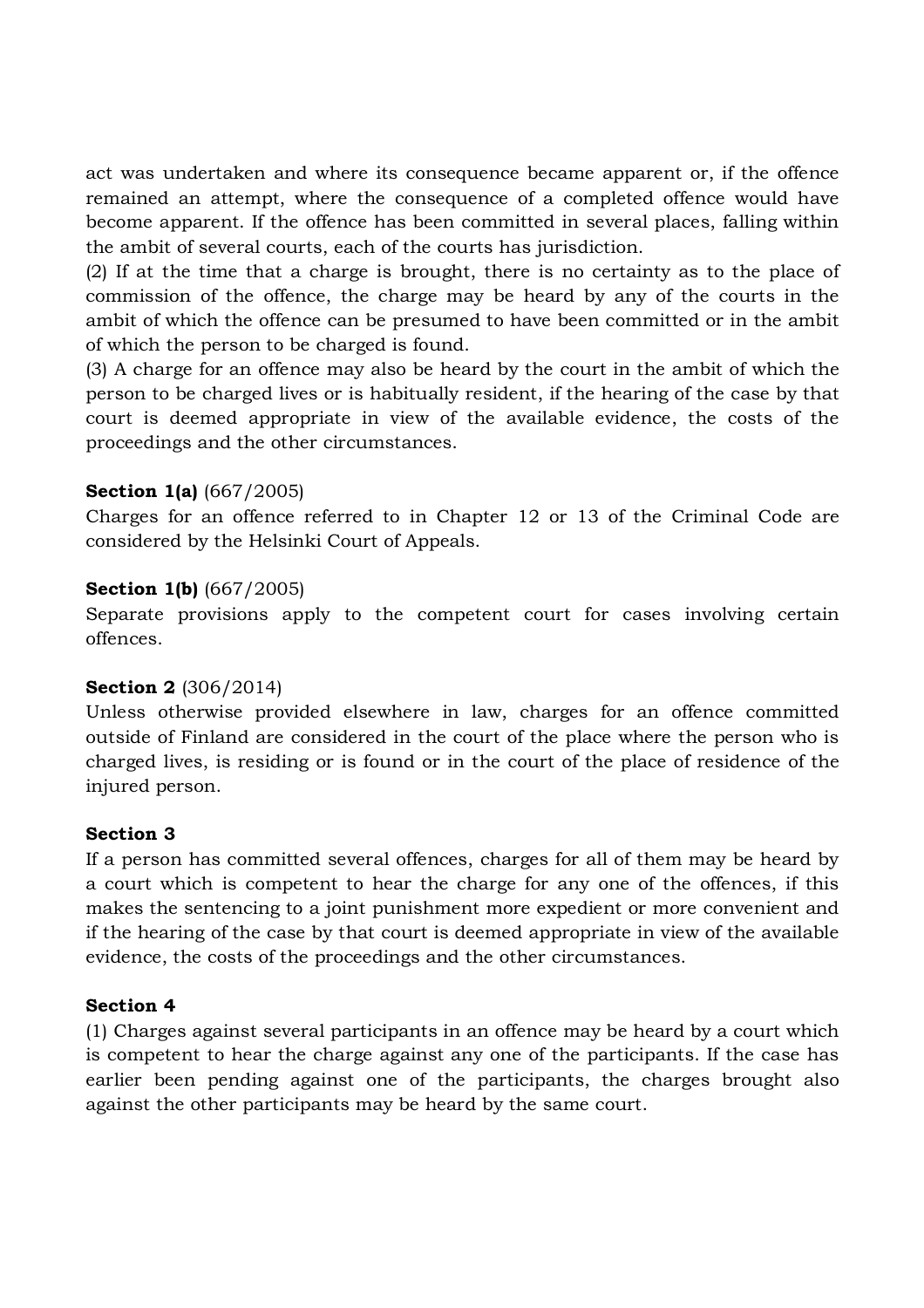(2) Where a participant in an offence is charged with another offence committed in the ambit of another court, charges for all the offences may be heard by a court which is competent to hear the charge for any one of the offences, if the hearing of all the charges by that court is deemed appropriate in view of the available evidence, the costs of the proceedings and the other circumstances.

#### **Section 5**

Charges against different defendants for different offences may all be heard by a court which is competent to hear the charge for any one of the offences, if the offences are connected and if the hearing of all the charges by that court is deemed appropriate in view of the available evidence, the costs of the proceedings and the other circumstances. If the case has earlier been pending against one of the defendants, the charges brought also against the other defendants may be heard by the same court.

#### **Section 6**

Where a criminal case is pending in a court and a charge for false or unsubstantiated accusation is brought in connection with the case, that court may hear also the latter charge.

#### **Section 7**

A court remains competent even if there is a change in the circumstances giving rise to the competence after the criminal case has become pending.

#### **Section 8**

(1) A court where a charge brought by the prosecutor is pending may on the request of the prosecutor and for special reasons transfer the case to another competent court. The orders and other measures of the transferring court remain in force, until the court to which the case has been transferred orders otherwise. However, the case is not to be transferred back, unless new special reasons so require. (455/2011)

(2) An order on the transfer of a case or on the rejection of a request for transfer is not subject to appeal.

#### **Section 9**

(1) Where an appeal is pending in a criminal case before a court of appeal, the court of appeal may for special reasons transfer the case to another court of appeal, where another criminal case concerning the same person is pending.

(2) An order on the transfer of a case or on the rejection of a request for transfer is not subject to appeal.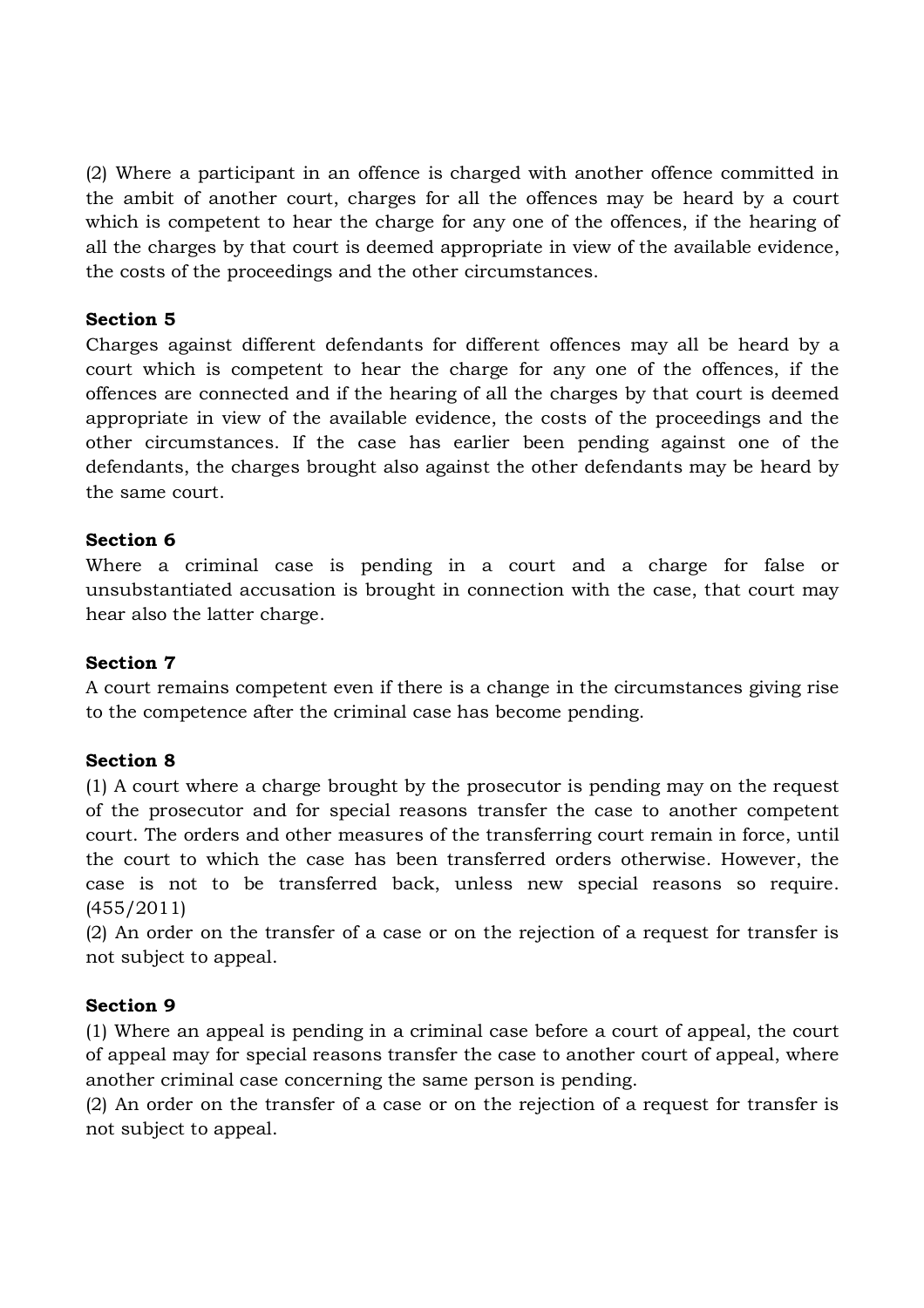#### **Section 10**

When a higher court considers that a criminal case pending before it should be returned for a new hearing by the lower court, it may on the prerequisites referred to in section 3 transfer the case also to a lower court which had not earlier heard it, if any of the offences concerned has been committed within its ambit or if another criminal case concerning the same person is pending in that court. However, the case is not to be transferred, if there is an impediment to the same, as provided in section 11.

#### **Section 11**

(1) If, as separately provided, the charges against any of the defendants or for any of the offences are to be directly heard in a higher court or in a district court other than that referred to in sections 1 and 2, another court is not to hear the charges on the basis of sections 3–5.

(2) However, in connection with another criminal case before a Court of Appeal or the Supreme Court, a charge may be heard directly even if it otherwise should be heard by a lower court, if the offences are interconnected and the hearing of the charges in the higher court is deemed appropriate in view of the available evidence, the costs of the proceedings and the other circumstances. (963/2000)

#### **Section 12**

What is provided in sections 1–11 regarding a charge applies also to other publiclaw demands arising from the offence.

*[Section 13 has been repealed; 963/2000].*

#### **Section 14**

(1) If a higher court finds that a lower court is not competent to hear a criminal case initiated in that court, or confirms an order of the lower court to that effect, the higher court shall, where so requested in the petition of appeal or in the response to the appeal or where so required by very important reasons, transfer the case to the proper lower court, if this is possible on the basis of the available evidence.

(2) Where a case has been brought before several courts and each has made a legally final order of inadmissibility for lack of jurisdiction, the Supreme Court shall on application, if it finds one of these courts to be the competent court, annul the erroneous order and return the case to the appropriate court for a hearing.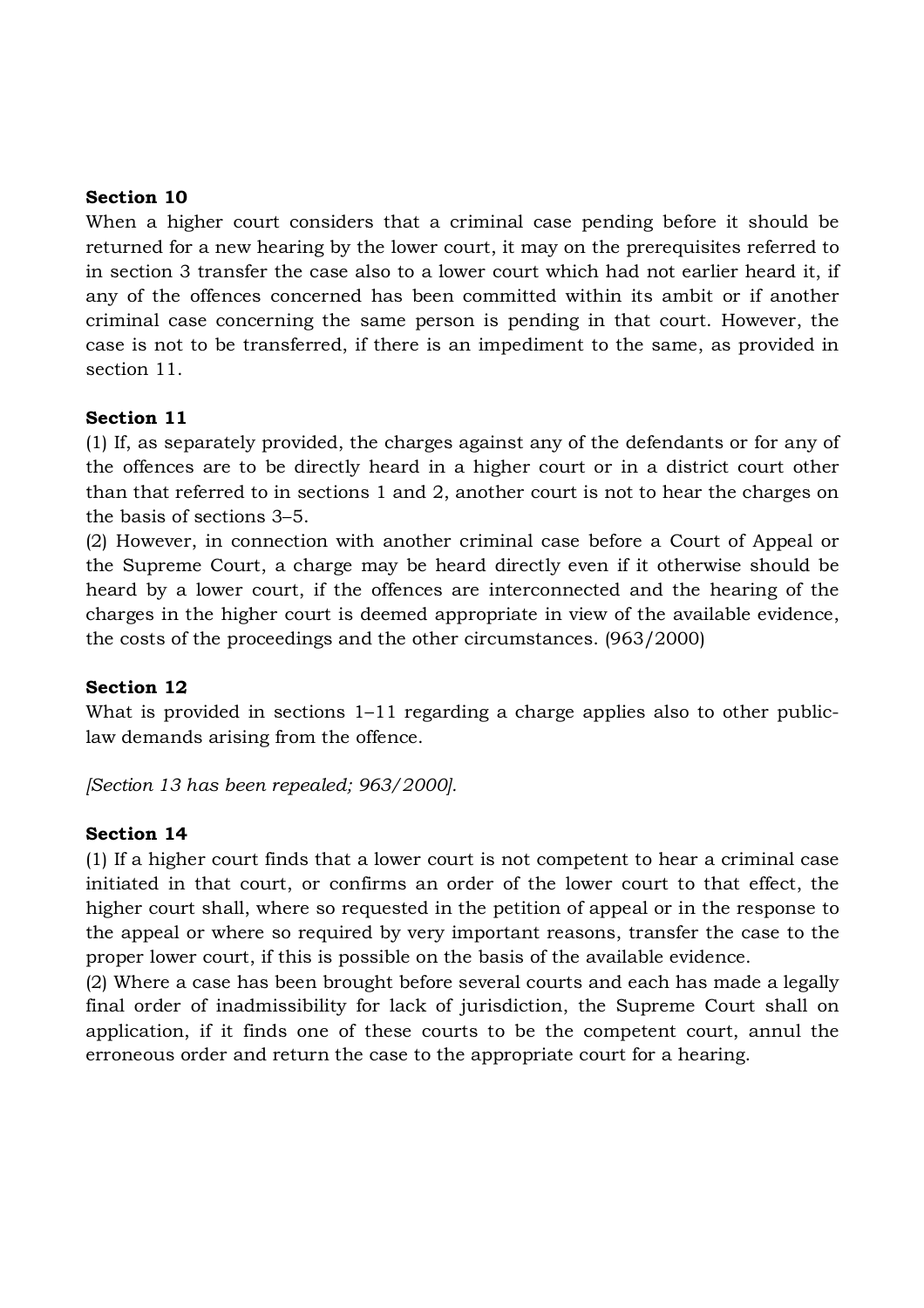# **Chapter 5 – Bringing a charge** *Application for a summons* **Section 1**

(1) The prosecutor is to bring a charge by delivering a written application for a summons to the registry of the district court. The court may order, to the extent it deems necessary, that the prosecutor may bring a charge by himself or herself summoning the defendant. Nonetheless, the prosecutor may always himself or herself bring a charge if the case is to be heard in the written proceedings referred to in Chapter 5(a). (243/2006)

(2) The criminal case becomes pending when the application for a summons arrives at the registry or, if the prosecutor summons the defendant, when the summons is served on the defendant.

*[section 2 has been repealed; 670/2014]*

# **Section 3**

(1) The application for a summons shall indicate:

- (1) the defendant;
- (2) the injured party;
- (3) the act for which the charge is being brought, its time and place of commission and the other information necessary to describe the act;
- (4) the offence which the prosecutor considers the defendant to have been committed;
- (5) the requests for a penalty and for forfeiture, as well as other claims, and the legal provisions on which they are based;
- (6) the claims of the injured party pursued by the prosecutor in accordance with Chapter 3, section 9;
- (7) the evidence that the prosecutor intends to present and what he or she intends to prove with each piece of evidence;
- (8) additional information that the prosecutor intends to use as evidence and the grounds for the use of the additional information;
- (9) the request, order or consent, if one is a prerequisite for the bringing of a charge; and
- (10) the circumstances on which the jurisdiction of the court is based, unless jurisdiction is otherwise evident in the application for a summons.

# (1147/2013)

(2) In addition, the application for a summons shall indicate the name of the court and of the parties, as well as the contact information of their legal representatives, attorneys or counsel. The court shall also be provided in an appropriate manner with the telephone number and other contact information of the parties, witnesses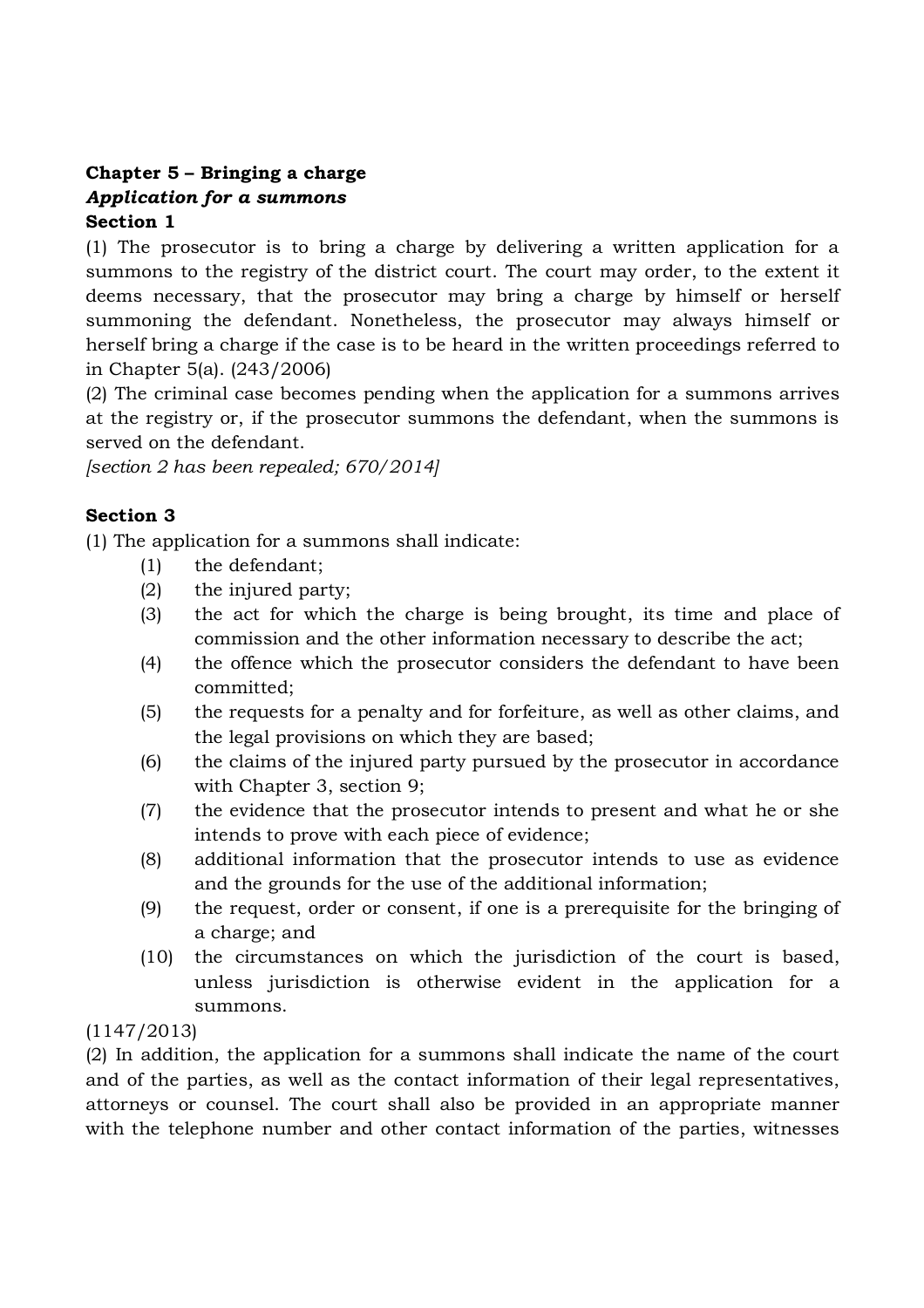and other persons to be heard. If such information subsequently changes, the court shall be notified of this without delay. (363/2010)

(3) The application for a summons shall indicate the duration of the deprivation of liberty, if the defendant has been deprived of his or her liberty for longer than 24 hours, and whether there is reason for the holding of the main hearing within two weeks of the date when the charge become pending, as provided in section 13, subsection 1.

(4) The prosecutor is to sign the application for a summons.

# **Section 4**

The prosecutor is to provide the court, together with the application for the summons or without delay after the bringing of the charges, with the record of the criminal investigation, the written evidence, the objects serving as evidence and the other documents necessary for the hearing of the case.

*[section 4 has been amended as of 1 January 2016 to read as follows; 733/2015*

*The prosecutor shall present to the court the written evidence, objects used as evidence, the record of the criminal investigation and the other documents necessary for the hearing of the case, in the manner ordered by the court together with the application for the summons, or without delay after the bringing of the charges. (733/2015)]*

# *Supplementing the application for a summons* **Section 5**

(1) If the application for a summons is incomplete, the prosecutor is to be exhorted to remedy the deficiency within a set period. At the same time, the prosecutor is to be advised as to how the application is incomplete.

(2) For a special reason, the court may extend the period referred to in subsection 1.

# *Dismissal of the case without issuing a summons* **Section 6**

The court is to dismiss the case at once if the prosecutor does not heed the exhortation to supplement the application for a summons or if the application is so incomplete that it cannot serve as the basis for proceedings, or if there is another reason for the inadmissibility of the case.

# *Supplementing the criminal investigation* **Section 7**

If the criminal investigation is incomplete in a manner that would prevent the main hearing from being continuous, the court is to notify the prosecutor of the deficiency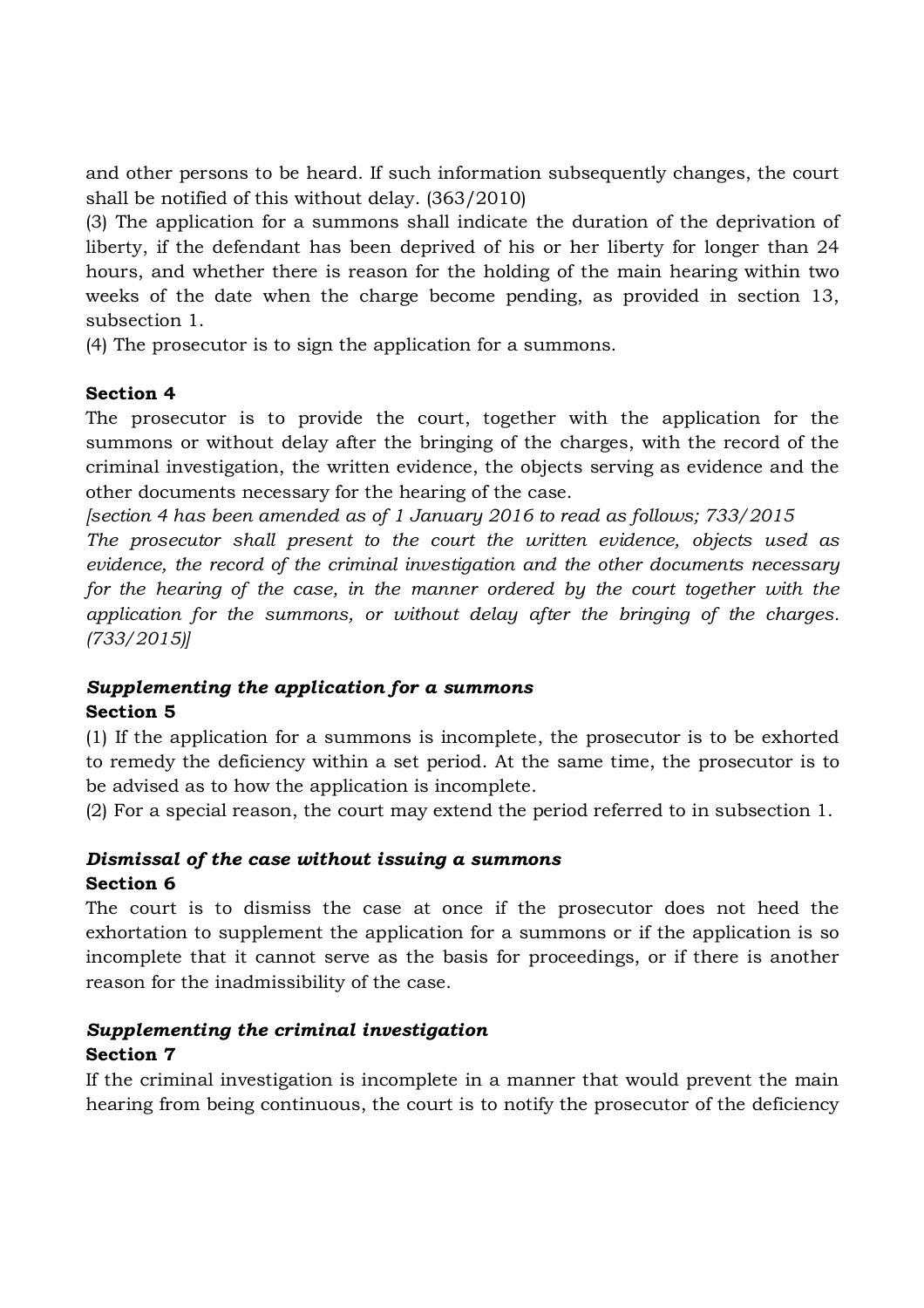and exhort him or her to see to the supplementing of the criminal investigation within a set period.

# *Summons issued by the court and other preparation of the case* **Section 8**

(1) If the case is not dismissed at once, as provided in section 6, the court shall issue a summons without delay. The summons may be issued by the chairperson of the court or the district court notary. (612/2011)

(2) The summons, the application for a summons and the claim referred to in Chapter 3, section 10 are to be served on the defendant as provided in Chapter 11 of the Code of Judicial Procedure on service of notices.

(3) For a special reason, the summoning of the defendant may be carried out also by serving only the summons on him or her and by advising him or her of the circumstances underlying the summons, as referred to in section 3, subsection 1, paragraphs 3–5. In this event, the application for a summons and the claim referred to in Chapter 3, section 10 are to be posted to the defendant without delay and well in advance of the hearing in court so that he or she has sufficient time to prepare his or her defence. If the defendant does not have a postal address, the defendant shall be notified in connection with the summoning at which District Court office the documentation is available. (243/2006)

#### **Section 9**

(1) In the summons the defendant is to be exhorted to respond to the claims made against him or her, either in writing within a deadline set by the court or orally at a hearing. In the summons, the defendant is to be exhorted to:

- (1) state his or her position as regards the claims filed against him or her;
- (2) state the reasons for his or her position, if he or she denies the charge or objects to the other claims;
- (3) mention the evidence that he or she intends to present and state what he or she intends to prove with each piece of evidence, unless it is evident, owing to an admission by the defendant or to other circumstances, that there will be no need for evidence; and
- (4) deliver to the court the written evidence on which he or she relies.

(2) When issuing the exhortation, the court may order which matters the defendant is to address in the response.

(3) When responding to the claims, the defendant shall in addition notify the court in an appropriate manner of the telephone number and other contact information of the witnesses that he or she intends to have heard. If such information subsequently changes, the court shall be notified of this without delay. (363/2010)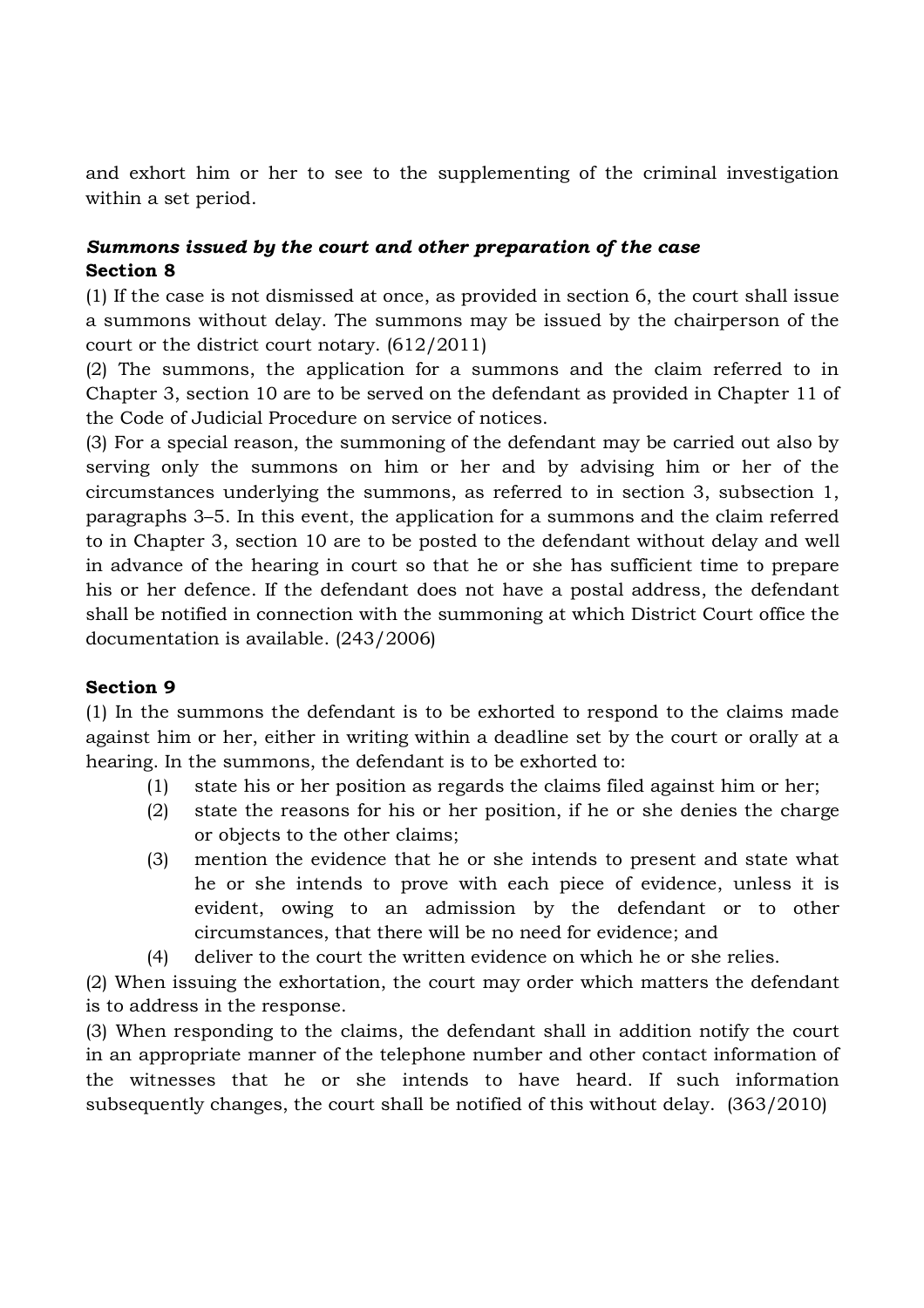(4) For a special reason, the court may permit the delivery of a response orally in the registry of the court or at the court hearing, even though a written response was requested.

## **Section 10**

(1) A preparatory hearing is to be arranged in the case, if this is necessary for a special reason in order to secure the immediacy of the main hearing.

(2) The court may exhort a party to deliver a written statement to the court before the preparatory hearing or between the hearings, if it considers this necessary. In this event, the court shall order which matters the party is to address in the statement.

(3) At a preparatory hearing, a party may not read out or submit a written statement to the court nor otherwise make his or her case in writing.

(4) Nonetheless, a party may read out from a document his or her claim, direct references to case-law, the legal literature, and documents containing such technical and numerical data that they are difficult to understand solely on the basis of an oral statement. In addition, the party may resort to written notes as memory aids.

### **Section 10(a)** (243/2006)

An oral preparatory hearing may also be held by telephone or through the use of videoconference or other suitable means of communication in which the participants in the hearing are in audio contact with one another, if this is appropriate with consideration to the nature and extent of the issues to be considered in the hearing.

# **Section 11**

(1) Before the main hearing, the court may decide to request expert testimony, to receive evidence, to require that a document or other written evidence necessary in the case be produced, to conduct a judicial view or to undertake other preparatory measures, if such a measure is necessary in order to ensure that the evidence shall all be available at the same time at the main hearing.

(2) If a party wishes that any of the measures referred to in this section be undertaken, he or she shall submit a request for this to the court.

# **Deciding on presentation of anonymous testimony** (733/2015)

*Section 11(a) (733/2015)*

*[NB: the subheading and sections 11(a) – 11(e) enter into force on 1 January 2016; 733/2015]*

*(1) On the written application of the prosecutor, the suspect or the defendant, the court may decide that a person shall be heard as a witness in the criminal case in a manner*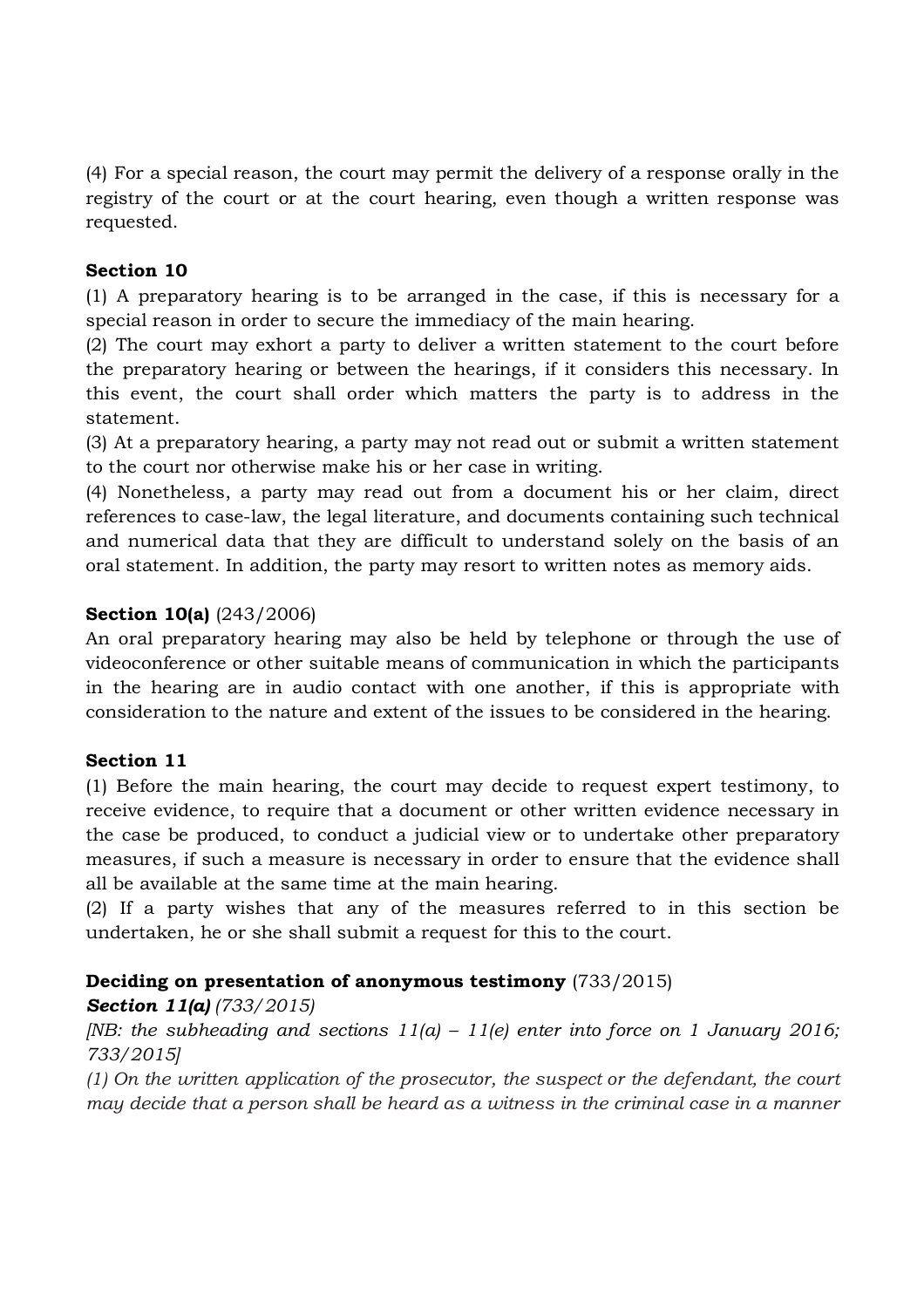*in which his or her identity and contact information are not revealed (anonymous witness), if*

- *(1) the suspected offence or the offence referred to in the charge is punishable by a maximum sentence of imprisonment of at least eight years, or it is an offence punishable in accordance with Chapter 20, section 9(a) or Chapter 25, section 3 of the Criminal Code or attempt of or complicity in such an offence; and*
- *(2) the procedure is necessary to protect the anonymous witness or someone related to him or her in the manner referred to in Chapter 17, section 17, subsection 1 of the Code of Judicial Procedure from a serious threat to life or health.*

*(2) The application or an appendix to the application shall indicate who is requested to appear as an anonymous witness, an account that said person requests to be heard as an anonymous witness, and the circumstances and evidence to which the applicant refers in support of his or her request.*

# *Section 11(b) (733/2015)*

### *[NB: sections 11(a) – 11(e) enter into force on 1 January 2016; 733/2015]*

*(1) The District Court decides on whether a person shall be heard as an anonymous witness. The matter is considered in the District Court which is competent to consider the charges or in which the consideration of the case is most appropriate.*

*(2) At the District Court, the application to appear as an anonymous witness is considered by the chairman. The hearing may also be held at a time and at a place other than what is provided for the sessions of the court.*

*(3) The judge who decided on the hearing of an anonymous witness serves as chairman in the criminal case in which said anonymous witness is heard. If said judge is unable to serve as chairman, the judge who substitutes for him or her as chairman in the criminal case shall become acquainted with the documentation that has accrued in the procedure for deciding on anonymity. Also the judge who serves as the chairperson in the criminal case in the appellate court has the same obligation to become acquainted with the documentation.*

#### *Section 11(c) (733/2015)*

# *[NB: sections 11(a) – 11(e) enter into force on 1 January 2016; 733/2015]*

*(1) The court shall take up the request to hear a witness anonymously without delay. The court shall also appoint without delay a public attorney to safeguard the interests of the suspect or defendant, unless said person has himself or herself requested being heard anonymously, and provide the public attorney information regarding the contents of the application and its appendixes. The prosecutor shall hear the suspect or defendant regarding the request for the hearing of an anonymous witness. The*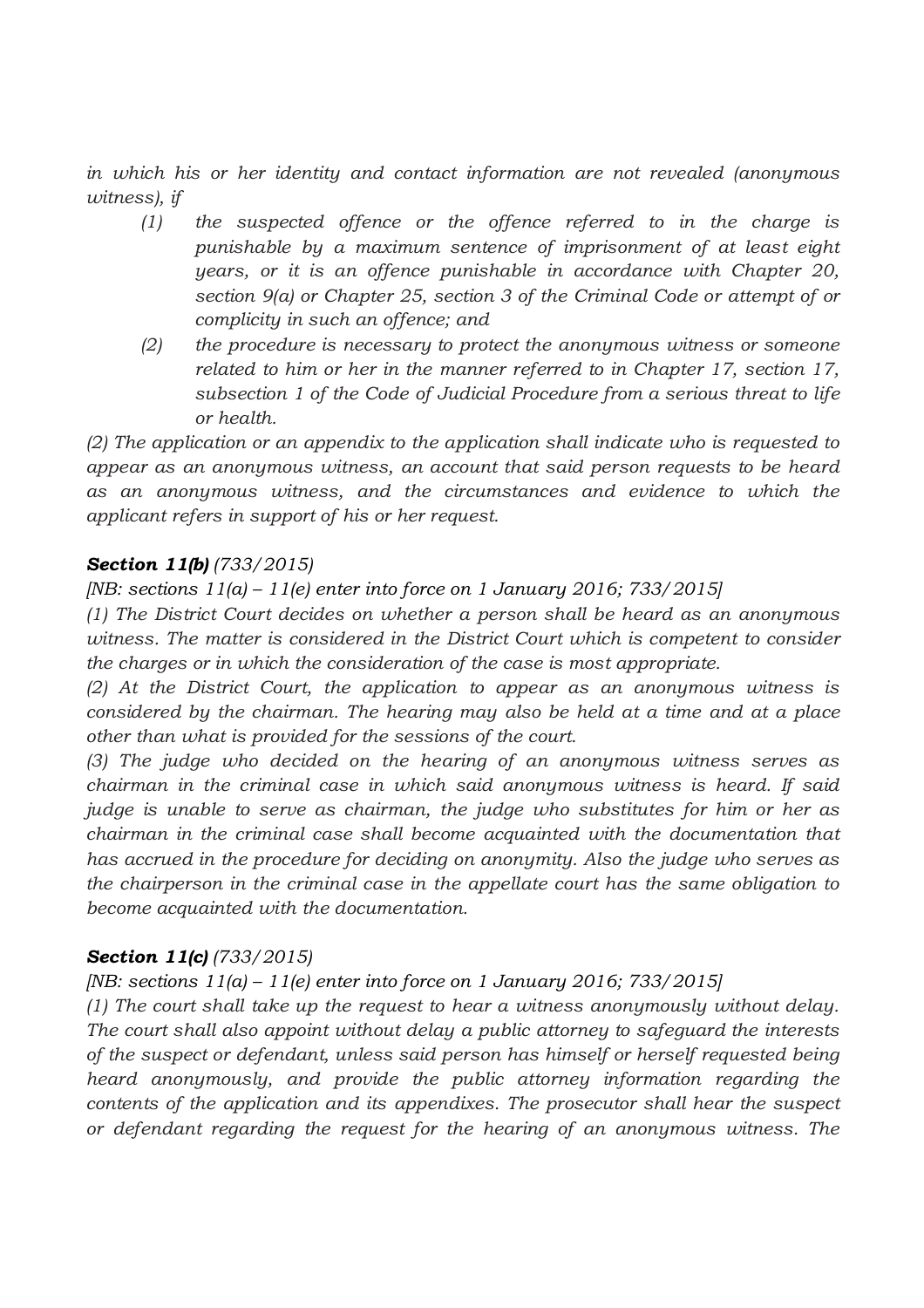*court may also obtain other clarification, if this is needed to clarify the matter and does not endanger the achievement of the purpose of the proceedings.*

*(2) No one other than the prosecutor, the suspect or defendant who had requested that the witness be heard anonymously, and the public attorney has the right to be present what the matter is considered and the court order is proclaimed. Notwithstanding this, the person who has been requested to be heard as an anonymous witness may be heard. The court may also hear persons other than the suspect or the defendant who had not requested that the witness be heard anonymously, if this is necessary in order to clarify the matter and the hearing does not endanger the achievement of the purpose of the proceedings.*

*(3) Chapter 10, sections 44 – 46 of the Coercive Measures Act (806/2011) apply to the public attorney.*

# *Section 11(d) (733/2015)*

*[NB: sections 11(a) – 11(e) enter into force on 1 January 2016; 733/2015]*

*(1) The provisions of this section apply to the publicity and secrecy of trial materials related to a court order on the presentation of anonymous testimony. Section 11(c), subsection 2 contains provisions on publicity of an oral hearing related to the presentation of anonymous testimony.*

*(2) Trial materials related to the presentation of anonymous testimony are secret unless provided otherwise in subsection 3.*

*(3) Trial materials related to the presentation of anonymous testimony become public as provided below, unless the court decides otherwise on the basis of subsection 4:*

- *(1) in respect of the basic information regarding the trial as referred to in section 4 of the Act on Publicity of Court Proceedings (370/2007), the name of the court and the nature of the case, become public as soon as the case becomes pending in court;*
- *(2) in respect of information contained in the trial materials and the basic information regarding the trial, the following become public when the request for anonymity has been granted and the case has been decided in a legally final manner: the nature of the case and the name of the court that decided the case, the applicant and the opposing party, and the issue referred to in section 11(a), subsection 1(1), in the investigation of which anonymity had been requested;*
- *(3) the court order rejecting the request for the presentation of anonymous testimony, and the related trial materials, with the exception of information concerning the deliberations of the court, become public when the case has been decided in a legally final manner;*
- *(4) if the suspect in an offence has presented anonymous testimony or disclosure of his or her identity is otherwise necessary in order to clarify*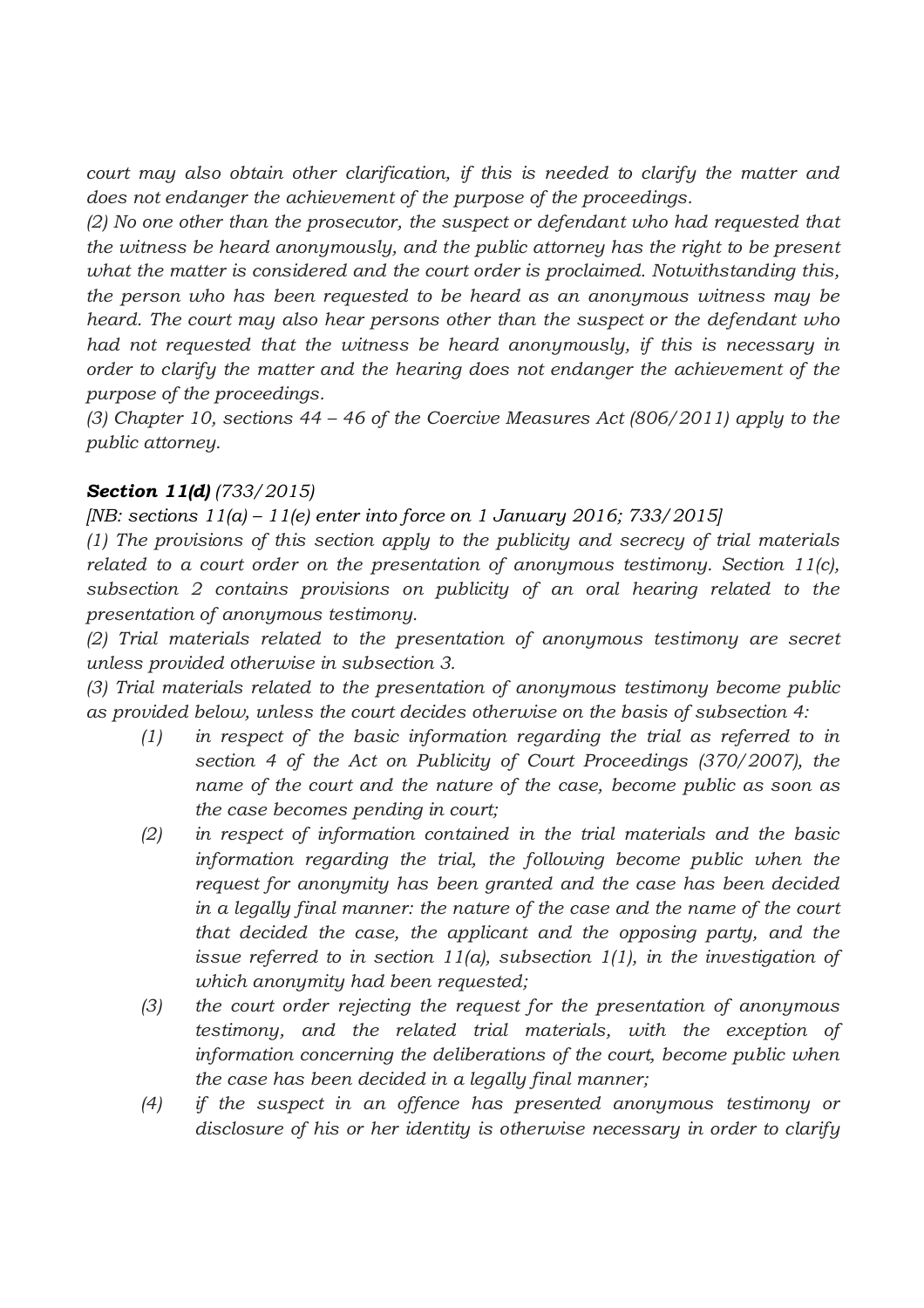*the offence and the information need not be kept confidential for another reason, the information becomes public when the prosecutor brings charges or the court has decided in a legally final manner to issue a summons for this offence in accordance with Chapter 7, section 5(a).*

*(4) The period of confidentiality of trial materials ordered kept secret on the basis of this section is 60 years. The court may order in addition that the trial materials on the order regarding anonymous testimony shall be kept secret for at most 60 years, as follows:*

- *(1) the information referred to in subsection 3(2) regarding the applicant and his or her opposing party, if this is necessary for the protection of life or health;*
- *(2) the documents referred to in subsection 3(3) to the extent that this is necessary for the protection of life or health.*

*(5) Notwithstanding what has been provided above in this section on the confidentiality of trial materials, the court:*

- *(1) gives the applicant a document containing the court order allowing the presentation of anonymous testimony, indicating the issue referred to in section 11(a), subsection 1(1) and specifying the witness in an appropriate manner, concealing the personal and contact information;*
- *(2) may provide the public official with the right of arrest who is heading a criminal investigation, or the prosecutor or the court, the court order regarding the presentation of anonymous testimony as well as the related trial materials for clarification of whether an offence has been committed in the consideration of the request for the presentation of anonymous testimony or whether in testifying an anonymous witness had committed an offence.*

# *Section 11(e) (733/2015)*

*[NB: sections 11(a) – 11(e) enter into force on 1 January 2016; 733/2015]*

*(1) An order of the District Court on the presentation of anonymous testimony is subject to appeal to the Court of Appeal, without registration of one's intent to appeal. The letter of appeal shall be submitted to the Court that had made the order within seven days of the order. The District Court shall forward the letter of appeal without delay together with the set of documents to the Court of Appeal.*

*(2) The opposing party to the appellant has the right to respond in writing to the appeal. The opposing party shall submit his or her response to the District Court that had made the order, within seven days of the conclusion of the period of appeal. The response shall be forwarded without delay to the Court of Appeal.*

*(3) The order of the Court of Appeal is subject to appeal by requesting leave of appeal from the Supreme Court as provided in Chapter 30 of the Code of Procedure.*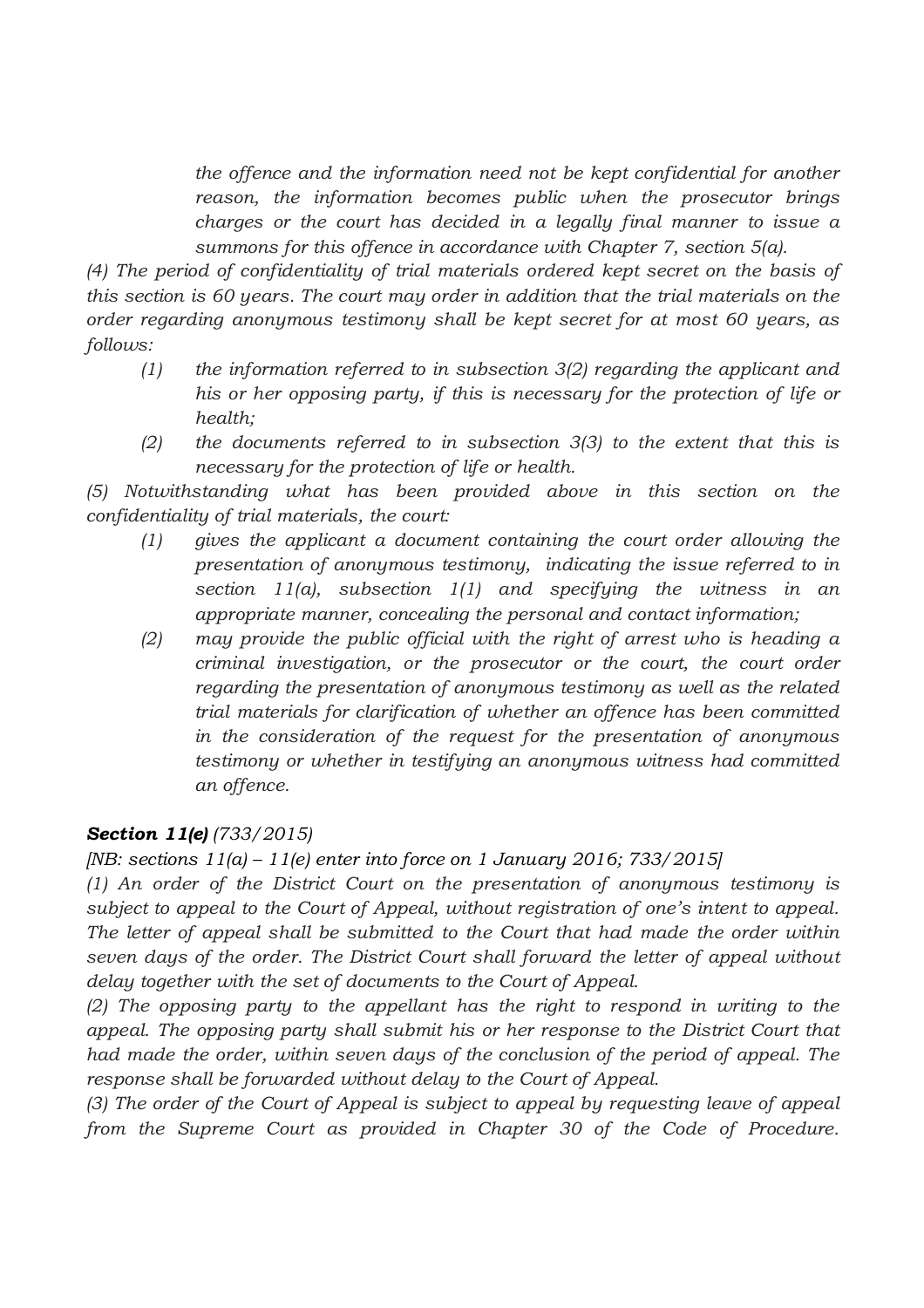*Nonetheless, an order of the Court of Appeal granting a request for the presentation of anonymous testimony shall apply immediately, unless the Supreme Court decides otherwise.*

*(4) An appeal shall be considered as an urgent matter.*

## *Transfer of the case to the main hearing* **Section 12**

(1) After the conclusion of the preparation, the case is to be transferred without delay to the main hearing.

(2) The case shall be transferred directly to the main hearing if a request for a written response or an oral preparatory hearing is deemed unnecessary.

# **Section 13** (243/2006)

(1) If the defendant has been remanded for trial, is subject to a travel ban or has been suspended from public office, the main hearing shall be held within two weeks of the time when the criminal case became pending. If the order on remand, the travel ban or the suspension from office has been made after the bringing of the charge, the period is to be calculated from the time when the court order was issued.

(2) If a defendant under the age of 18 has been charged with an offence which, when committed in the circumstances mentioned in the charge, is punishable by more than imprisonment for six months, the main hearing shall be held within 30 days of the time when the criminal case became pending. If the main hearing is cancelled, the new main hearing shall be held within 30 days of when the main hearing had been intended to be held.

(3) If a measure referred to in section 7 or 11, joint hearing of the charges or another important reason so require, the period referred to in subsection 1 or 2 may be set for longer than two weeks.

# **Section 14**

A main hearing may be arranged also for the consideration of a procedural issue and a part of the case that can be separately decided, even if the case for other parts were not yet ready for a main hearing.

# **Section 15**

(1) The following shall be summoned to the main hearing:

- (1) the prosecutor;
- (2) the defendant;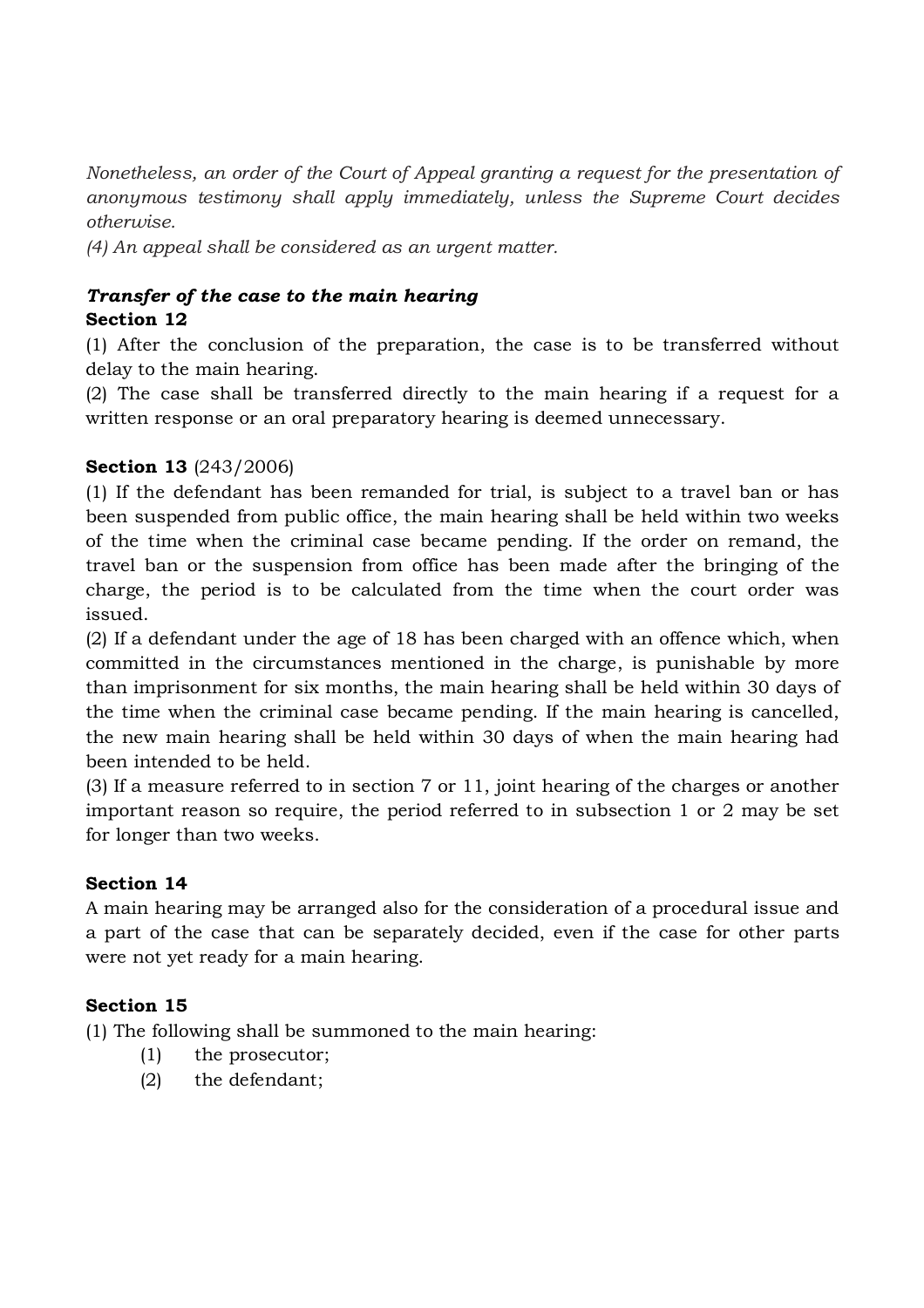- (3) an injured person who has notified the court that he or she intends to present claims, and the prosecutor has not undertaken to present these claims; and
- (4) trial counsel and a support person appointed on the basis of Chapter 2. (243/2006)

(2) If a civil claim arising from an offence is pursued by someone else than the injured party or the prosecutor, or if the civil claim arising from the offence is directed at someone else than the defendant, also that person is to be summoned to the hearing.

(3) In connection with the summons, the parties are to be notified of the date, time and place of the hearing and of the sanction for failure to appear at the hearing. In connection with the summons, the parties are to be served with the responses, written statements or evidence delivered to the court by the opposing parties.

# **Section 16**

If a party wishes to present evidence in the main hearing, and the evidence has not been mentioned earlier, the party shall notify the court of the evidence without delay before the main hearing and at the same time state what he or she intends to prove with the evidence.

# **Section 17**

(1) A charge that has been brought shall not be amended. However, the prosecutor may extend a charge against the same defendant to cover another act, if the court considers this appropriate in view of the available evidence and other circumstances. (2) The restriction of the charge by the prosecutor, a change of a reference to the applicable provision or a reference to new circumstances in support of the charge are not deemed an amendment of the charge.

(3) The provisions in subsections (1) and (2) above on a charge apply also to a request for the punishment of the defendant submitted by the injured party in connection with the hearing of the charge. Chapter 7, section 23 applies to the amendment of the claim in connection with a criminal case prosecuted by the injured party alone.

# *Joint hearing of charges*

# **Section 18**

(1) Charges for different offences committed by the same defendant or for the same offence committed by different defendants are to be heard jointly, unless it is deemed that it is more appropriate to hear them separately. The same applies to different offences committed by different defendants, where the joint hearing of the charges furthers the resolution of the matter.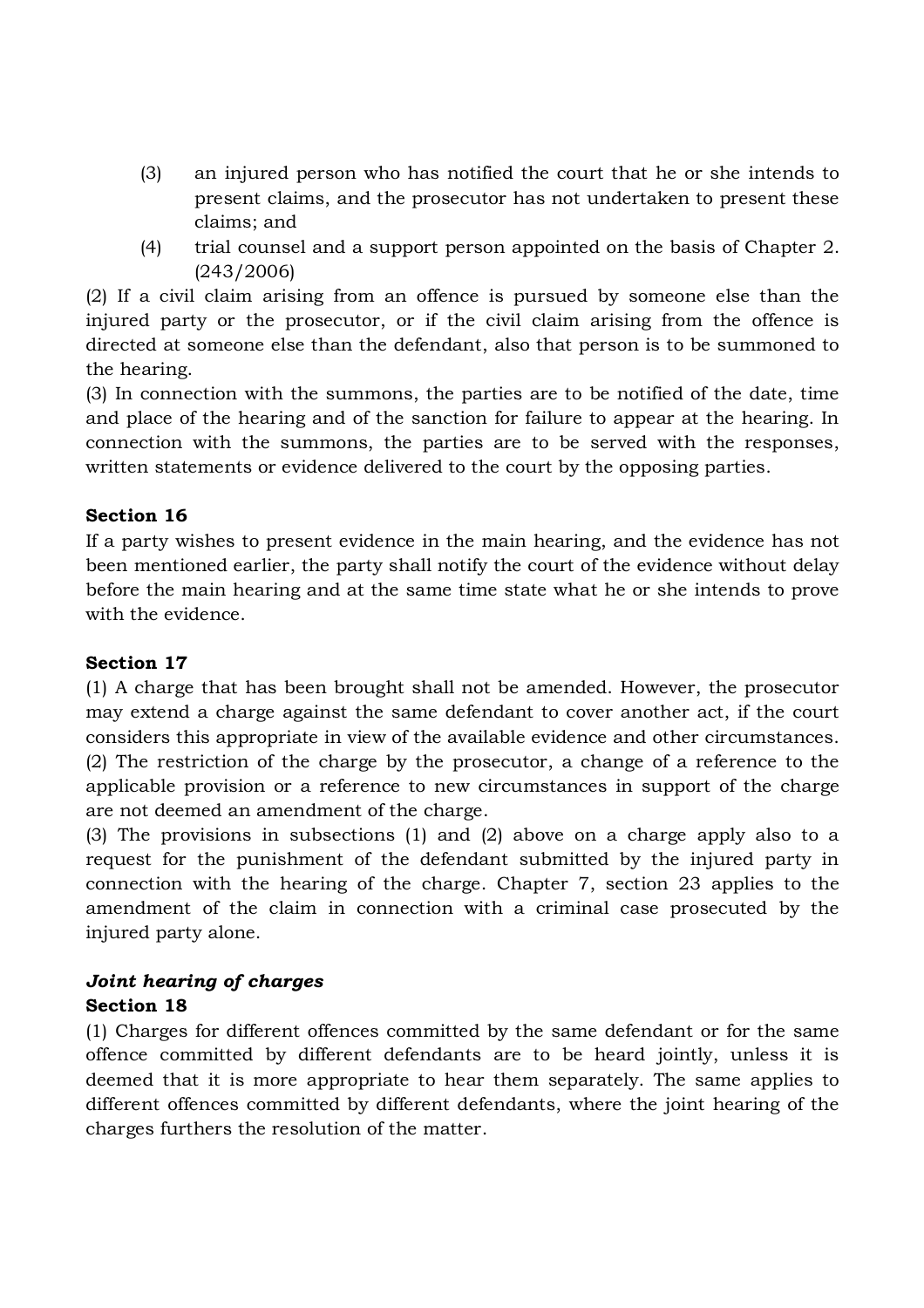(2) Different charges taken up for a joint hearing may later be separated, if this is justified in view of the hearing of the matter.

(3) The provisions in subsections (1) and (2) on charges apply also to a request for a corporate penalty.

### *Summons issued by the prosecutor* **Section 19**

(1) If the prosecutor may himself or herself issue the summons on the basis of section 1, the provisions in sections 3 and 9 apply to the summons.

(2) The prosecutor shall see to the service, as provided in Chapter 11 of the Code of Judicial Procedure, of the summons issued by him or her, the documents enclosed to it and the summons to a hearing for the parties referred to in section 15, subsections 1 and 2 and the persons to be heard for probative purposes. The court is to be immediately notified of the service of the summons and a summons to a hearing.

# **Chapter 5(a)** (243/2006)

# **Deciding the case without the holding of a main hearing**

### **Prerequisites**

**Section 1** (243/2006)

(1) A case may be decided without holding a main hearing (written proceedings), if:

- (1) no more severe penalty than a fine or imprisonment for at most two years is provided for any individual offence referred to in the prosecutor's charge, under the circumstances mentioned in the charge; (455/2011)
- (2) the defendant admits the act described in the prosecutor's charge and in a specific notice presented to the District Court waives his or her right to an oral hearing and agrees that the case may be decided in written proceedings; (455/2011)
- (3) the defendant was an adult at the time of the commission of the act;
- (4) the injured party has stated in the criminal investigation or subsequently in writing that he or she does not request the holding of a main hearing; and
- (5) also when considered as a whole, in view of the extent to which the case has been clarified, holding a main hearing would be unnecessary.

(2) In written proceedings, no punishment more severe than imprisonment for nine months may be imposed.

#### **Procedure**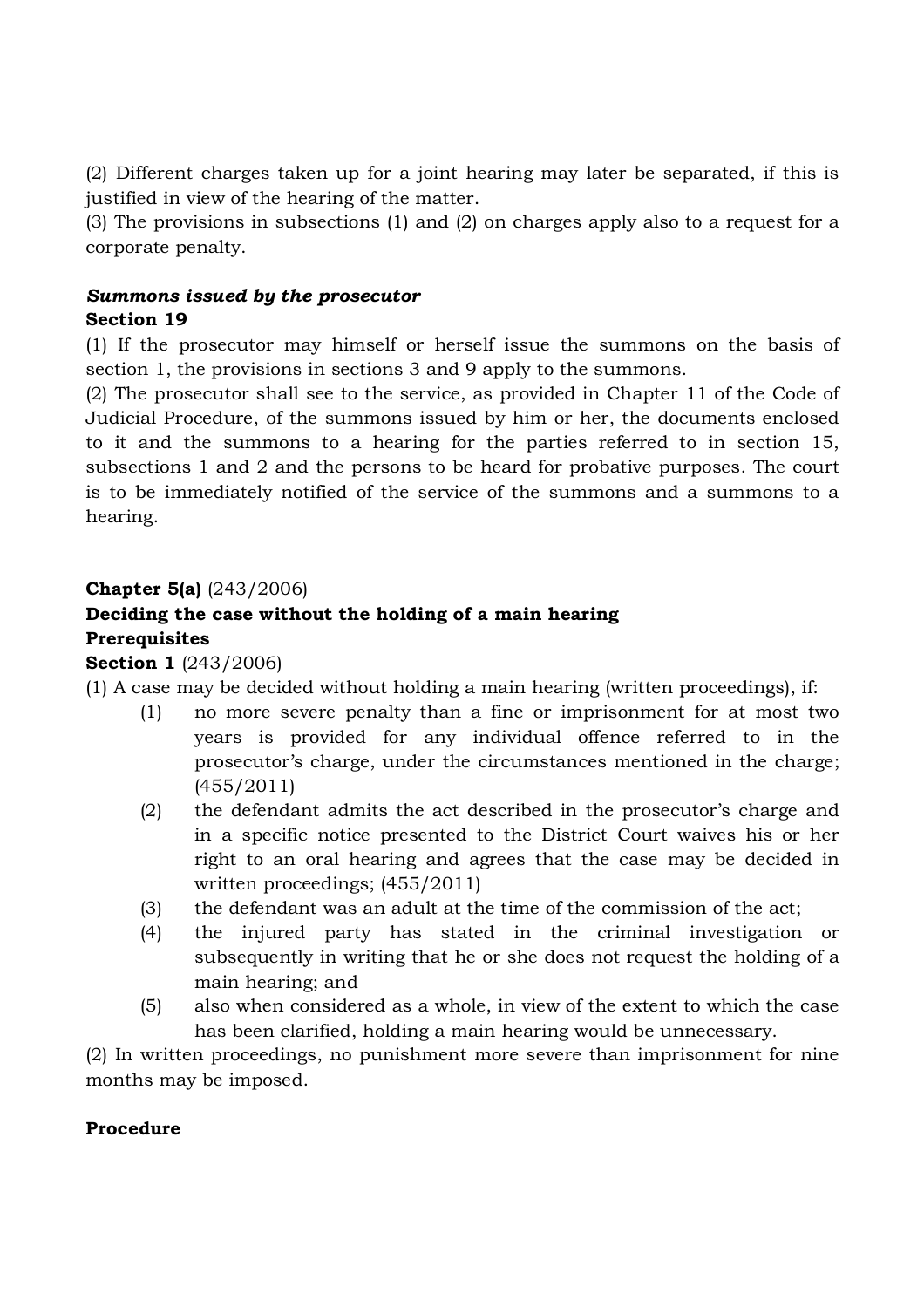#### **Section 2** (243/2006)

(1) If on the basis of the criminal investigation or otherwise there is cause to assume that the prerequisites for written procedure exist, the defendant is exhorted in connection with the service of the summons, the application for a summons and the claim referred to in Chapter 3, section 10 to notify the District Court, within the time prescribed by the court, whether or not he or she admits to the act referred to in the charge, whether or not he or she waives his or her right to an oral hearing, and whether or not he or she consents to having the matter decided in written procedure. At the same time, the defendant shall be notified of the significance of consent in the consideration of the case.

(2) In the summons, the defendant is also exhorted to respond in writing to the charges that have been presented against him or her. In other respects, the provisions of Chapter 5, section 9 apply to the summons.

(3) If the defendant submits to the District Court within the prescribed period the notice referred to in subsection 1 and the other prerequisites provided in section 1 for dealing with the case in written procedure are met, no main hearing is held in the case, and the case is decided without delay in written procedure, unless there is cause to transfer the case of a main hearing.

#### **Section 3** (243/2006)

(1) The District Court may, for a special reason, exhort a party to submit in addition a written statement to the District Court. In so doing the District Court shall order on what issue the party shall submit such a statement.

(2) Should the District Court deem this necessary, it may reserve a party an opportunity to submit an oral statement in the chancery of the court or at the place where a court session is held. The District Court may also, if it has requested a party to submit a response or statement, allow such a response or statement to be submitted orally in the chancery or the place where a court session is held.

(3) A party is summoned to the oral hearing under threat that the case may be considered despite his or her absence. The District Court may also order that a party shall arrive in person at the District Court if his or her personal attendance is deemed necessary. In so doing, what is provided in Chapter 8 regarding the summons and the threats in the event of the absence of a party shall apply as appropriate.

#### **Section 4** (243/2006)

(1) When an oral hearing is held in a case, the oral response or statement of a party shall be entered into the record.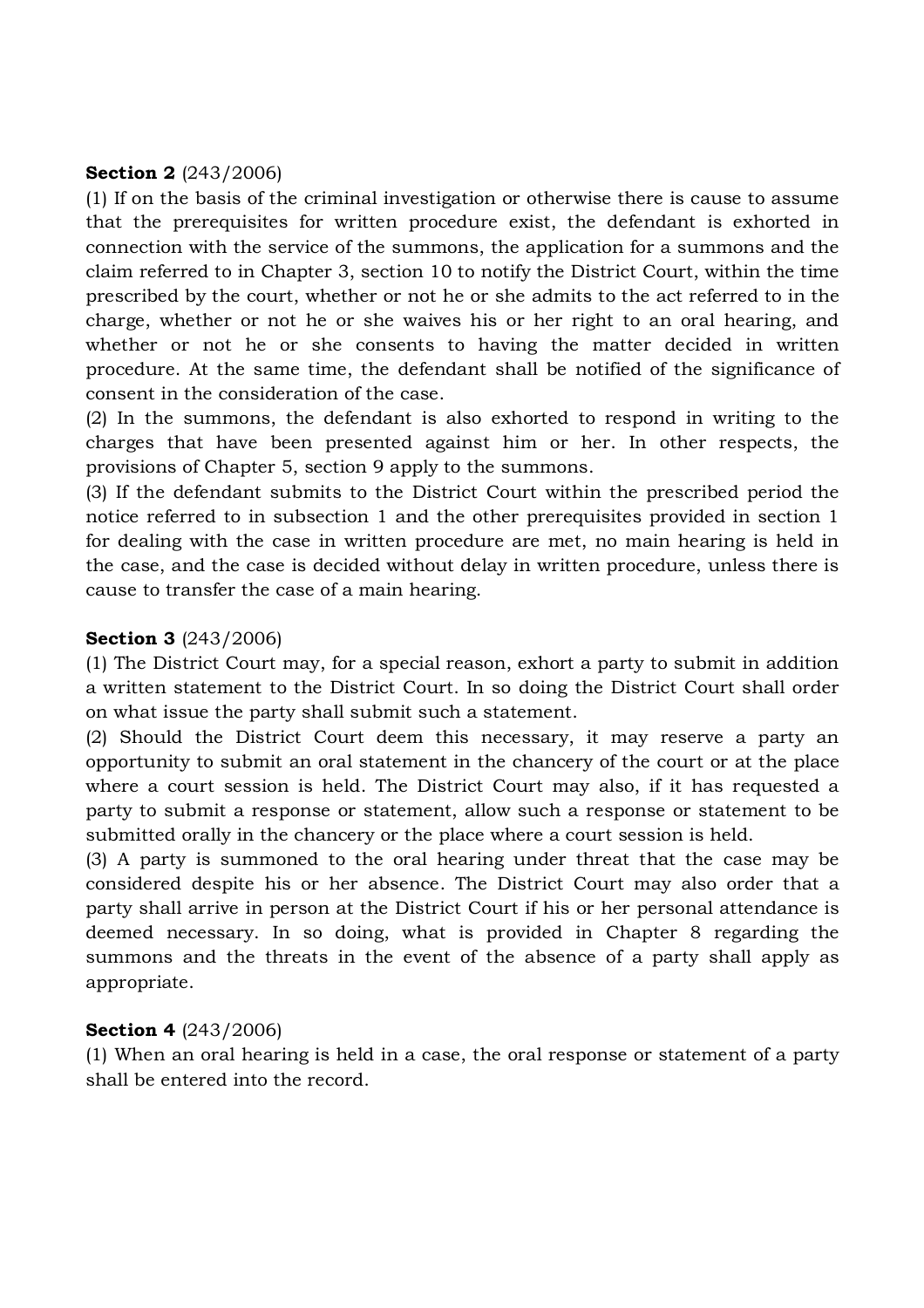(2) Service of the written response or statement of a party or the record of an oral response or statement shall be given immediately to those parties concerned, unless this is evidently unnecessary.

### **Section 5** (243/2006)

No punishment more severe than imprisonment for six months may be imposed on the defendant in written procedure without reserving him or her an opportunity to give an oral statement.

### **Section 6** (243/2006)

Chapter 2, section 6 of the Code of Judicial Procedure contains provisions on quorum in written proceedings in the District Court.

# **Decision**

### **Section 7** (243/2006)

In written procedure, the judgment or order may be based only on the circumstances presented in the charges, the admission of the defendant, claims, responses and statements that may have been presented by parties in writing or presented by them orally and entered into the record, and to other written materials that have arisen in the consideration of the case. The record of the criminal investigation submitted to the District Court may be used as a basis for the judgment or order only to the extent that parties have made reference to it.

#### **Section 8** (243/2006)

(1) The District Court shall notify the parties in writing about the date on which the judgment or order shall be given in sufficient time in advance. Notice of this date may be given already in connection with service of the summons.

(2) Immediately after the giving of the judgment or order, the District Court shall send the defendant and those injured parties who have presented claims in the case a copy of the decision and at the same time the instructions for appeal referred to in Chapter 25, section 3, subsection 2 of the Code of Judicial Procedure. The decision to be sent shall bear a note that it is does not contain information on whether or not it is legally final. The decision and instructions for appeal may be sent by post to the address most recently provided by the party.

### **Supplementary provisions Section 9 (243/2006)**

(1) The provisions that apply to criminal proceedings apply otherwise to written procedure.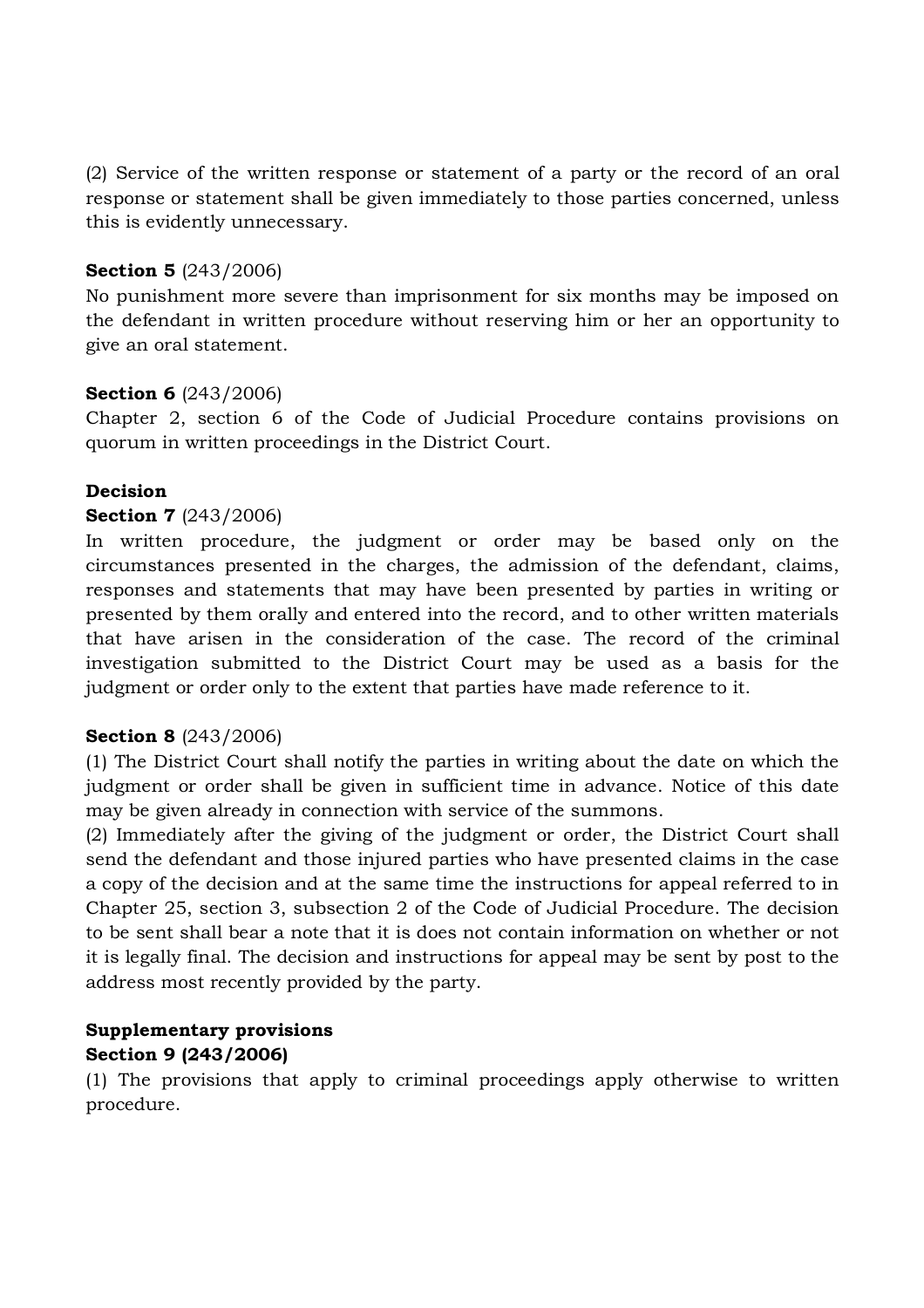(2) The issue referred to in Chapter 7 of this Act may not be considered in written procedure.

# **Chapter 5(b) – Proceedings on the basis of a plea of guilty** (670/2014)

# **Section 1** (670/2014)

(1) The proposal for judgment referred to in Chapter 1, section 10 of this Act and in Chapter 3, section 10(a) of the Criminal Investigation Act (805/2011) is considered in the proceedings provided in this Chapter, without the main hearing referred to in Chapter 6 of this Act or in connection with such a main hearing (*proceedings on the basis of a plea of guilty*).

(2) In addition to the proposal for judgment, also other claims based on the offence referred to in the proceedings on the basis of a plea of guilty shall be considered in such proceedings.

# **Section 2** (670/2014)

(1) Proceedings on the basis of a plea of guilty shall be held within 30 days of when the case becomes pending. If proceedings on the basis of a plea of guilty are cancelled, new proceedings shall be held within 30 days of the date on which it was to be held. If a deficiency or lack of clarity in the proposal for judgment or another important reason so requires, the specific period may be set for a longer period.

(2) The prosecutor and the defendant shall be present in person in the proceedings on the basis of a plea of guilty. The defendant shall be assisted by counsel, unless on the basis of the prerequisites provided in Chapter 1, section 10(a), subsection 2, he or she attends to his or her own defence.

(3) The injured party shall be reserved an opportunity to be present if, in the proceedings on the basis of a plea of guilty, his or her claim that is not being presented by the prosecutor is to be considered. However, absence of the injured party does not prevent a decision on the matter.

(4) The court arranges for the summoning of parties to the proceedings on the basis of a plea of guilty.

# **Section 3** (670/2014)

(1) Unless the court decides otherwise, proceedings on the basis of a plea of guilty consist of the following stages, in the order indicated:

- (1) the prosecutor shall clarify the content of the proposal for judgment and the other circumstances connected with it, and present to the necessary extent the criminal investigation material dealing with the case;
- (2) the court shall inquire of the defendant, whether or not he or she continues to admit the offence and consents to the consideration of the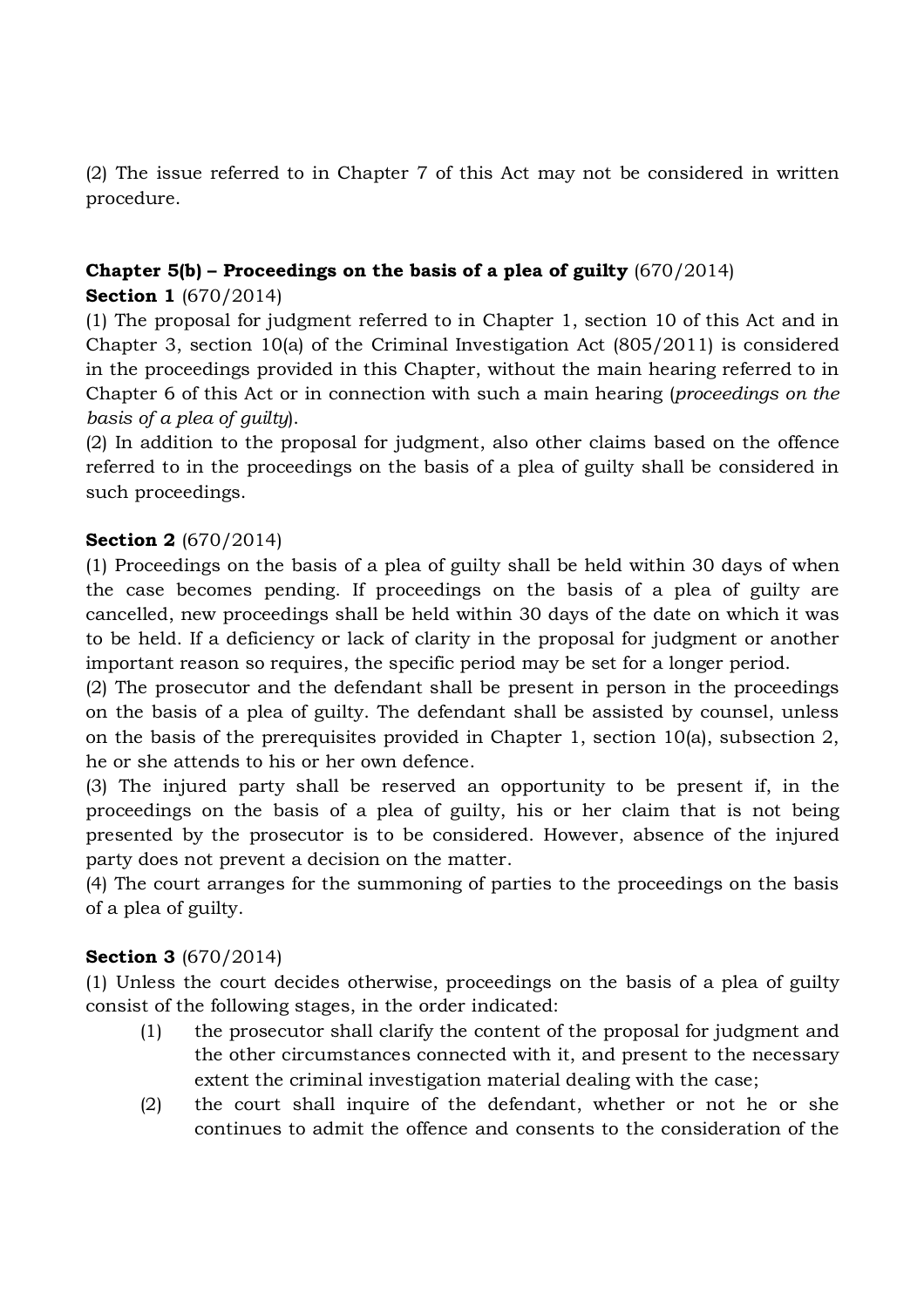case in the procedure provided in this Chapter and whether or not he or she understands also in other respects the content and significance of the proposal for judgment, and seek to ensure that the proposal corresponds to the intent of the defendant;

- (3) reserve the defendant an opportunity to otherwise comment on the proposal for judgment and the criminal investigation material;
- (4) reserve the injured party an opportunity to comment on the proposal for judgment
- (5) other claims are heard;
- (6) the parties are provided with an opportunity to present their closing statement.

(2) The court shall ensure that the case is dealt with appropriately and that irrelevant matters are not mixed into the case. The court shall use questions to eliminate ambiguities and deficiencies in the statements of the parties.

# **Section 4** (670/2014)

(1) The court shall issue a judgment according with the proposal for judgment if:

- (1) the defendant has made the admission and given the consent referred to in section 3, subsection 1(2);
- (2) no reasonable doubt remains regarding the voluntary and valid nature of the admission, taking into consideration also the criminal investigation material concerning the case;
- (3) the court convicts in accordance with the proposal for judgment;
- (4) there is otherwise no bar to acceptance of the proposal.

(2) The judgment shall contain in addition a decision on the other claims based on the offence and connected with the consideration of the case. The court may also confirm a settlement, through application of the provisions of Chapter 20 of the Code of Judicial Procedure.

# **Section 5** (670/2014)

(1) If the court does not issue the judgment referred to in section 4, the case is withdrawn. Nonetheless the court shall on request decide on the fee for counsel and on other questions concerning costs resulting from the consideration of the case.

(2) If the case is dismissed without considering the merits, statements by the defendant that have been given in connection with the negotiation referred to in Chapter 1, section 10(a) or the hearing provided in this Chapter, may not be used as evidence in a criminal case.

**Section 6** (670/2014)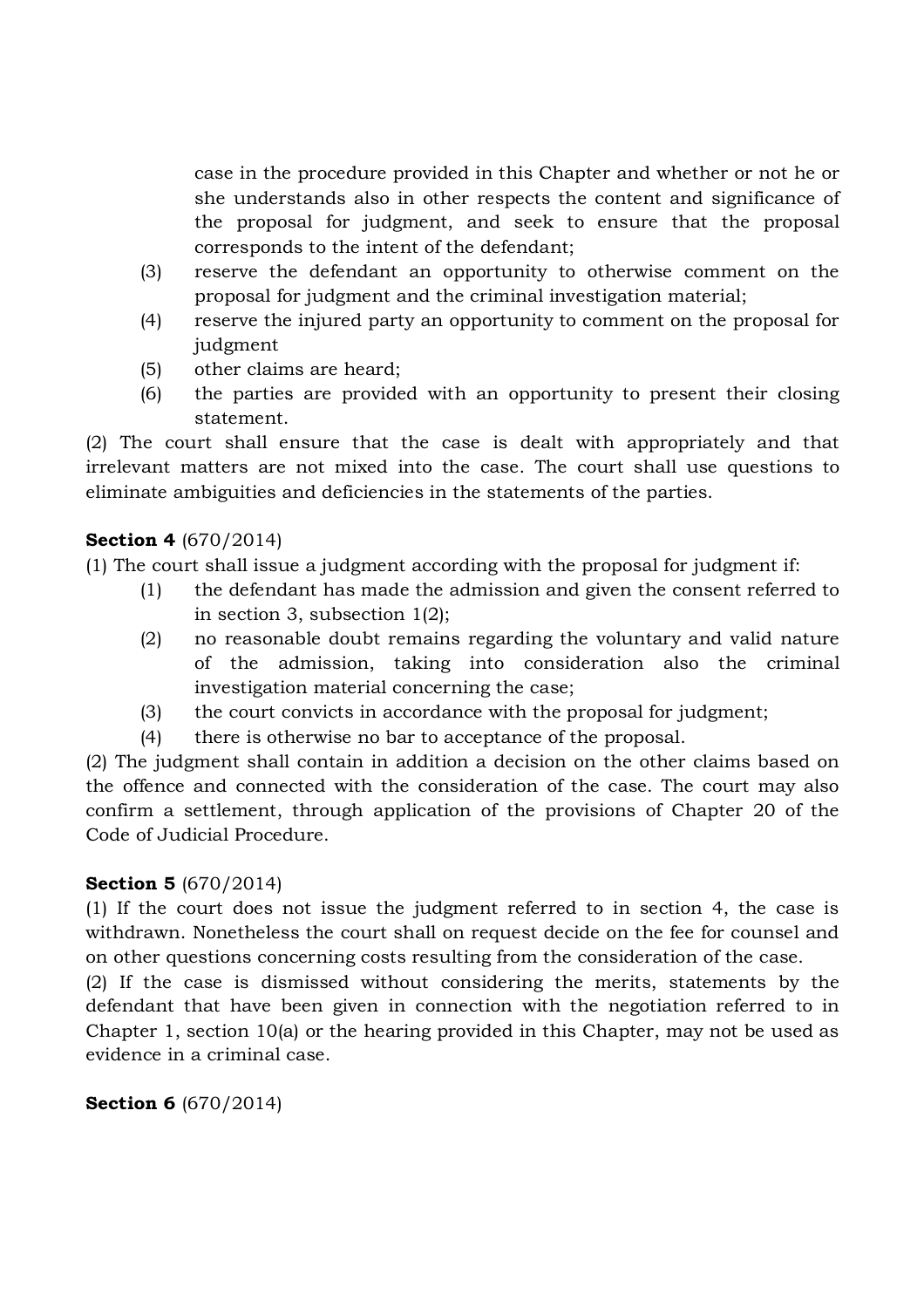(1) What is provided regarding the hearing of a criminal case applies otherwise to proceedings on the basis of a plea of guilty.

(2) A case referred to in Chapter 7 of this Act may not be heard in proceedings on the basis of a plea of guilty.

#### **Chapter 6 — Main hearing Section 1**

Before opening the main hearing, the court is to ascertain if the case is ready for a final hearing. Where necessary, an order on the separation of the charges is to be issued, as provided in Chapter 5, section 18, so that the main hearing can be continuous.

# **Section 2**

The main hearing may not be opened and shall be cancelled and rescheduled, if:

- (1) the prosecutor has failed to appear;
- (2) the defendant has failed to appear, and the case is not such that it can be decided regardless of this failure to appear;
- (3) counsel assigned to the defendant is not present or cannot be immediately brought, and there is no other counsel available for the immediate service of the defendant;
- (4) an injured party who should be heard in person, or a witness or expert witness has failed to appear;
- (5) a party wishes to refer to a new important circumstance or new evidence and the opposing party must be given an opportunity to peruse it; or
- (6) there is another impediment for the taking up of the case for a final hearing.

# **Section 3** (243/2006)

(1) The main hearing may be opened regardless of an impediment referred to in section 2, paragraphs 4—6, if there is cause to believe that the hearing need not be postponed or, if it needs to be postponed, that a new main hearing will not be necessary for a reason referred to in section 11, and the postponement does not significantly impede the consideration of the case.

(2) The main hearing may be opened notwithstanding an impediment referred to in section 2, paragraph 2, if:

- (1) the defendant has not complied with the order issued to him or her to arrive in court in person under the threat of a fine; and
- (2) there is cause to assume that even if the main hearing is postponed, a new hearing need not be held in the case for the reason referred to in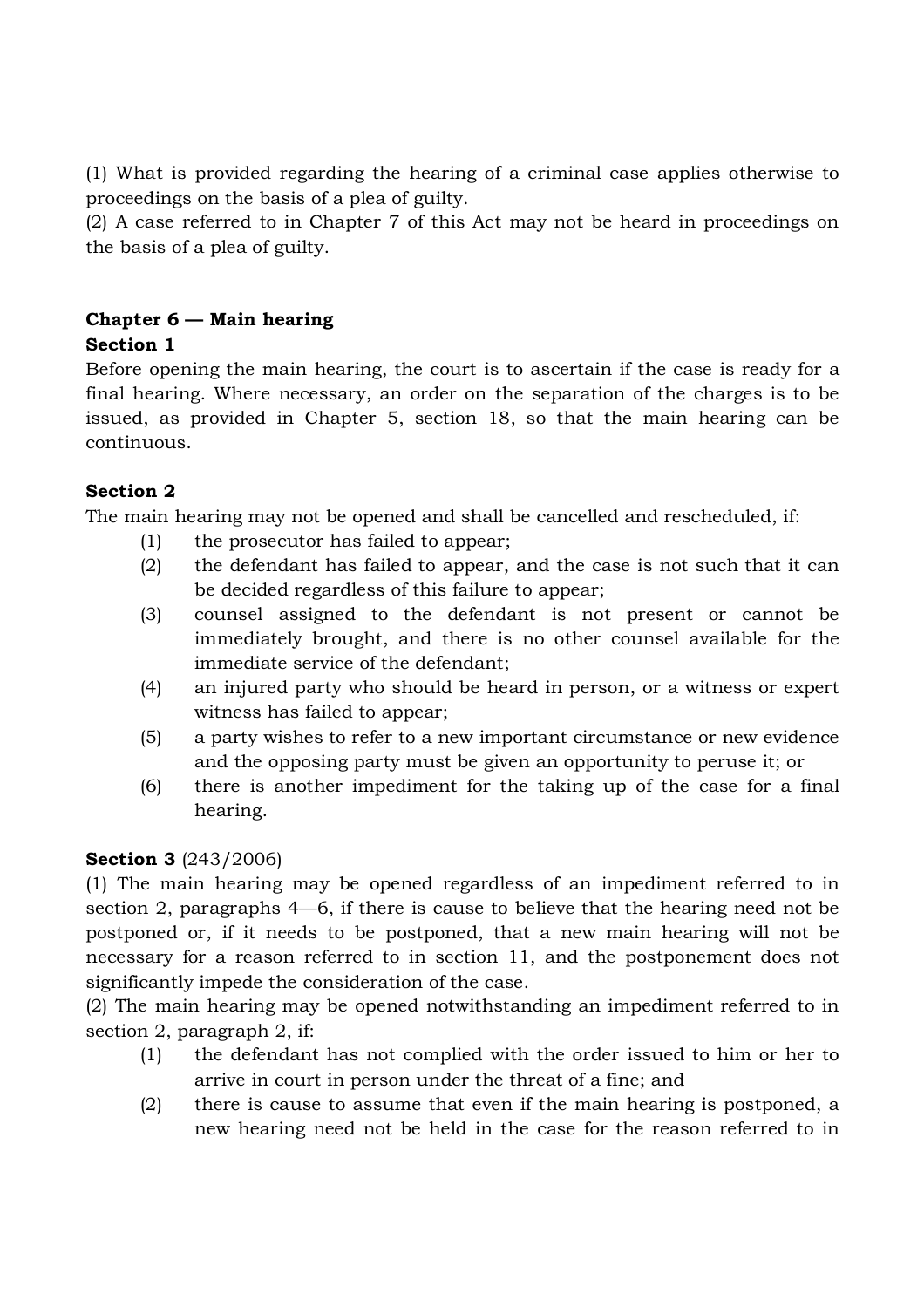section 11 and the postponement does not significantly impede the consideration of the case.

*[NB. subsection 3 enters into force as of 1 January 2016; 733/2015] [(3) Chapter 17, section 55 of the Code of Judicial Procedure contains provisions on the admission of evidence in the main hearing referred to in subsection 2. (733/2015)]*

# **Section 3(a)** (243/2006)

(1) In the main hearing that has been opened on the basis of section 3, subsection 2, a witness or expert, or a party or another defendant heard for probative purposes, may be heard despite the absence of a defendant if said defendant has been notified in connection with the summons that evidence may be presented despite his or her absence. The case may be heard also in other respects if this is necessary for consideration of a private law claim of an injured party or for presentation of evidence.

(2) In continuing the main hearing after a continuance, the court shall clarify to the defendant the trial material that has been gathered during his or her absence.

(3) Evidence shall not be presented again in the presence of the defendant. However, evidence shall be presented again if the defendant requests this and his or her absence had been due to a lawful excuse of which he or she could not have provided information in sufficient time, or the court deems that the presentation of evidence again is necessary for a special reason. On the request of the defendant evidence shall be presented again also if, on the basis of subsection 1, evidence has been presented of which the defendant had not been informed in connection with the summons.

*[NB. section 3(a) has been repealed as of 1 January 2016; 733/2015]*

# **Section 4**

(1) Regardless of the cancellation of the main hearing, the court may hear a witness or an expert witness, or hear a party for probative purposes, if there is reason to believe that:

- (1) the testimony need not or cannot be received again at the main hearing; or
- (2) the appearance of the person to be heard at the main hearing will result in unreasonable costs or undue inconvenience in view of the probative value of the testimony.

(2) When testimony is being received in accordance with subsection 1, also other parts of the matter may be dealt with, if this is especially important in view of the reception of the testimony.

*[section 4 has been amended to read as follows as of 1 January 2016; 733/2015*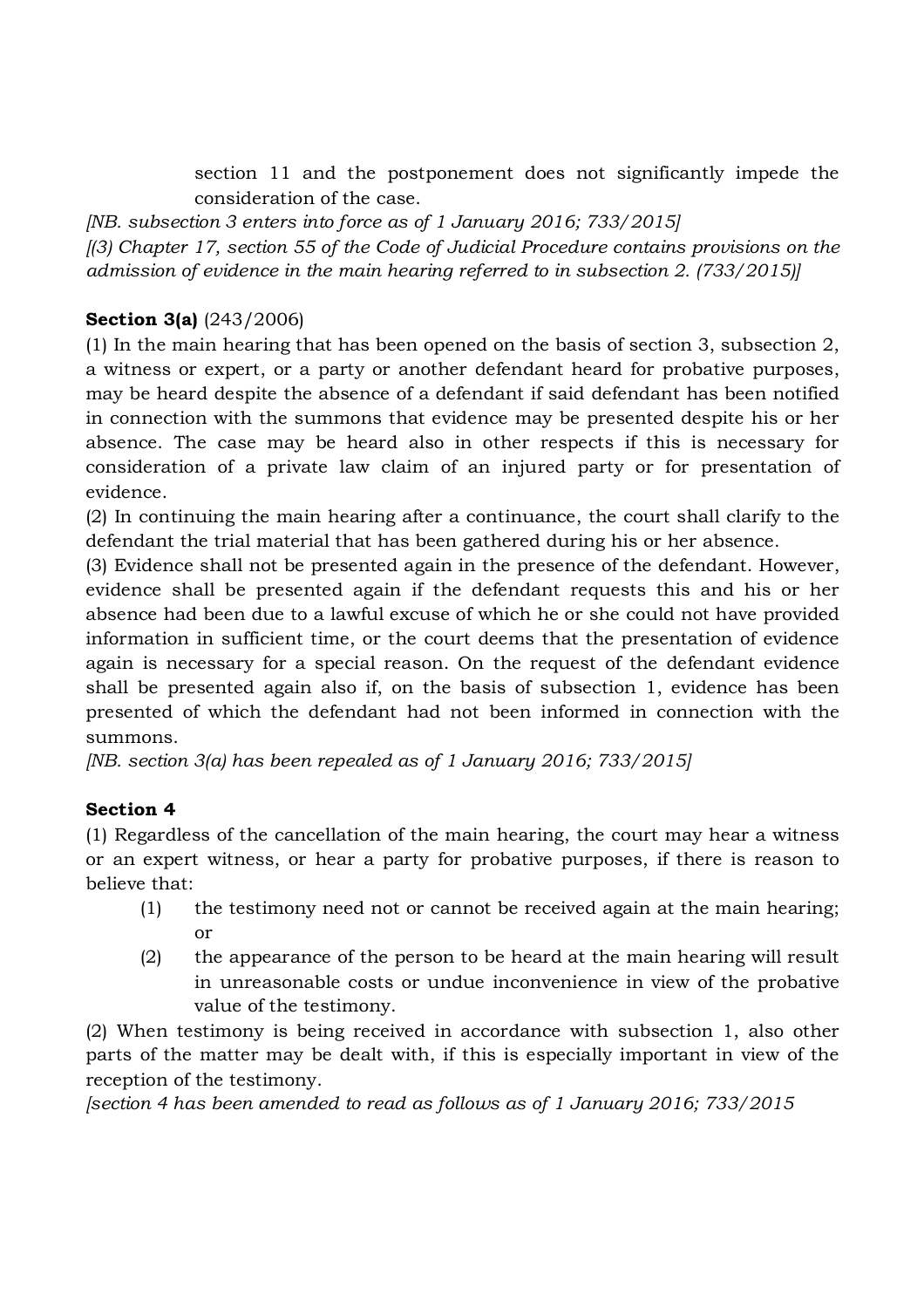*Chapter 17 contains provisions on the admission of evidence, notwithstanding the cancellation of the main hearing, outside of the main hearing and on the readmission of evidence in the main hearing. (733/2015)]*

## **Section 5**

(1) It is the task of the court to see to it that the case is dealt with in a coherent and orderly manner. The court may also order that a separate part of the case or a procedural issue is to be dealt with separately or that some other derogation from the procedure provided in section 7 is made.

(2) The court is also to see to it that the case is dealt with in an appropriate manner and that no irrelevant issues are brought into it. The court is to ask questions of the parties in order to remove ambiguities in and shortcomings of their statements.

(3) The injured party in a criminal case shall keep to the truth when making a statement on the circumstances which he or she is invoking in the matter, when commenting on the statements of the opposing party and when answering questions put to him or her.

*[subsection 3 has been amended to read as follows as of 1 January 2016; 733/2015 (3) The injured party in a criminal case shall keep to the truth when making a statement on the circumstances which he or she is invoking in the case, and in commenting on the statements of the opposing party. (733/2015))*

#### **Section 6**

(1) The main hearing is to be conducted orally. A party may not read out loud or submit to the court a written statement, nor otherwise make a case in writing.

(2) Nonetheless, a party may read out from a document his or her claim, direct references to case-law, the legal literature, and documents containing such technical and numerical data that they are difficult to understand solely on the basis of an oral statement. In addition, the party may resort to written notes as memory aids.

(3) If the main hearing is carried out in the absence of an injured party or the defendant, the court shall, to the extent necessary, explain from the documents what the absent party has stated in the case.

#### **Section 7**

(1) The main hearing is to consist of the following stages, in the order indicated:

- (1) the prosecutor and the injured party present their claims and, briefly, the reasons for them;
- (2) the defendant briefly states his or her position as to the claims;
- (3) the prosecutor and the injured party elaborate on their positions;
- (4) the defendant is reserved an opportunity to be heard on the reasons stated by the opposing party;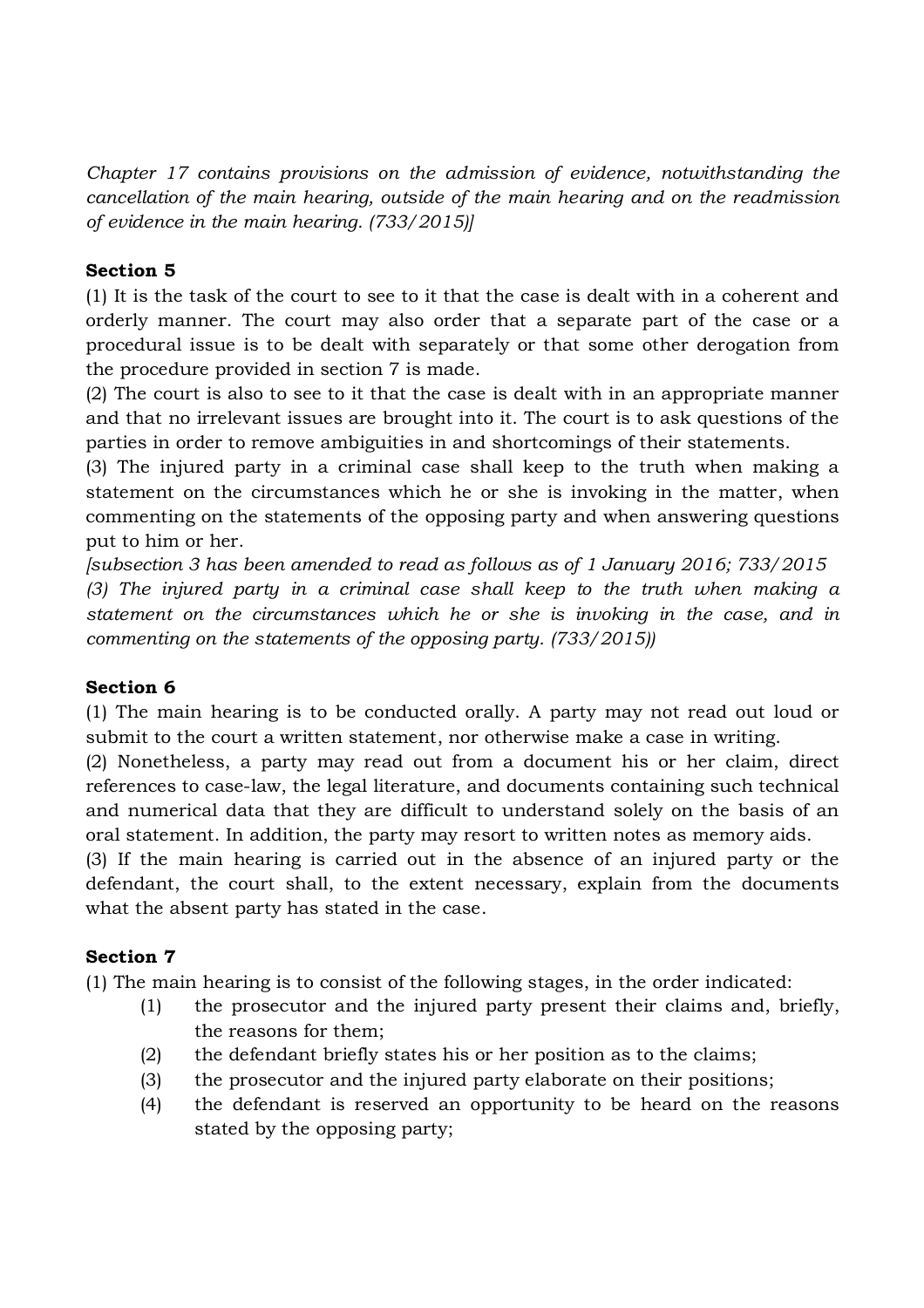- (5) the injured party and the defendant are heard for probative purposes and other evidence is received; and
- (6) the parties present their closing arguments, including, where necessary, their opinion on the guilt of the defendant and the sanction for the offence.

(2) The provisions on the hearing of witnesses in Chapter 17, sections 32 and 33 of the Code of Judicial Procedure apply, as appropriate, to the hearing of an injured party for probative purposes. The hearing of an injured party is to take place before the hearing of other oral testimony on the issue concerned.

*[section 7 has been amended to read as follows as of 1 January 2016; 733/2015: Section 7 (733/2015)*

*(1) The main hearing is to consist of the following stages, in the order indicated:*

- *(1) the prosecutor and the injured party present their claims and, briefly, the reasons for them;*
- *(2) the defendant briefly states his or her position as to the claims that have been presented;*
- *(3) the prosecutor and the injured party elaborate on their positions;*
- *(4) the defendant is reserved an opportunity to be heard on the reasons stated by the opposing party;*
- *(5) evidence is submitted;*
- *(6) the parties present their closing arguments, including, where necessary, their opinion on the guilt of the defendant and the sanction for the offence.*

*(2) The participation of an the injured party in the proceedings may take place without the presence of the injured party or another person through the use of a video conference or another appropriate technical means of communication, in accordance with the provisions of Chapter 17, sections 51 or 52 of the Code of Judicial Procedure.]*

# **Section 8**

In order to safeguard the integrity of the evidence, the court may order that an injured party who has no claim in the case is not to be present in the hearing of the case before he or she is heard in order to resolve the matter.

*[section 8 has been repealed as of 1 January 2016; 733/2015]*

# **Section 9**

(1) The case is to be dealt with in a continuous main hearing.

(2) If the main hearing cannot be carried out in one day, it may be interrupted. Where possible, the hearing is to be resumed every day. If this is not possible, the hearing is to be resumed at least three times a week, unless it is postponed under section 10.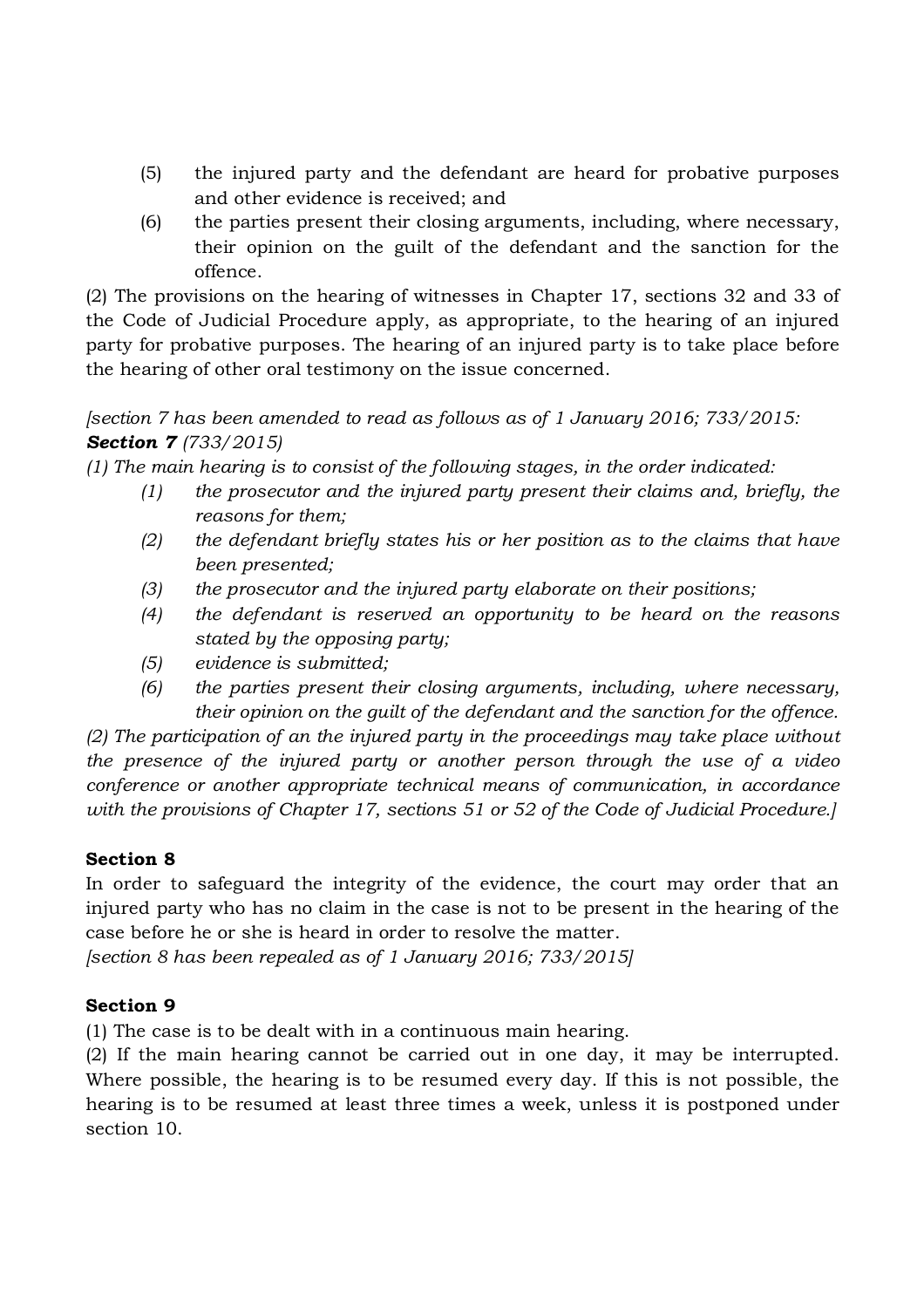(3) In an extensive or complex case the main hearing may be interrupted for at most three working days in order to allow the parties to prepare their closing arguments, as referred to in section 7, subsection 1(6).

# **Section 10**

(1) Once opened, the main hearing may be postponed only if:

- (1) it has been opened by virtue of section 3;
- (2) the court has become aware of new important evidence, which can be received only later; or
- (3) the postponement is inevitable because of unforeseen circumstances or another important reason.

(2) A postponed main hearing is to be resumed as soon as possible. If the defendant is in detention, under a travel ban or suspended from office, and the postponement is not due to a mental examination of the defendant, the hearing is to be resumed within fourteen days of the postponement or, if issued after the postponement, of the decision on detention, travel ban or suspension.

(3) When the main hearing is postponed, the resumption of the hearing is to be scheduled and the parties notified of the possible sanctions for failure to appear at the hearing. If the resumption cannot be scheduled when the hearing is postponed, the court is at the appropriate time to notify the parties of the resumption and summon those parties whose presence is required.

# **Section 11**

(1) A new main hearing is to be carried out in the case, if the court, during the main hearing, has to take on a new member because of a lack of quorum. A new main hearing is to be carried out also when the case has been postponed, once or several times, for more than a total of fourteen days.

(2) Even if the main hearing has been postponed for more than fourteen days, a new main hearing need not be carried out, if this due to the nature of the case is deemed unnecessary for a special reason and if the continuity of the main hearing can be achieved regardless of its postponement and interruption. However, a new main hearing is always to be carried out, if it has been postponed for more than a total of 45 days.

(3) If the main hearing has been postponed due to a mental examination of the defendant, a new main hearing need not be carried out even if it has been postponed for more than what is provided in subsection 2.

# **Section 12**

In a new main hearing the case is to be dealt with from the start. Evidence received earlier is to be re-received in so far as it is relevant to the case and there is no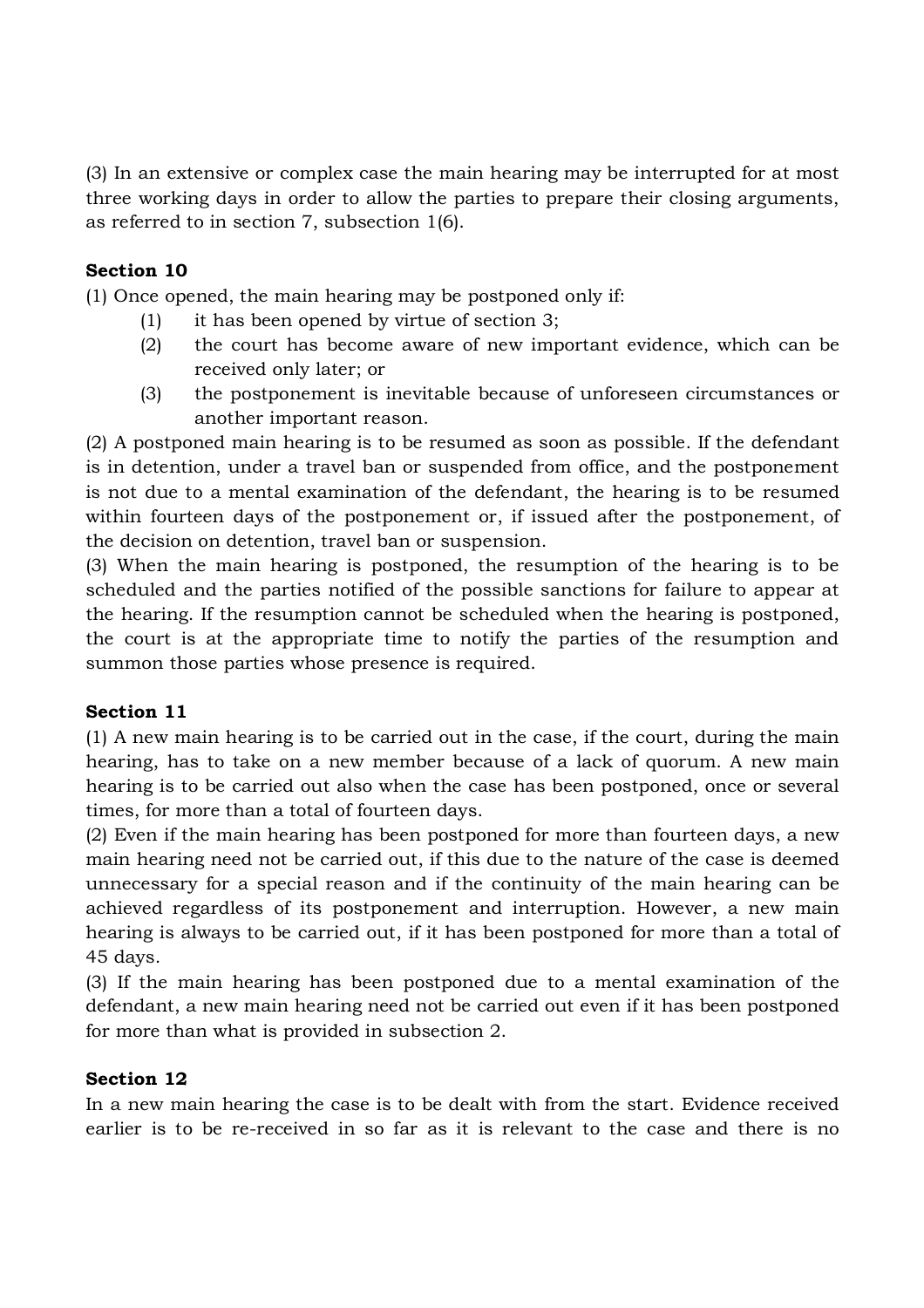impediment for the reception. Otherwise, the court is to ascertain the contents of the evidence, as necessary, from the documents compiled during the previous main hearing.

## **Section 13**

If, after the conclusion of the main hearing, the court finds it inevitable that the hearing is to be supplemented for the part of an individual issue, and if the issue to be supplemented is straightforward or of little significance, the court may supplement the hearing by requesting written statements on the issue from the parties. Otherwise the hearing may be supplemented either by resuming the main hearing or by carrying out a new main hearing.

# *Chapter 6 a – Language of court proceedings and interpretation* (769/2013) **Section 1** (426/2003)

(1) The language of court proceedings shall be either Finnish or Swedish, and the decision shall be issued in either Finnish or Swedish as provided in the Language Act (423/2003).

(2) Sami may be used as the language of court proceedings in the Sami home region as provided in the Act on the Use of the Sami Language before the Authorities (516/1991).

#### **Section 2** (426/2006)

(1) A party speaking Finnish or Swedish has the right to interpretation and translations as provided in the Language Act, when a language other than his or her own language shall be used in court proceedings.

(2) Provisions on the right to use Sami in court proceedings are contained in the Act on the Use of the Sami language before the Authorities.

(3) A defendant or, in a case prosecuted by the prosecutor, an injured party who does not speak Finnish, Swedish or Sami has the right to cost-free interpretation in criminal proceedings. The court shall *ex officio* ensure that the defendant or the injured party receives the interpretation that he or she needs. (769/2013)

(4) The court shall arrange for interpretation also when a party uses sign language or when interpretation is necessary due to a sensory or speaking impediment of a party. (769/2013)

(5) If the court deems this appropriate, interpretation may be arranged with the use of video conference or another suitable technical means of communication where the persons participating in the hearing have audio and visual contact with one another, or by telephone. (769/2013)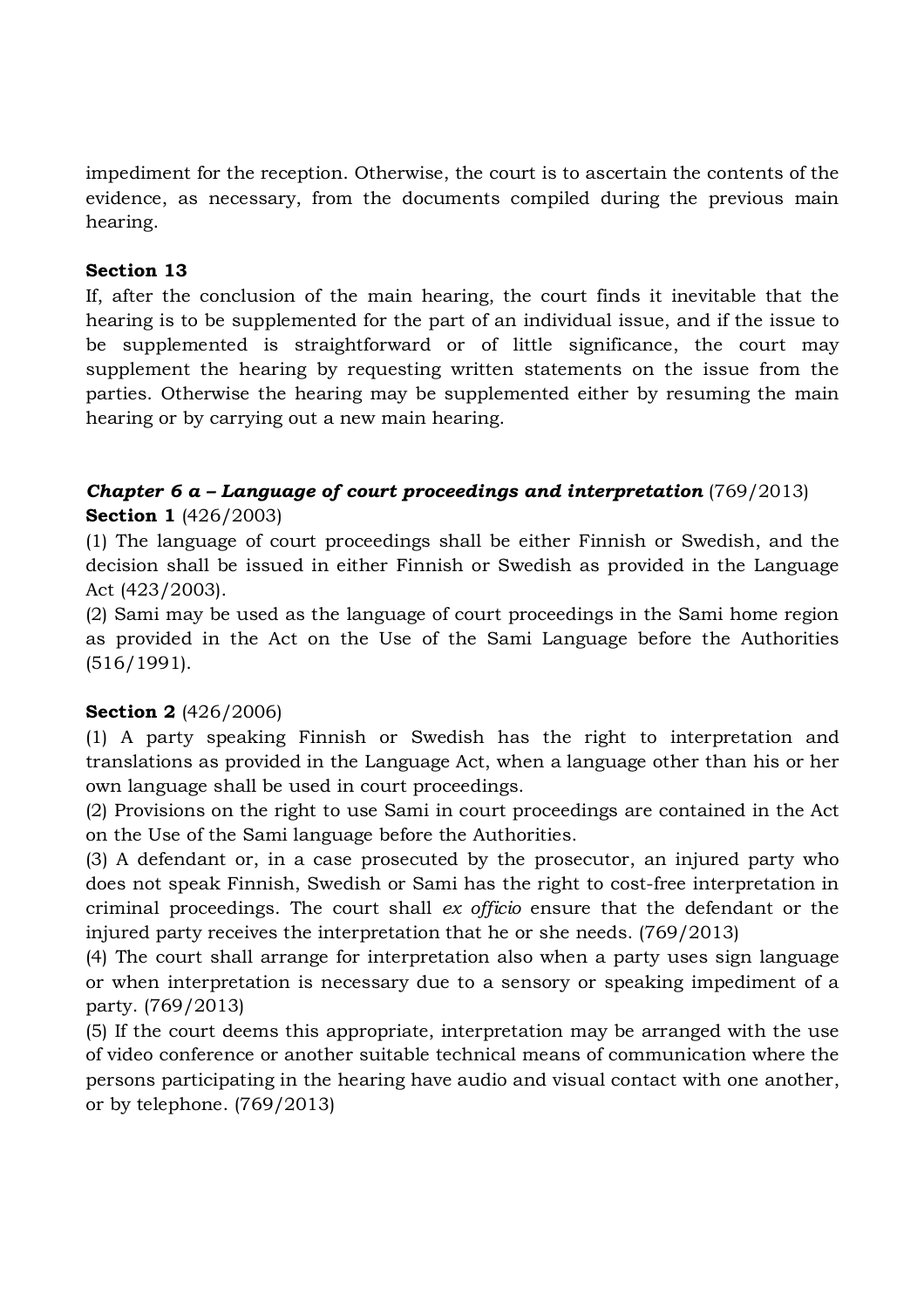#### **Section 3** (769/2013)

(1) A defendant who does not speak Finnish, Swedish or Sami shall within a reasonable period of time be provided with a cost-free written translation of the application for a summons and of the judgment in so far as it concerns him or her. A defendant shall within a reasonable period of time also be provided with a costfree written translation of a court order in a criminal case and of another essential document or a part thereof, if a translation is necessary to ensure the right of the defendant. An injured party in a case prosecuted by the prosecutor shall, upon request and within a reasonable period of time, be provided with a free written translation of a judgment, in so far as it concerns him or her, and of a court order in a criminal case or a part thereof, if a translation of the order is necessary to ensure the right of the injured party.

(2) Notwithstanding the provisions of subsection 1, the application for a summons, the judgment, or another essential document or a part or summary thereof may be translated orally for a defendant or an injured party, unless legal safeguards for the party require that the document be translated in writing.

(3) The court shall ensure that the defendant receives sufficient information regarding his or her right to a translation of a document and, if necessary, ascertain whether the defendant wants to obtain a translation of a document referred to in this section. A defendant need not be provided with a translation of a document if the defendant waives his or her right to a translation.

#### **Section 4** (769/2013)

If a party has been heard with the aid of an interpreter, if the application for a summons, the judgment or another essential document or a part or summary thereof referred to in section 3 has been translated for a party orally at a court hearing, or if the defendant has waived his or her right to a translation of a document, a notation thereof shall be made in the court records, the judgment or the court order.

#### **Section 5** (769/2013)

(1) Compensation is provided from State funds for the reasonable costs of the necessary interpretation of communication between the defendant and his or her counsel, if the legal safeguards of the defendant require this.

(2) Further provisions on the costs to be compensated under subsection 1 may be issued by government decree.

#### **Section 6** (769/2013)

(1) A person who has the skills required for the task, is honest and is otherwise suitable for the task may serve as an interpreter or a translator.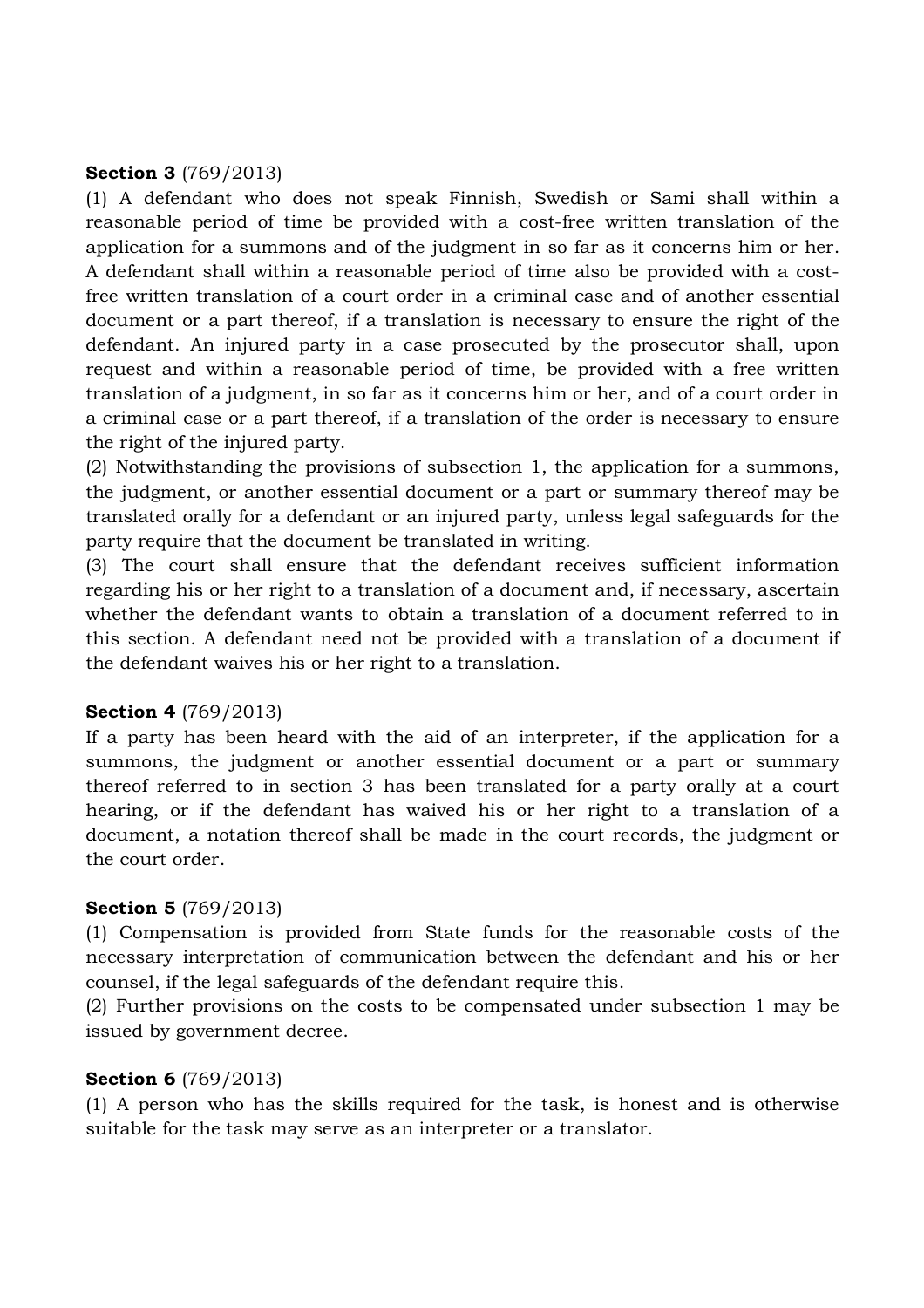(2) The court shall appoint a new interpreter or translator if the legal safeguards of the party require this.

## **Section 7** (769/2013)

(1) The provisions in the Code of Judicial Procedure on the secrecy obligation and the obligation to refuse to testify of trial counsel apply also to the interpreter.

(2) Violation of the secrecy obligation referred to in subsection 1 is punishable in accordance with Chapter 38, sections 1 or 2 of the Criminal Code, unless a more severe penalty is provided elsewhere in law for the act.

*[section 7 has been repealed as of 1 January 2016; 733/2015]*

# **Chapter 7 – Hearing of a criminal case prosecuted solely by the injured party** *Application for a summons*

#### **Section 1**

(1) The injured party brings a charge by delivering a written application for the summons to the registry of the District Court.

(2) The criminal case becomes pending upon the arrival of the application to the registry.

(3) The defendant may bring a charge against the injured party for false or unsubstantiated accusation without need for a summons.

*[subsection 3 is repealed as of 1 January 2016; 733/2015]*

# **Section 2**

(1) The application for a summons is to indicate:

- (1) the defendant;
- (2) the act for which the charges are being brought, the time and place of commission and the other information necessary to specify the act;
- (3) the offence of which the injured party considers the defendant to be guilty;
- (4) the request for a penalty and for forfeiture, and the provisions on which they are based; (894/2001)
- (5) the other claims of the injured party and the reasons for them:
- 6) an account that the prosecutor has decided to waive charges or the criminal investigation authority or prosecutor has decided that no criminal investigation shall be conducted or it shall be interrupted or concluded; (243/2006)
- (7) the evidence that the injured party intends to present and what he or she intends to prove with each piece of evidence; and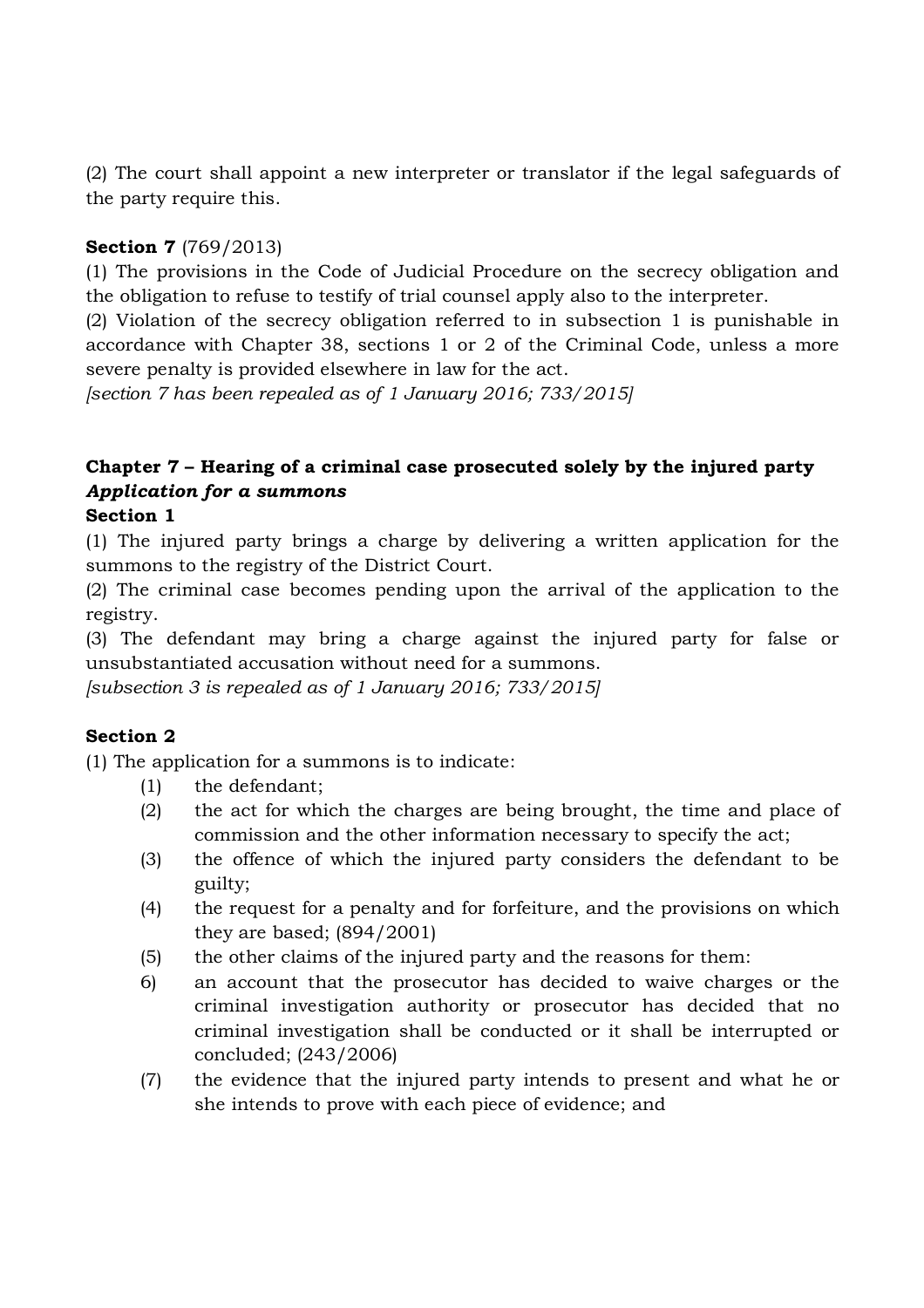(8) the circumstances on which the jurisdiction of the court is based, unless jurisdiction is otherwise evident in the application for a summons.

(2) In addition, the application for a summons is to indicate the names of the court and the parties, as well as the contact information of their legal representatives, attorneys or counsel. The court shall also be provided in a suitable manner with the telephone number and other contact information of the parties, witnesses and other persons to be heard. If such information should change later on, the court shall be informed of this without delay. (363/2010)

(3) The application for a summons shall be signed by the injured party or, if it is not drawn up by him or her, by the person who has drawn it up. At the same time, the person drawing up the application shall indicate his or her profession and domicile.

# **Section 3**

The injured party shall provide the court with the written evidence referred to by him or her and the memorandum of the criminal investigation, if such investigation has been carried out in the case.

### *Completing the application for a summons*

#### **Section 4**

(1) If the application for a summons is incomplete, the injured party is to be exhorted to remedy the deficiency within a set period, if this is necessary for the continuation of the hearing. At the same time, the injured party is to be advised as to how the application is deficient and notified that the case may be dismissed or rejected, if the injured party does not heed the exhortation.

(2) For a special reason, the court may extend the period referred to in subsection 1.

# *Dismissal of the case and decision without issuing a summons* **Section 5**

(1) The court is to dismiss the case at once if the injured party does not heed the exhortation referred to in section 4 or if the application is so incomplete that it is unsuitable as the basis for proceedings, or if there is another reason for the inadmissibility of the case.

(2) The court is to reject the case at once by a judgment, without issuing a summons, if the demand of the injured party is manifestly without a basis.

# *Issuing of a summons in a case concerning an anonymous witness*

**Section 5(a)** (733/2015)

*[the subheading and section 5(a) enter into force on 1 January 2016; 733/2015]*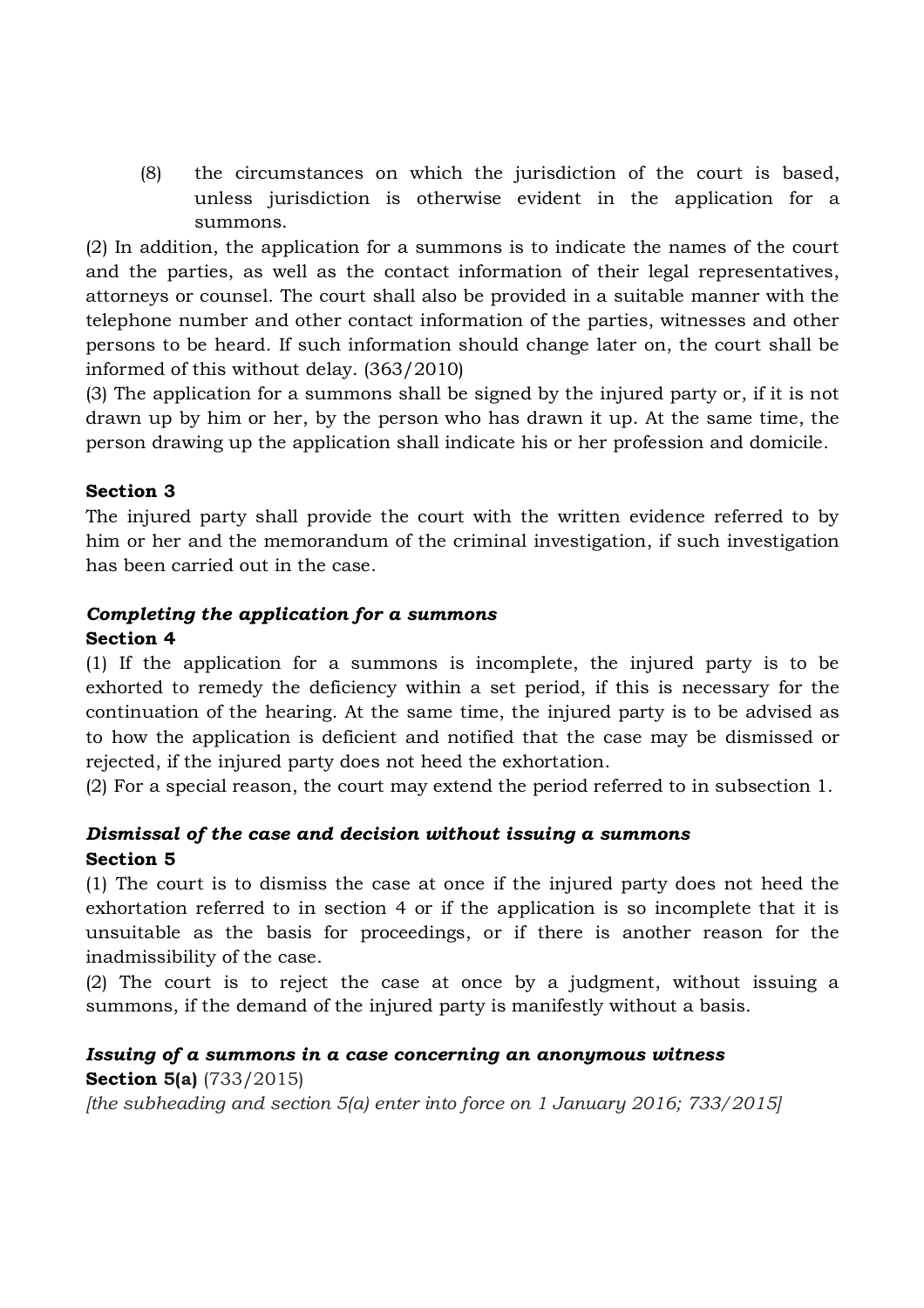*(1) If the injured party brings charges on the basis of a suspected offence committed in the consideration of a case concerning the acceptance of anonymous testimony provided in Chapter 5, sections 11(a) – 11(e) or against an anonymous witness on the basis of the contents of a statement given by the witness in court, the injured party shall submit the application for a summons to the court and request disclosure of the identify and contact information of the anonymous witness, if the person suspected of the offence is the anonymous witness or the injured party deems that disclosure of the information is otherwise necessary in order to clarify the offence.*

*(2) Before deciding the matter the court shall hear the prosecutor and the person suspected of the offence in question. If the person suspected of the offence is a person other than the anonymous witness, also the anonymous witness shall be heard. The court may also hear the injured party and obtain other clarification, and arrange an oral hearing if this is necessary for clarification of the matter. The matter shall be heard without the presence of the public and the injured party if this is necessary in order to prevent disclosure of the identity and contact information of the anonymous witness.*

*(3) If the court deems that the prerequisites for the bringing of charges exist, or if the anonymous witness who is suspected of an offence agrees to disclosure of his or her identity and contact information, and section 5 does not provide otherwise, the court shall decide on the issuing of a summons. The summons shall disclose the identity*  and contact information of the anonymous witness if he or she is suspected of the *offence or if the disclosure of the information is otherwise necessary for the clarification of the offence. The prosecutor may appeal the decision to issue a summons disclosing the identity and contact information of the anonymous witness, to the Court of Appeal, and may appeal a decision given by the Court of Appeal as the first instance by appeal to the Supreme Court without the need to request leave of appeal. Once the decision on issuing the summons becomes legally final, it shall be implemented. Chapter 5, section 11(d), subsection 3(4) contains provisions on when trial materials become public. If the court has decided to issue summons to a person other than the anonymous witness, and has decided not to disclose the identity and contact information of the anonymous witness, the injured party may appeal the decision not to disclose the information, by following what is provided in this subsection regarding appeal by the prosecutor.*

*(4) If the prerequisites for the bringing of charges are not met and the anonymous witness does not consent to the disclosure of his or her identity and contact information, the court shall dismiss the action with a judgment, without issuing the summons. The judgment and the trial materials connected with the matter shall be kept secret also from the party to the extent that they contain information which could*  lead to disclosure of the *identity or contact information of the anonymous witness. The period of secrecy is 60 years. What is provided above in this subsection on the*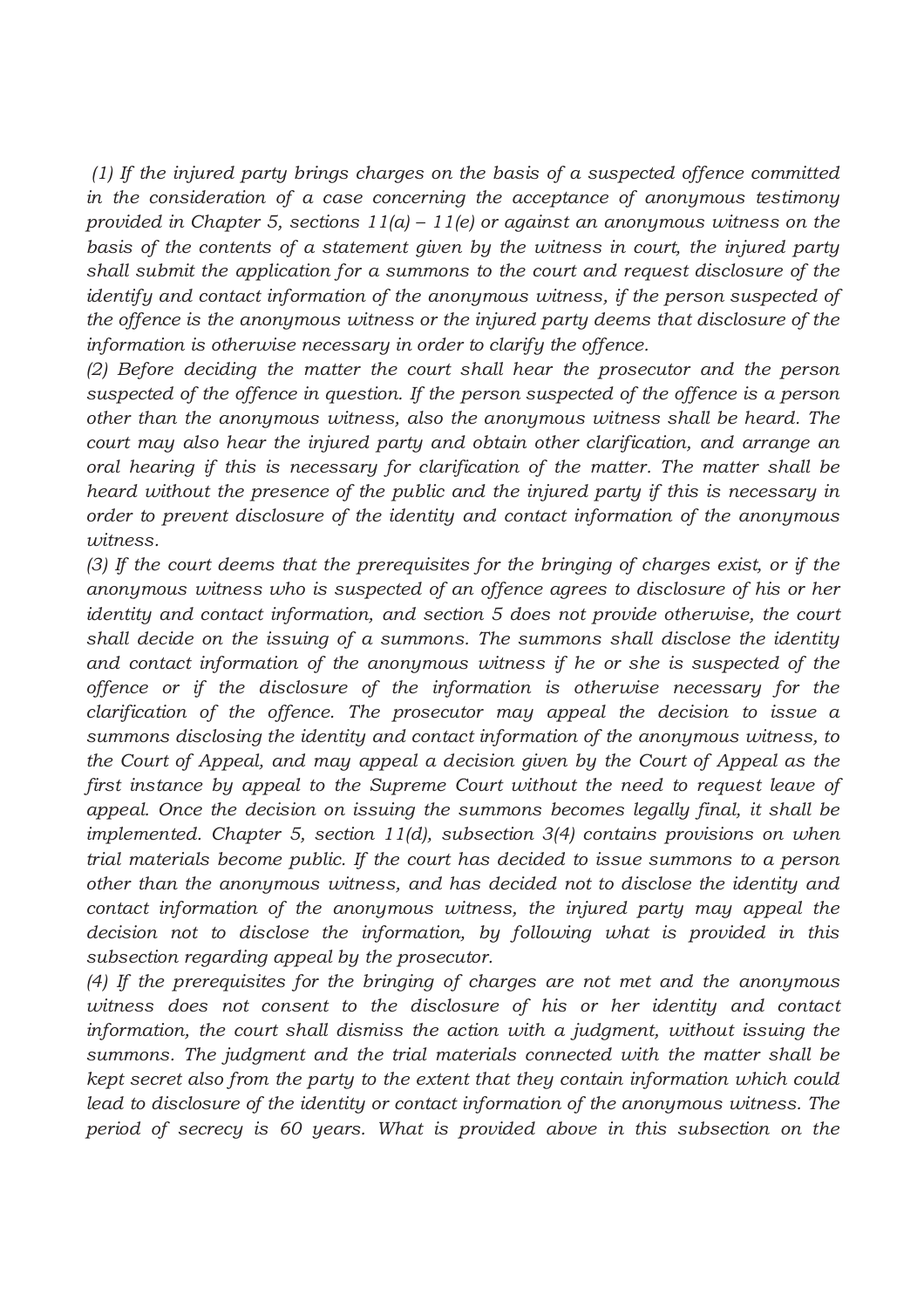*judgment and the trial materials connected to the judgment apply to the decision by which the court has decided to issue summons that concerns a person other than the anonymous witness and decided not to disclose the identity and contact information of the anonymous witness as well as the related trial materials.*

*(5) The judge who has decided on the issuing of summons may not consider the action.]*

### *Summons and other preparation of the case* **Section 6**

(1) If the case has not been dismissed or rejected on the basis of section 5, the court is to issue a summons without delay.

(2) The summons, the application for the summons and the enclosed documents are to be served on the defendant in accordance with the provisions on service in Chapter 11 of the Code of Judicial Procedure.

# **Section 7**

(1) In the summons the defendant is to be exhorted to respond to the claims made against him or her, either in writing within a deadline or orally at a hearing. In the summons, the defendant is to be exhorted to:

- (1) state his or her position as regards the claims filed against him or her;
- (2) state the reasons for the position, if he or she objects to the charge or to the other claims;
- (3) mention the evidence that he or she intends to present and state what he or she intends to prove with each piece of evidence, unless it is evident, owing to an admission by the defendant or to other circumstances, that there will be no need for the submission of evidence; and
- (4) deliver to the court the written evidence to which he or she refers.

(2) When issuing the exhortation, the court may issue instructions as to the matters that the defendant is to address in the response.

(3) When responding to the claims, the defendant shall also, in an appropriate manner, inform the court of the telephone number and other contact information of the witnesses whom he or she intends to have heard in the trial. If such information should change later on, the defendant shall inform the court of this without delay. (363/2010)

(4) For a special reason, the court may permit the delivery of a response orally in the registry of the court or at a court hearing, even though a written response was required.

# **Section 8**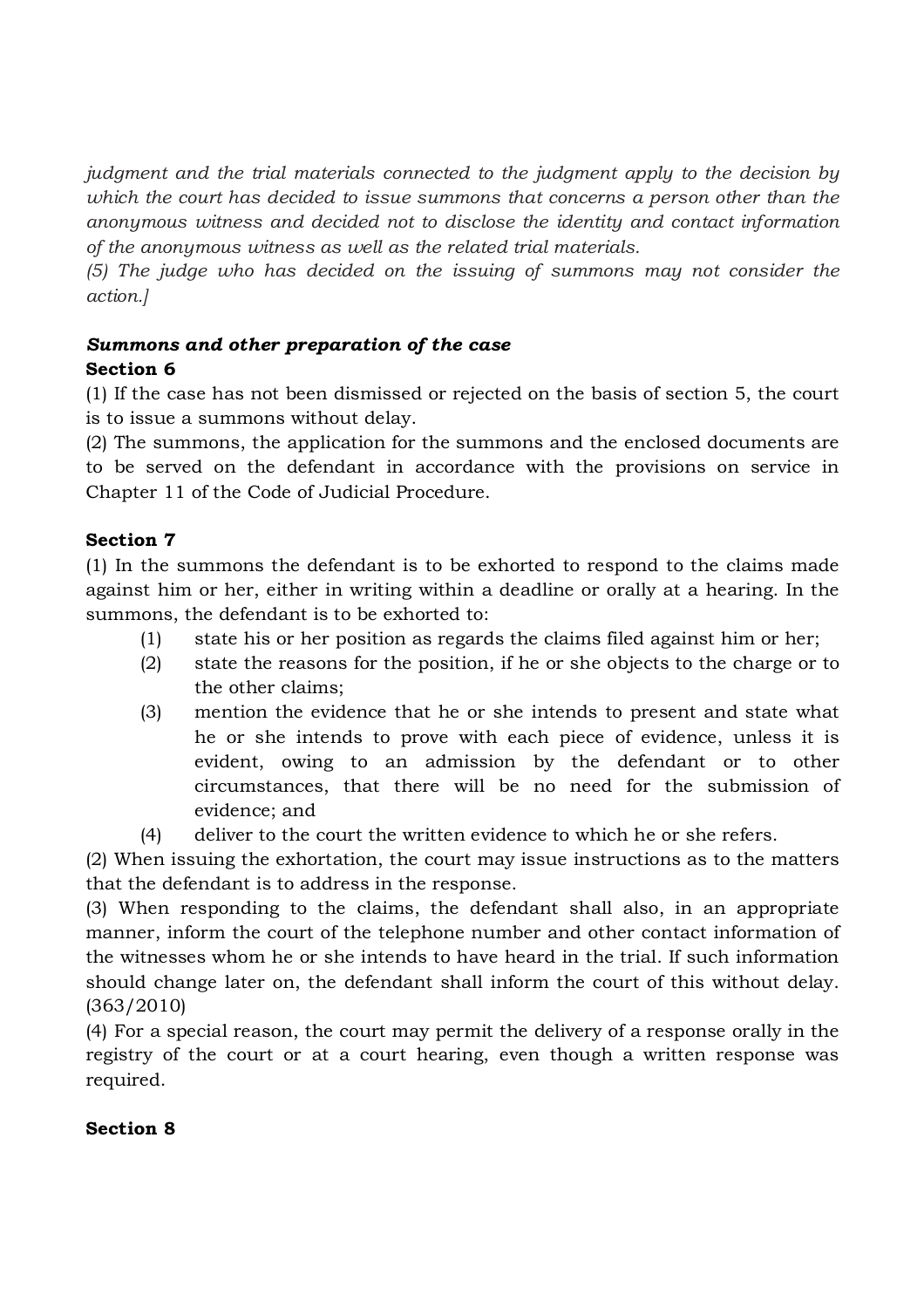(1) The summons shall state that the written response is to be delivered to the court registry within a set period from the service of the summons, said period being set by the court. On a request submitted before the expiry of the period, the period may be extended for a special reason.

(2) If the defendant is exhorted to respond orally, the court is to summon the plaintiff and, by way of the summons, the defendant to a hearing. At the same time, the date, time and place of the hearing are to be indicated.

### **Section 9**

(1) If the hearing is continued in accordance with section 6(1), the case shall be prepared, unless this is deemed unnecessary because of the criminal investigation carried out in the case or for another special reason.

(2) The following issues are to be clarified in the preparation:

- (1) the claims of the injured party and the reasons for them;
- (2) the position of the defendant on the claims and the reasons for them;
- (3) the evidence intended to be presented and what is intended to be proved by each piece of evidence; and
- (4) whether further information or other preparatory measures are necessary before the main hearing.

## **Section 10**

(1) When the period for a written response referred to in section 8, subsection 1 has expired or when the response has arrived at the court, the preparation is to be continued without delay in a hearing, if the court deems that the case has not been adequately prepared for purposes of a main hearing.

(2) The court may exhort a party to deliver a written statement to the court before the preparatory hearing or between the hearings, if it considers this necessary. In this event, the court is to issue instructions as to the matters that the party is to address in the statement.

# *General provisions on preparation*

#### **Section 11**

The court is to carry out the preparation so that the case can be dealt with in a continuous main hearing.

# **Section 12**

(1) The court is to attempt to conclude the preparatory hearing without delay, if possible in one session.

(2) Where necessary, the court is to reserve the parties an opportunity to express their opinion on how the preparation of the case should be arranged.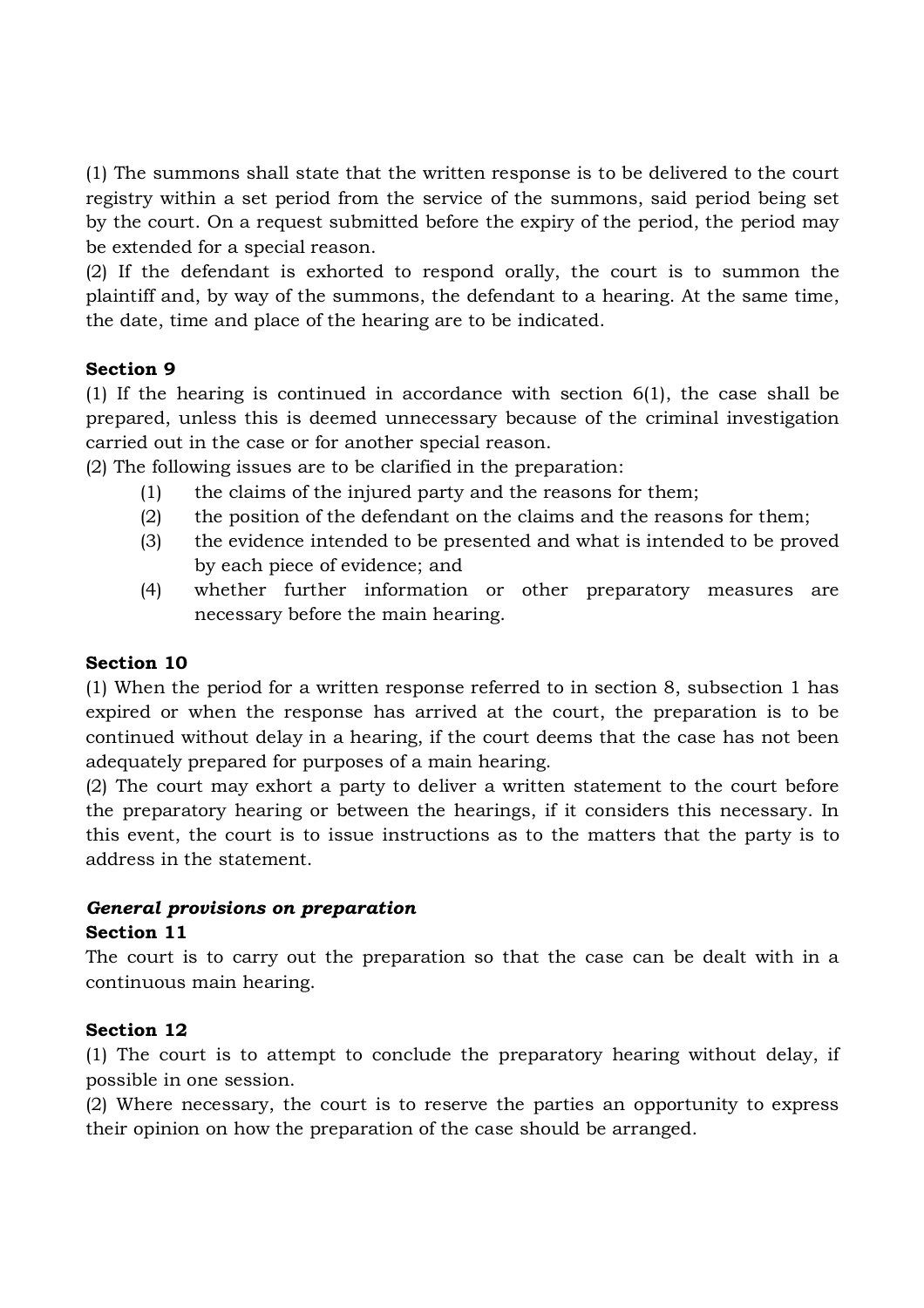(3) A party shall before the hearing peruse the case well enough so that a new preparatory hearing is not required because of an omission on his or her part.

#### **Section 13**

The court may order that a separate issue or procedural matter is to be prepared separately.

### **Section 14**

(1) At a preparatory hearing the matter is to be dealt with orally. At the hearing, a party may not read out or submit a written statement to the court nor otherwise make his or her case in writing.

(2) Nonetheless, a party may read out from a document his or her claim, and direct references to case-law, to the legal literature, and to documents containing such technical and numerical data that they are difficult to understand solely on the basis of an oral statement. In addition, the party may resort to written notes as memory aids.

### **Section 14(a)** (243/2006)

A preparatory session may also be held by telephone or through the use of a video conference or another appropriate manner of communication in which the participants in the session are in oral communication with one another, if this is appropriate taking into consideration the nature and extent of the issues to be considered in the session. In so doing, the provisions on deciding the case in the absence of a party do not apply.

#### **Section 15**

Before concluding the preparation, the court is to summarise the claims of the parties and the reasons for them, if this is expedient in view of the consideration of the case. The parties are to be reserved an opportunity to be heard on the summary.

#### **Section 16**

(1) Before the main hearing, the court may decide to request expert testimony, to receive evidence outside of a main hearing, to require that a document or other written evidence relevant to the case be produced, to carry out a judicial view or to undertake other preparatory measures, if such measures are necessary in order to ensure that the evidence will all be available at the same time at the main hearing. (2) If a party wishes that any of the measures referred to in this section be

undertaken, he or she shall request the same of the court.

#### **Section 17**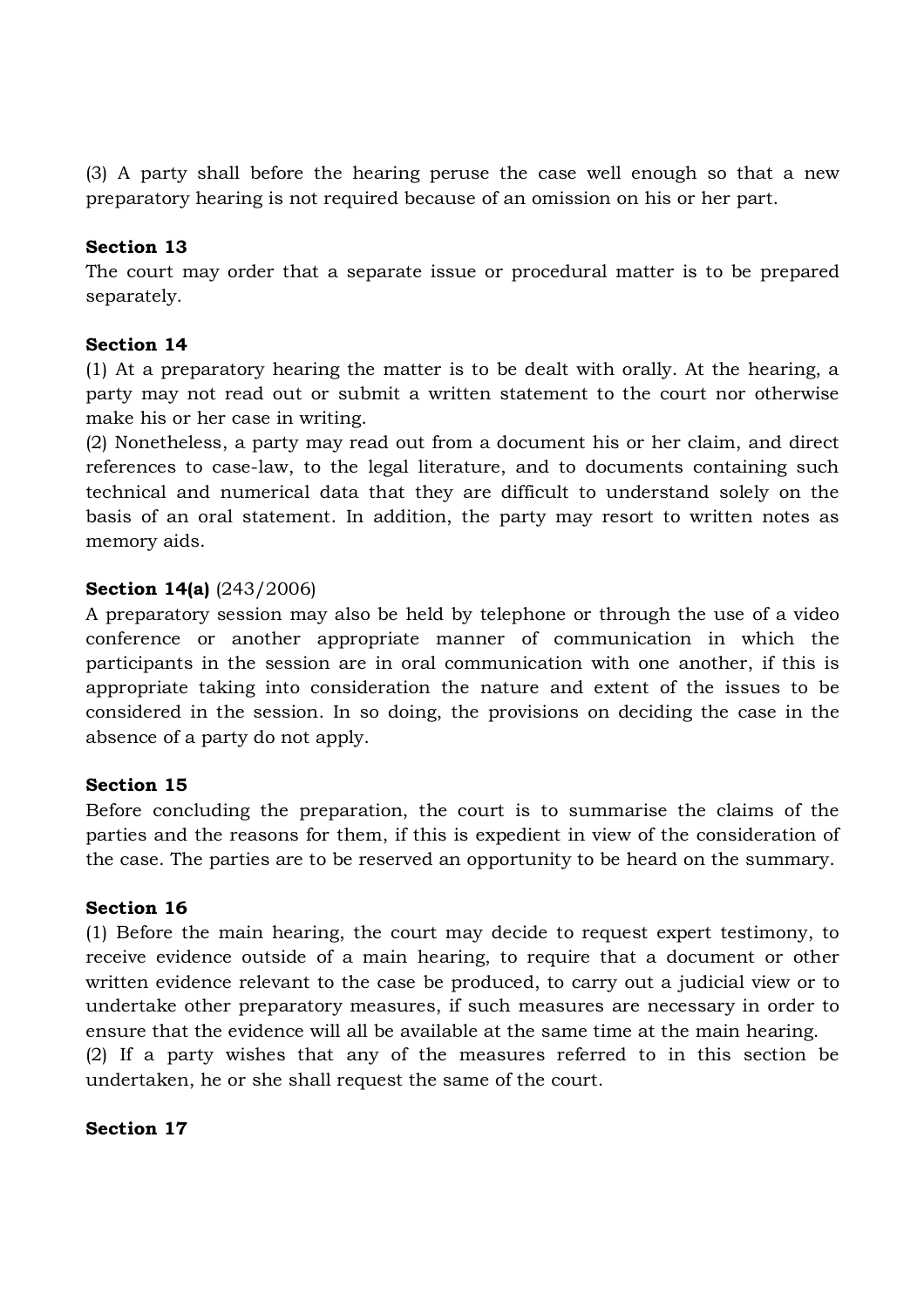In the preparation, the court may decide on the dismissal of the case or, if the claim of the injured party is evidently unfounded, on its rejection.

#### *Transfer of the case to the main hearing* **Section 18**

(1) When the issues referred to in section 9 have been settled in the preparation or it is otherwise no longer expedient to continue the preparation, the court is to declare the preparation concluded and transfer the case to the main hearing.

(2) The court, by applying the provisions in Chapter 5, section 13, is to schedule the main hearing and summon the parties to it in accordance with the provisions in Chapter 11 of the Code of Judicial Procedure. The parties are to be reserved an opportunity to express their opinion on the time of the main hearing, if this is possible without undue inconvenience.

(3) When summoned to the main hearing, the parties are to be notified of the date, time and place of the main hearing.

(4) When summoned to the main hearing, the parties are to be served with the responses or written statements of the opposing parties.

### **Section 19**

When the injured party is summoned to the main hearing, he or she is to be notified that failure to appear may make him or her liable to forfeit the right to bring a charge, if the defendant so requests. If the injured party is required to appear in person, this is to be indicated in the summons.

# **Section 20**

If a party wishes to present evidence in the main hearing, and the evidence has not been mentioned earlier, the party shall notify the court of the evidence without delay before the main hearing. At the same time, the party shall state what he or she intends to prove with the evidence and why the evidence had not been mentioned earlier.

#### **Section 21**

A main hearing may be scheduled in order to deal with an issue which can be separately decided, even if the preparation has not yet been concluded for the other parts of the case. The same provision applies also to procedural issues.

*Main hearing* **Section 22**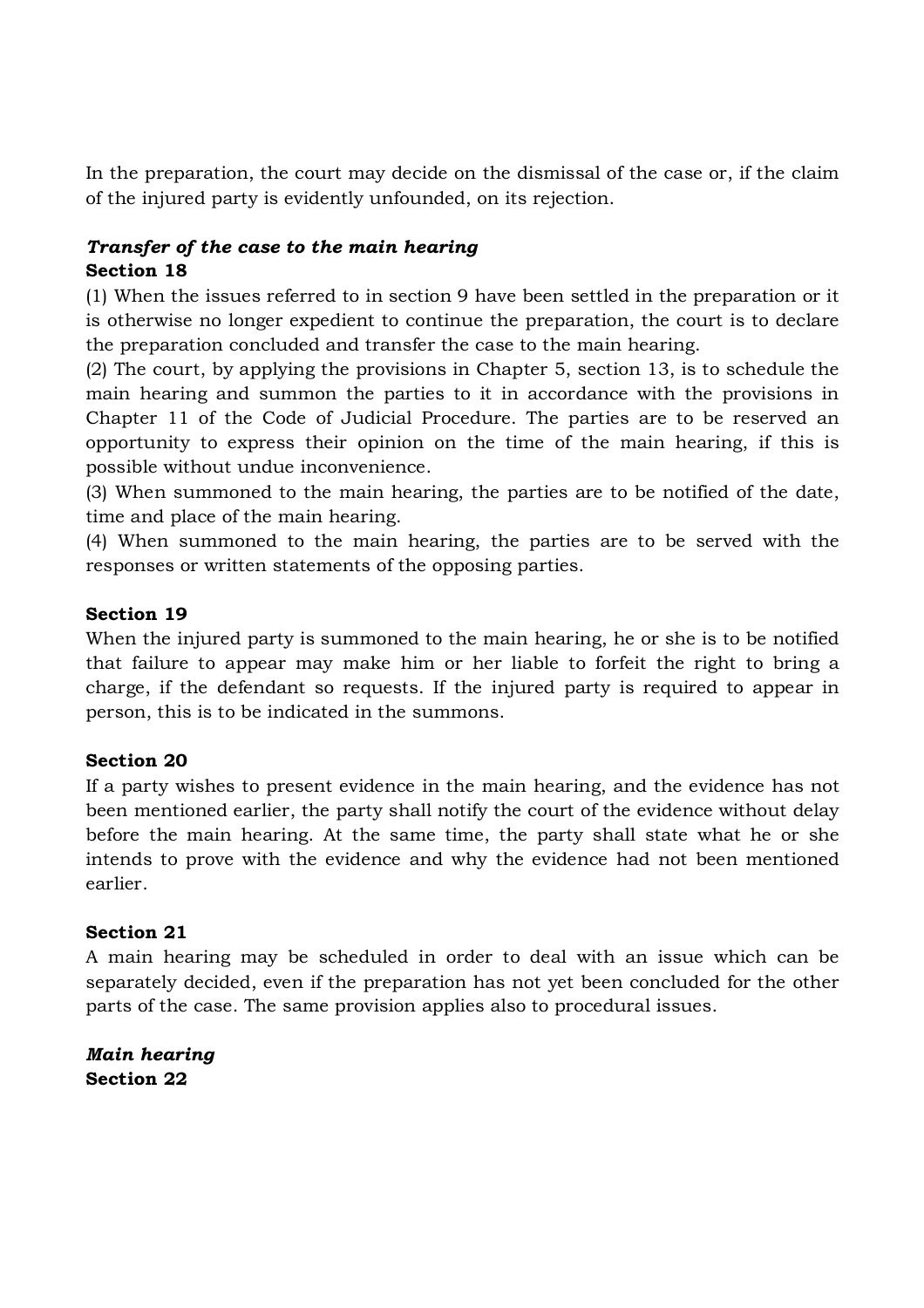The provisions in Chapter 6 on the main hearing apply, as appropriate, to the main hearing in a criminal case prosecuted solely by the injured party, unless otherwise follows from Chapter 8, sections 7 and 8.

#### *Amendment of the action* **Section 23**

(1) An action may not be amended during the trial. However, the injured party may:

- (1) extend a charge against the same defendant to cover another act, if the court deems this appropriate in view of the available evidence and other circumstances;
- (2) make a claim other than one mentioned in the action, if said claim is based on a change of circumstances that has taken place during the trial or on information received by the injured party only then; or
- (3) claim interest or another supplementary claim, or even a new claim, if this is based on essentially the same grounds.

(2) The restriction of the action by the injured party, a change of the reference to the applicable provision or a reference to new circumstances in support of the action are not to be deemed an amendment of the action.

# *Hearing of the prosecutor* (243/2006)

#### **Section 24** (18/2012)

If the injured party exercises his or her primary right referred to in Chapter 1, section 14, subsection 2 to present charges or is alone in bringing charges due to the decision of the criminal investigation authority not to conduct a criminal investigation or to interrupt or terminate such an investigation or to postpone the conduct of a criminal investigation measure, the court shall, before deciding on the action, reserve the prosecutor an opportunity to be heard in the case, unless in view of the nature of the case, hearing the prosecutor would clearly be unnecessary.

### **Chapter 8 – Parties** *Presence of parties* **Section 1**

(1) A party is to be ordered, under threat of a fine, to be present in person in a main hearing before the District Court, unless it is deemed that his or her presence in person is not necessary for the resolution of the case.

(2) A party is to be ordered, under threat of a fine, to be present in person in a preparatory hearing before the District Court, if it is deemed that his or her presence in person furthers the resolution of the case.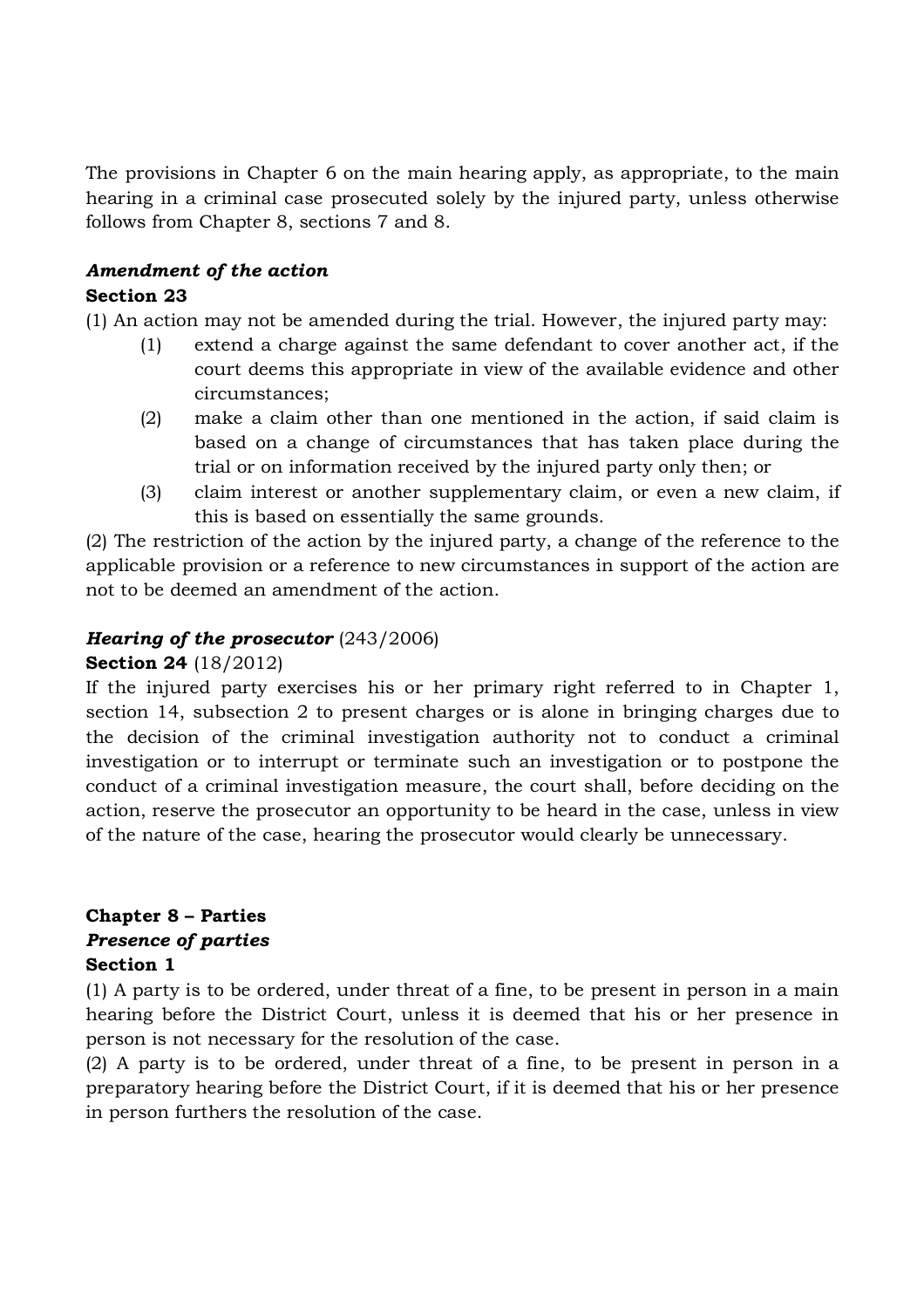(3) A party is to be ordered, under threat of a fine, to be present in person in an oral hearing before a Court of Appeal or the Supreme Court, if this is deemed necessary for the resolution of the case.

(4) If the case can be decided regardless of the absence of the defendant, notice of this shall be given in the summons. Similar notice shall be given if the defendant is to be present in person.

# **Section 2**

(1) The provisions in section 1 apply, as appropriate, to the injured party even if he or she is not a party to the trial, and to the legal representative of the injured party or of a party.

(2) If a party has several representatives, the court may order which of them is/are to be present in person. The court may also order that a person fully without legal capacity or with restricted legal capacity who does not have the right of action is to be present in person in order to be heard in the case. (445/1999)

### **Section 3**

A defendant who has been remanded for trial shall be present in person before the court when the case for which he or she has been remanded is to be dealt with.

# Absence of a party in a criminal case prosecuted by the prosecutor  $(455/2011)$ **Section 4**

If the injured party or his or her legal representative fails to heed an order to be present in person before the court, under threat of a fine, and the court continues to deem the presence of the injured party in person necessary, the court is to sentence him or her to the fine mentioned in the threat and impose a higher threat of a fine, or order that he or she or his or her legal representative be brought to the hearing or a later hearing.

#### **Section 5**

(1) If the defendant fails to heed an order to be present in person before the court, under threat of a fine, and the court continues to deem the presence of the defendant necessary, the court is to sentence him or her to the fine mentioned in the threat and impose a higher threat of a fine, or order that he or she or his or her legal representative be brought to the hearing or a later hearing.

(2) If the defendant is ordered to be present in person in court and, on the basis of his or her conduct, there is reason to believe that he or she will not heed the order, the court may order that the defendant is to be brought to the hearing.

#### **Section 6**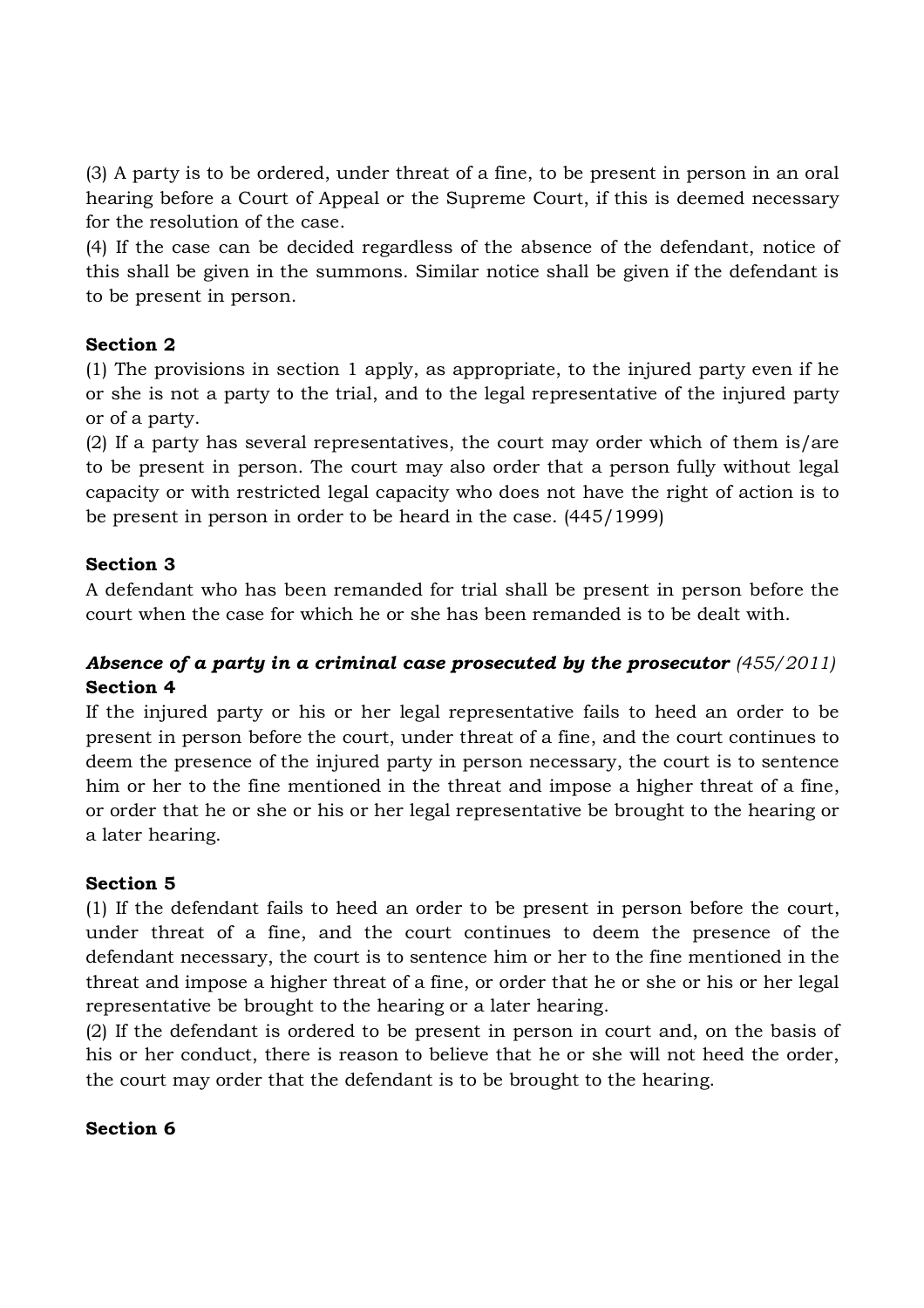If a party or his or her legal representative who has been ordered, under threat of a fine, to be present in a preparatory hearing or ordered to be brought to such a hearing, fails to be present or cannot be brought to court, the hearing may nonetheless be conducted, if this furthers the preparation of the case.

# *Absence of a party in a criminal case prosecuted solely by the injured party* **Section 7**

If both parties are absent from the hearing in a criminal case prosecuted solely by the injured party, the case is to be struck from the docket.

### **Section 8**

(1) If the injured party is absent from a hearing in a case prosecuted solely by him or her, the court may, on the request of the defendant, order that the injured party is to forfeit his or her right to bring charges, provided that the injured party has been summoned to the hearing under such a threat. If the defendant does not make such a request, the case is to be struck from the docket.

(2) If the defendant fails to heed an order to be present in person before the court, under threat of a fine, and the court continues to deem the presence of the defendant necessary, the court is to sentence him or her to the fine mentioned in the threat and impose a higher threat of a fine, or order that he or she or his or her legal representative is to be brought to the hearing or a later hearing.

#### **Section 9**

If the injured party, under section 8, has forfeited the right to bring charges, but he or she has had a legal excuse that he or she could not have announced in advance, the injured party has the right to have the case reopened on the basis of the same application, by notifying the court of the same within 30 days of the order of forfeiture. If the injured party does not prove that he or she had a legal excuse, the case is to be dismissed.

#### **Section 10**

If a defendant who has been ordered, under threat of a fine, to be present in a preparatory hearing or ordered to be brought to such a hearing, fails to be present or cannot be brought, the hearing may nonetheless be conducted, if this furthers the preparation of the case.

# *Hearing and decision in a criminal case regardless of the absence of the defendant*

**Section 11** (894/2001)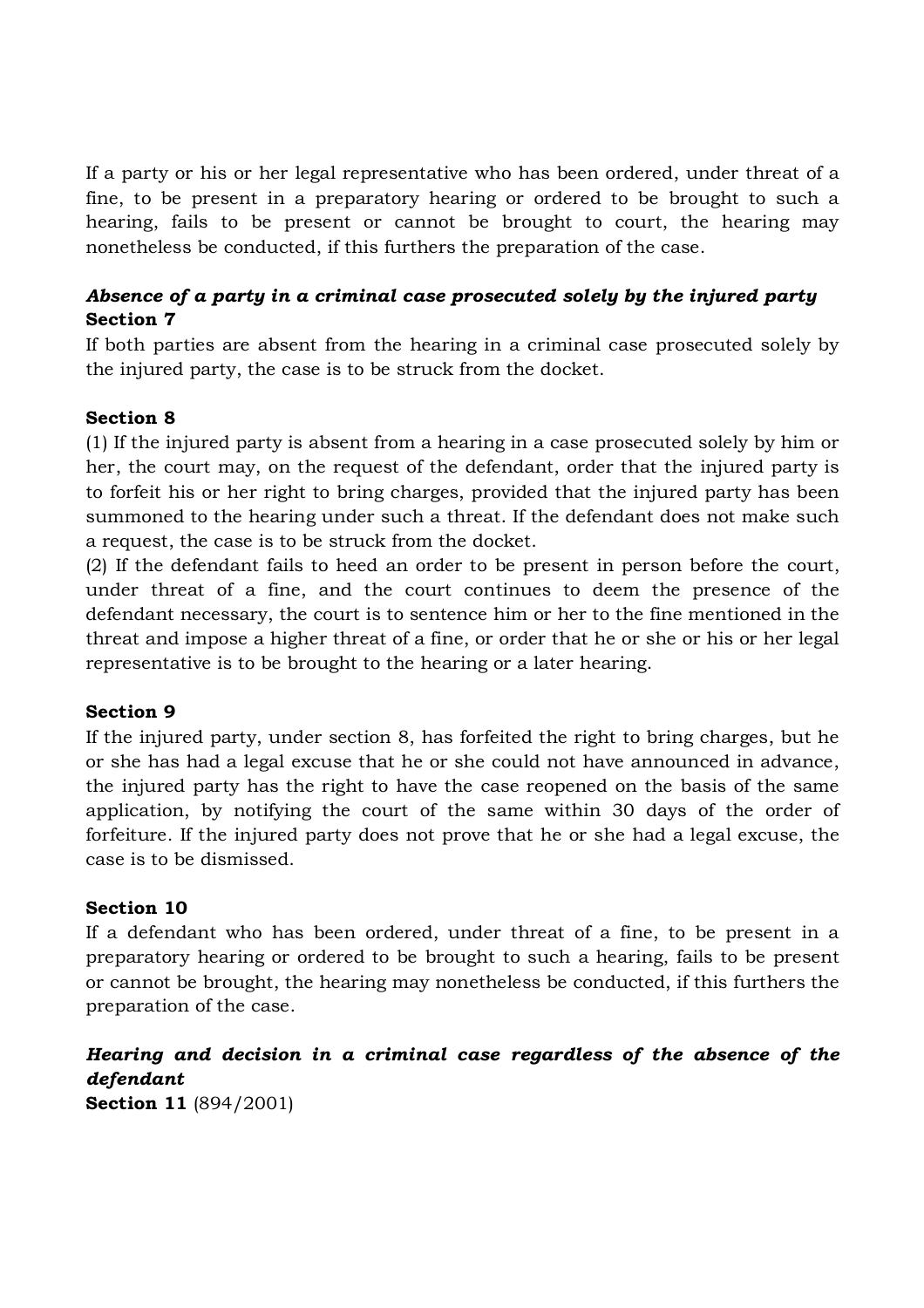(1) A case may be heard and decided regardless of the absence of the defendant, if his or her presence is not necessary for the resolution of the case and if he or she has been summoned to the hearing under such a threat. In this event, the defendant may be sentenced to a fine or to imprisonment for at most three months, and subjected to forfeiture not to exceed 10,000 euros. (1472/2001)

*[subsection 1 has been amended by Act 2010/759 to read as follows. The This Act enters into force on a date to be provided by a separate Act:*

*(1) A case may be heard and decided regardless of the absence of the defendant, if his or her presence is not necessary for the resolution of the case and if he or she has been summoned to the hearing under such a threat. In this event, the defendant may be sentenced to a summary penal fine, a fine or to imprisonment for at most three months, and subjected to forfeiture not to exceed EUR 10,000.]*

(2) If the defendant is to be sentenced to a punishment or forfeiture under subsection 1, but he or she has had a legal excuse that he or she could not have announced in advance, the defendant has the right to have the case reopened by notifying the court of the same within 30 days of verifiable service of the notice of the punishment or forfeiture on the defendant. If the defendant does not prove that he or she had a legal excuse, the case is to be dismissed.

(3) The absence of the defendant does not prevent the rejection of the charge or the other demands.

# **Section 12**

With the consent of the defendant, the case may be heard and decided regardless of his or her absence, if the defendant has been summoned to the hearing under such a threat and if his or her presence is not necessary for the resolution of the case. In this event, the defendant is not to be sentenced to imprisonment for more than six months.

# **Section 13**

(1) Unless provided otherwise in section 11 or 12, the defendant may not be sentenced to imprisonment unless he or she has been heard in person in the main hearing.

(2) Notwithstanding subsection 1, the Court of Appeal may, on the appeal of the prosecutor or the injured party, sentence a defendant who clearly is evading the main hearing and that had been heard in person in the District Court on the claims referred to in the appeal, to imprisonment for an offence of which the defendant had been found not guilty by the District Court, or amend a fine imposed by the District Court to imprisonment, if (455/2011)

(1) hearing the defendant in person in the main hearing in the Court of Appeal is not deemed necessary in order to clarify the case;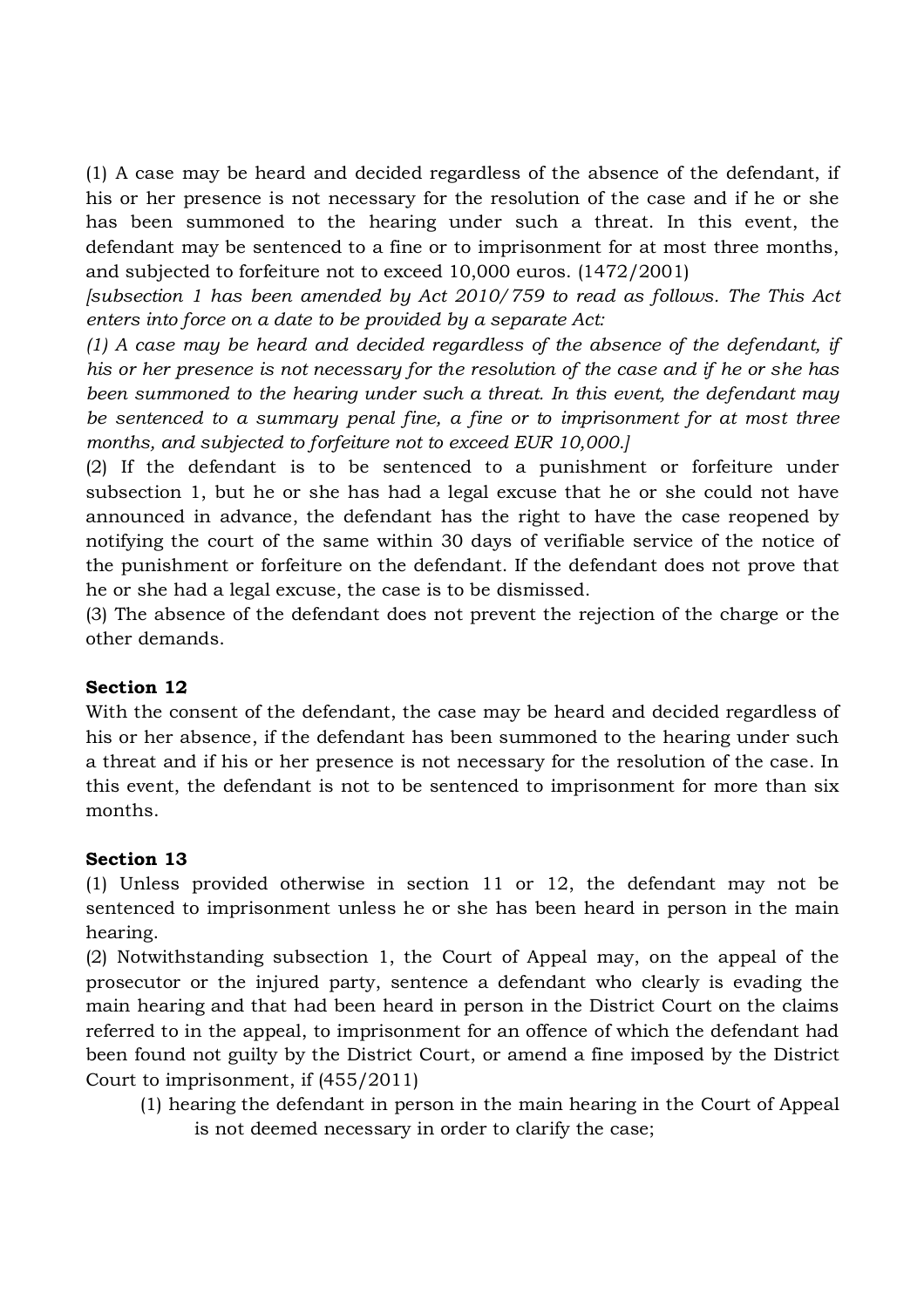- (2) the defence of the defendant has been arranged in an appropriate manner in the main hearing; and
- (3) the defendant had been notified that the case may be decided despite his or her absence.

(382/2003)

# *Supplementary provisions*

#### **Section 14**

The provisions in this Chapter on absence from a hearing apply also to a party's departure from the hearing without leave.

### **Section 15**

However, the failure of one party or both parties to heed the exhortation of the court to deliver a written statement on a procedural issue or their absence from a hearing arranged solely for dealing with such an issue does not prevent the resolution of the procedural issue.

# **Chapter 9 – Costs**

### **Section 1**

(1) If the defendant is sentenced to a punishment or to another penal sanction, he or she is liable to compensate the State for the fees paid under the Act on the Costs of Evidence (666/1972) and for the other specific costs of evidence and forensic medical examinations during the criminal investigation and the trial, if incurring the costs has been necessary for the resolution of the case.

(2) Where it would be unreasonable to render the defendant liable for the costs referred to in subsection 1, owing to the nature of the offence, the personal or financial circumstances of the defendant or some other reason, the liability of the defendant is to be reduced or waived.

(3) It may be provided by Decree that the defendant is not to be rendered liable to compensate the State for costs referred to in subsection 1 where such costs amount to less than what is specified in the Decree.

#### **Section 1(a)** (107/1998)

(1) If the charge or other request of the prosecutor is rejected, dismissed without considering the merits or struck from the docket, the State on the request of the defendant shall be liable for the reasonable legal costs of the defendant. No liability for costs exists if, on the appeal of the injured party, the defendant is convicted of the act referred to in the charges of the prosecutor. Compensation shall not be paid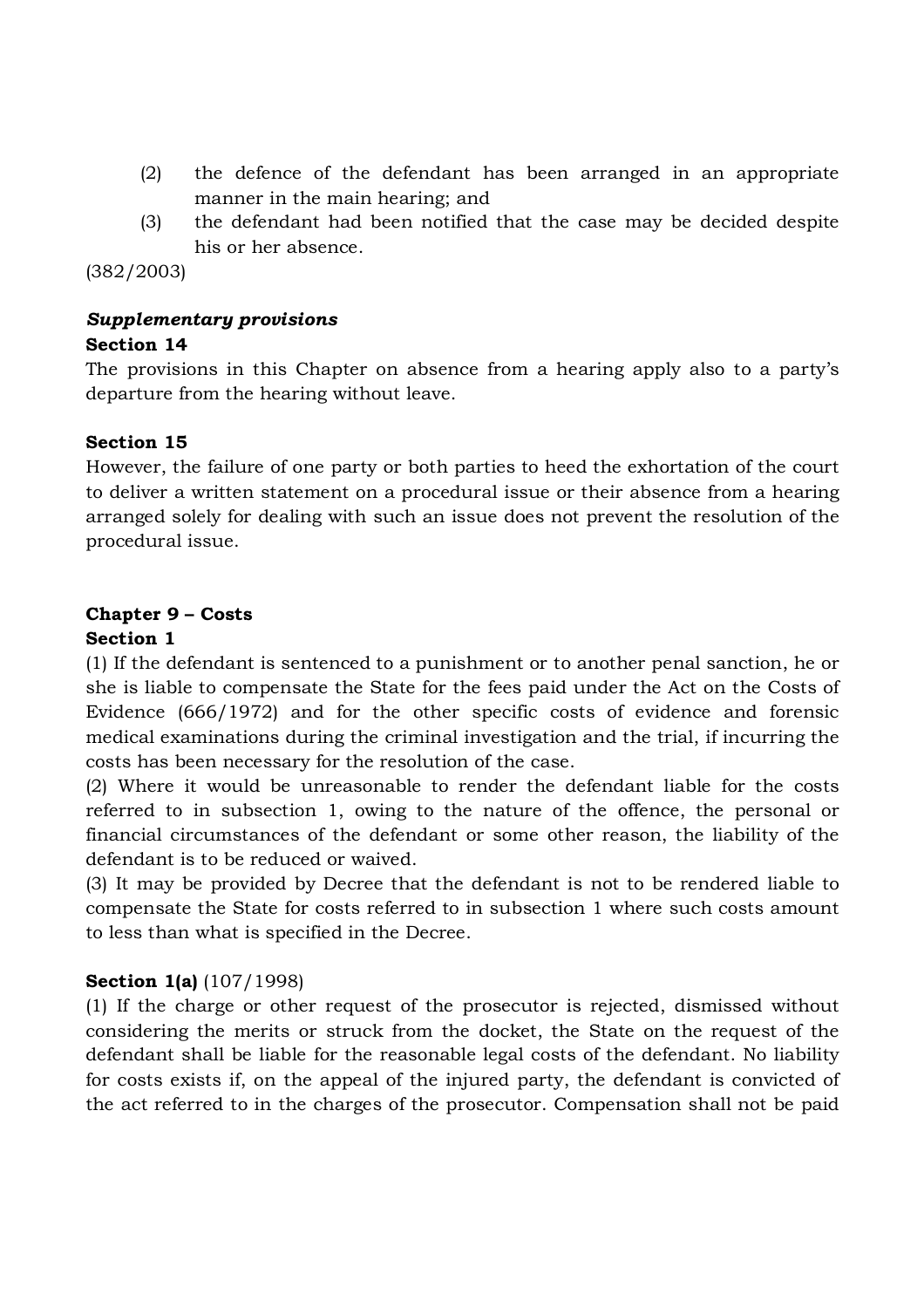until the question of the guilt of the defendant has been decided in a legally final manner. (243/2006)

(2) If several charges have been brought or other demands made in the same case, and some of these are approved and others decided as referred to in subsection 1, the State is not to be rendered liable for the legal costs, unless there are special reasons for liability in part. However, the State is not to be liable for the legal costs of a defendant who by a false admission or otherwise intentionally has contributed to the bringing of the charge.

(3) The Ministry of Justice may issue detailed provisions on the implementation of the liability of the state to pay indemnity and on the procedure for payment. (243/2006)

# **Section 2**

If the defendant has failed to appear in court or failed to heed the instructions given by the court or by other improper conduct has intentionally or negligently prolonged the proceedings and thus led to costs to the State referred to in section 1 or costs to another party in the case, the defendant shall be liable to compensate those costs regardless of how liability for the costs of the case otherwise is allocated.

# **Section 3**

The representative, attorney or counsel of the defendant, who in the manner referred to in section 2 has intentionally or negligently led to the State or another party in the case incurring costs, may, after having been reserved an opportunity to be heard, be rendered jointly and severally liable with the defendant to compensate those costs.

#### **Section 4**

(1) If the defendants are convicted for participation in the same offence or for connected offences, they shall be jointly and severally liable for the legal costs.

(2) The costs pertaining to a part of the case which concerns only some of the defendants referred in subsection 1 and the costs caused by some of the defendants in the manner referred to in section 2 shall be compensated by that defendant alone.

# **Section 5**

If one of jointly and severally liable persons so requests, the court is to order how the costs are allocated among them or that one of them is to compensate all the costs.

**Section 6** (243/2006)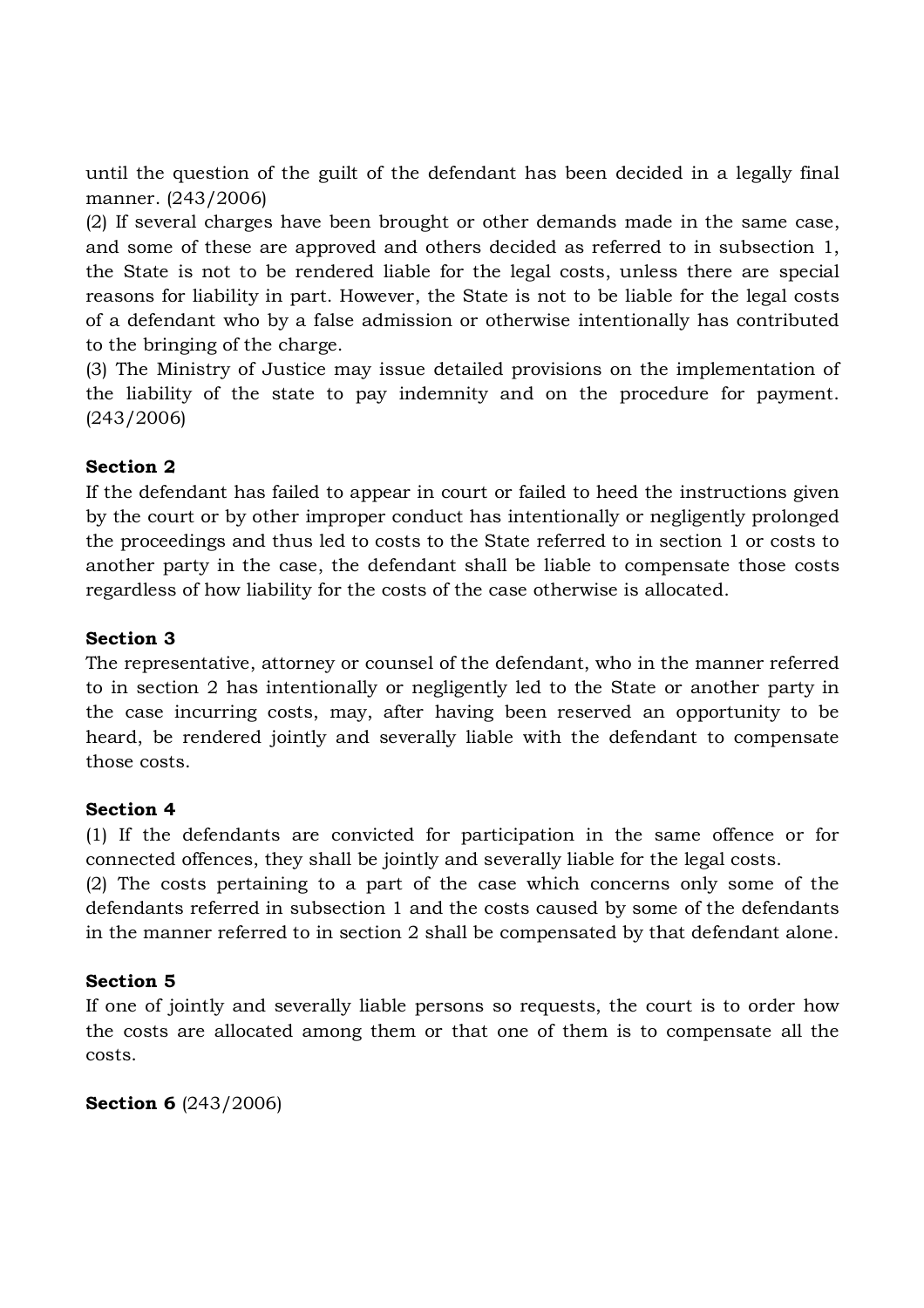A request for the compensation of legal costs shall be made before the conclusion of the hearing of the case. The request shall itemize the amount and grounds of the legal costs.

## **Section 7**

If a request for legal costs has been made, the court is to decide on the matter taking the provisions in sections 1–4 into account, unless otherwise follows from the request or an admission by a party.

#### **Section 8**

(1) The provisions on civil procedure apply, as appropriate, to legal costs in a criminal case prosecuted solely by the injured party.

(2) The provisions in Chapter 21 of the Code of Judicial Procedure apply, as appropriate, to the liability for the defendant's legal costs of an injured party who has endorsed the charge brought by the prosecutor, and to the right of such an injured party to compensation for such costs from the defendant. Nonetheless, the injured party shall be liable only for the costs arising specifically from the exercise of his or her right of action. The provisions in Chapter 21, section 6 of the Code of Judicial Procedure apply, as appropriate, to the joint and several liability, with the injured party, of the representative, attorney or counsel of the injured party who has endorsed the charge brought by the prosecutor. (455/2011)

(3) If the injured party has by a false accusation or otherwise intentionally contributed to the bringing of the charge, he or she may be rendered fully or partially liable to compensate the State for the costs referred to in section 1, subsection 1.

# **Section 9** (243/2006)

The provisions on civil procedure in Chapter 21, sections 8, 12, 13, 14, subsection 2, and section 16 of the Code of Judicial Procedure apply, as appropriate, also in criminal cases.

#### **Section 10** (455/2011)

The prosecutor has the right to lodge an appeal in the name of the State against decisions under sections 1–4 and section 8, subsection 3 of this Chapter even if he or she has not prosecuted the case.

#### **Section 11** (455/2011)

If, in a case in which the prosecutor brings charges, a claim brought by the injured party against a party is considered, and this claim does not request punishment or other penal sanctions, or a person other than the injured party presents claims in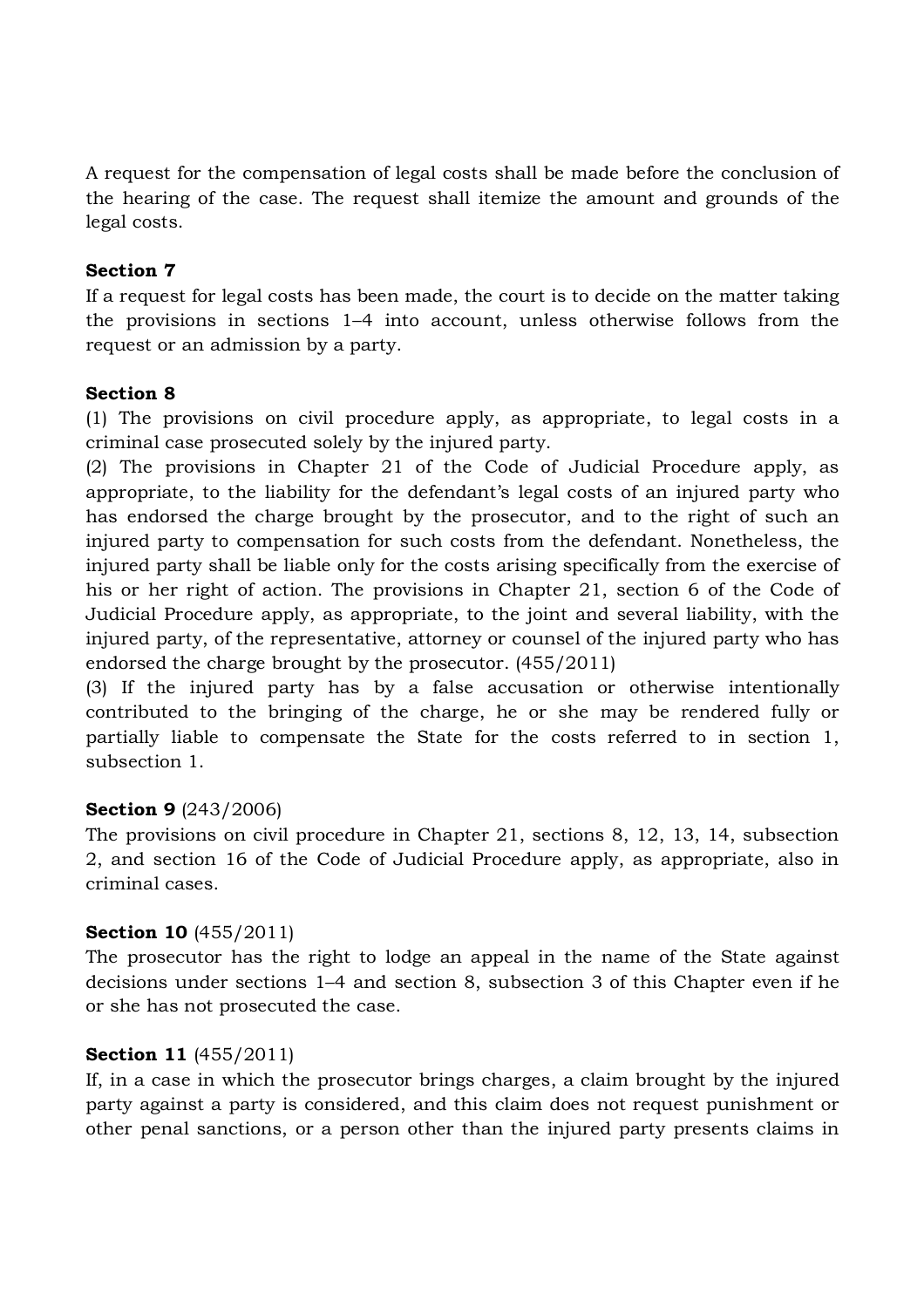respect of the person charged, the provisions in force on civil claims apply in respect of the resulting trial costs.

### **Section 11**

If an action of the injured party against a party is heard in connection with a criminal case prosecuted by the prosecutor, and no punishment or other penal sanction has been requested to be imposed on the party, or a person other than the injured party makes a civil claim against the defendant, the legal costs incurred shall be subject to the provisions on civil procedure.

# **Chapter 10 – Voting**

### **Section 1**

The following separate votes are to be taken in a criminal case, in the order indicated:

- (1) shall the charge be approved or rejected and how the act specified in the charge is to be assessed under criminal law;
- (2) shall the person who has been found guilty be sentenced or shall punishment be waived;
- (3) shall the court order, under Chapter 7, section 6 of the Criminal Code, that the earlier sentence covers also the offence now being heard;
- (4) what is the type and the amount of the sanction; and
- (5) what is the position of the court on other issues relating to the sanction.

# **Section 2**

In a vote, the opinion of the majority prevails. In the event of a tie, the opinion more lenient to the defendant prevails.

#### **Section 3**

If more than two opinions have been supported in a vote and none of them has received the number of votes referred to in section 2, the votes for the opinion most unfavourable to the defendant are to be added to the opinion closest to it. Where necessary, this process is to continue until an opinion prevailing under section 2 is reached.

#### **Section 4**

All members of the court are to express their opinions on all the issues to be resolved.

#### **Section 5**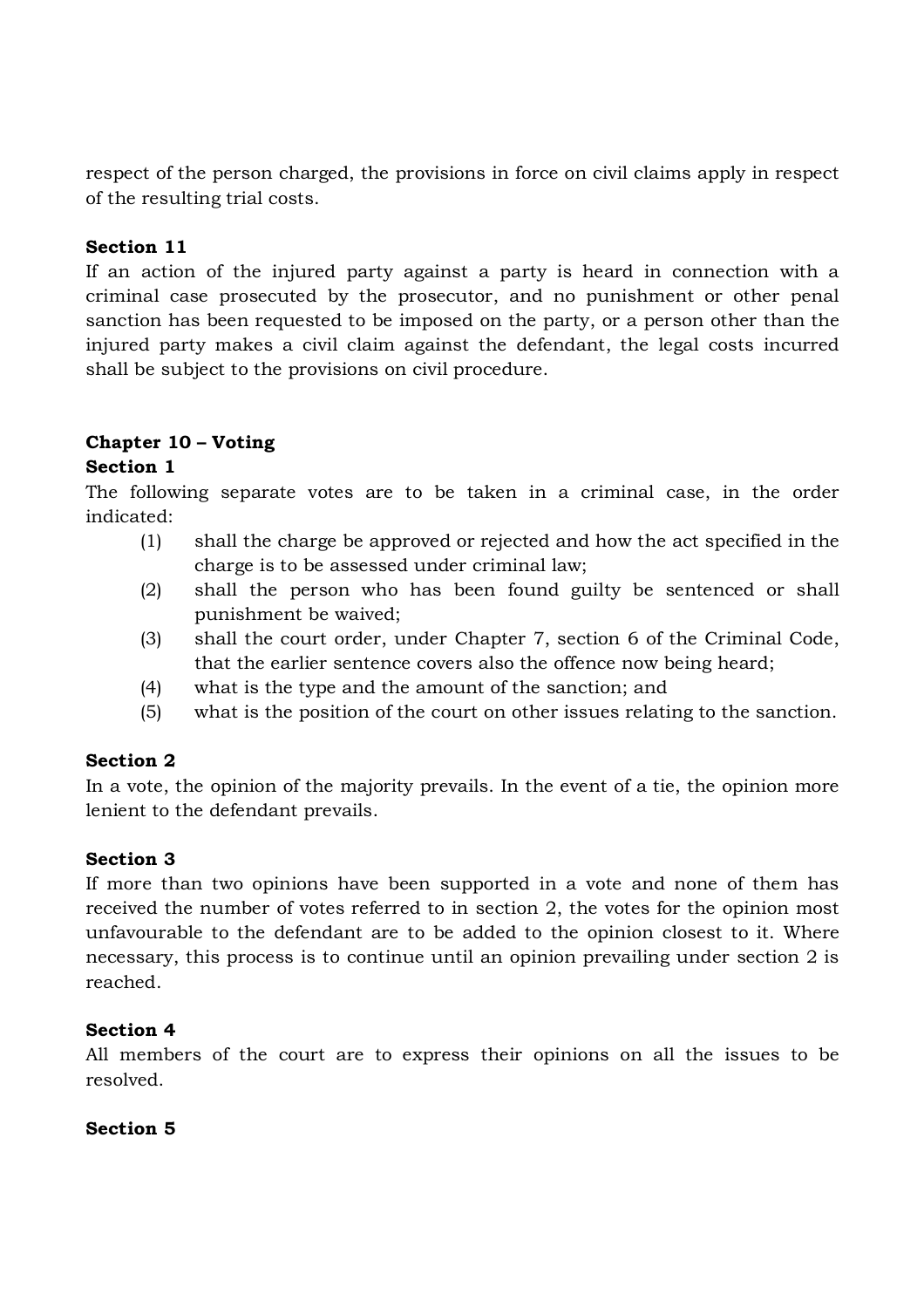(1) A separate vote is to be taken on procedural issues. In this event, the provisions on voting in civil proceedings apply.

(2) If the procedural issue relates to coercive measures, the provisions on voting in criminal proceedings apply.

## **Section 6**

The provisions on voting in civil proceedings apply to voting on a civil claim.

### **Chapter 11 – Decision of the court Section 1**

The decision on the main issue in criminal proceedings is called a judgment. Any other court decision is called an order.

# **Section 2**

(1) Only the trial materials that have been submitted in the main hearing are to be taken into account in the judgment. If a new main hearing has been arranged in the case, only the trial materials referred to in that hearing are to be taken into account in the judgment. However, also trial materials that have been submitted in the supplementation of the main hearing in accordance with Chapter 6, section 13 may be taken into account in the judgment.

*[subsection 1 has been amended as of 1 January 2016 as follows: (733/2015)*

*[(1) Only the trial materials that have been referred to in the main hearing are to be taken into account in the judgment. However, also evidence may be taken into account that has been presented outside the main hearing that, on the basis of Chapter 17, section 59, subsection 1, is not resubmitted in the main hearing. If a new main hearing has been held in the case, only what has been presented in this hearing may be taken into account. However, also the trial materials referred to in the supplementation of the main hearing under Chapter 6, section 13 may be taken into account in the judgment. (733/2015)]*

(2) If the charge is dismissed or rejected without arranging a main hearing, all the materials referred to in the application for a summons, the written response and the written statements and otherwise may be taken into account in the judgment or court order.

# **Section 3**

The court may pass a sentence only for the act for which a punishment has been requested or for which . The court is not bound by the heading or the reference to the applicable provisions in the charge.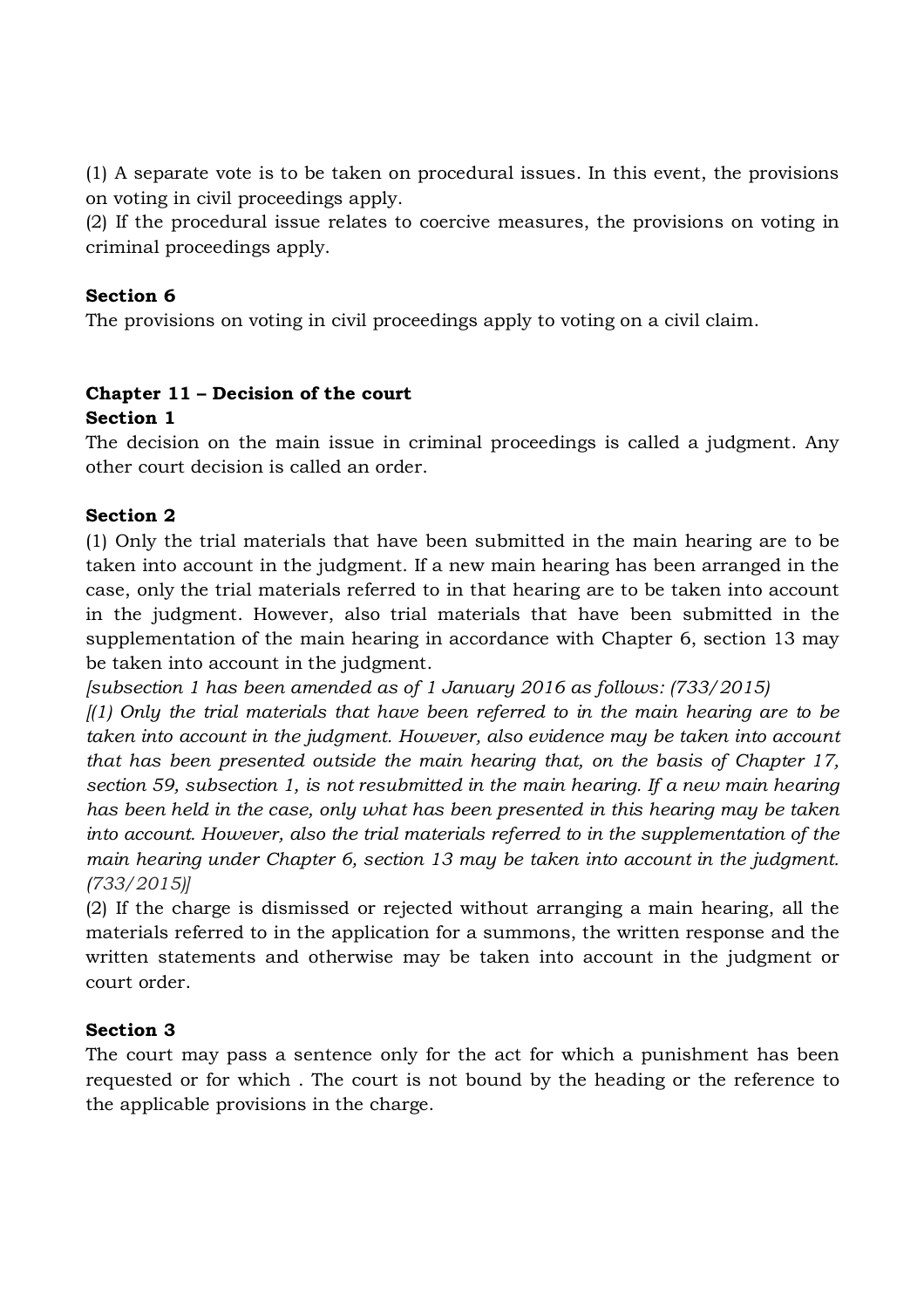The court may pass a sentence only for the act for which a punishment has been requested or for which the court may pass a sentence on its own initiative. The court is not bound by the heading or the reference to the applicable provisions in the charge.

*[section 3 has been amended as of 1 January 2016 as follows: (733/2015) [Section 3 (733/2015)*

*The court may pass a sentence only for the act for which a punishment has been requested. The court is not bound by the heading or the reference to the applicable provisions in the charge.]*

# **Section 4** (733/2015)

(1) The reasons for the judgment shall be stated. The statement of reasons shall indicate the factors and the legal reasoning on which the decision is based. The statement shall also indicate the basis on which a contentious issue has been proven or not proven.

(2) The judgment in a criminal case is either a conviction or an acquittal.

*[section 4 has been amended as of 1 January 2016 as follows: (733/2015)*

*(1) The judgment in a criminal case is either a conviction or an acquittal.*

*(2) The judgment shall include a statement of reasons. The statement of reasons shall indicate the factors and the legal reasoning the decision is based. The statement of reasons shall also set out on what grounds a contested issue has been deemed proven or not proven.*

*(3) If an anonymous witness has been heard in the criminal case, the court shall in particular provide reasoning for what significance has been attached to his or her statement as evidence in the case, and what steps had been undertaken in order to protect the rights of the defence. The court has the same obligation to provide reasoning if instead of hearing the injured party or a witness in person, a statement that has been entered in the criminal investigation record or in another document or recorded in another manner has been used as evidence. In so doing the court shall also in particular provide reasoning why the injured party or the witness has not been heard in person in the criminal proceedings. ]*

# **Section 5**

(1) If several charges are being heard in the same trial, the court may decide some of them separately, even if the hearing of the other charges is to continue. However, charges against the same defendant may be decided separately only if this is justified in view of the hearing of the case.

(2) A request for the imposition of a corporate fine is not to be decided, without a special reason, before the decision on the charge on which the request is based.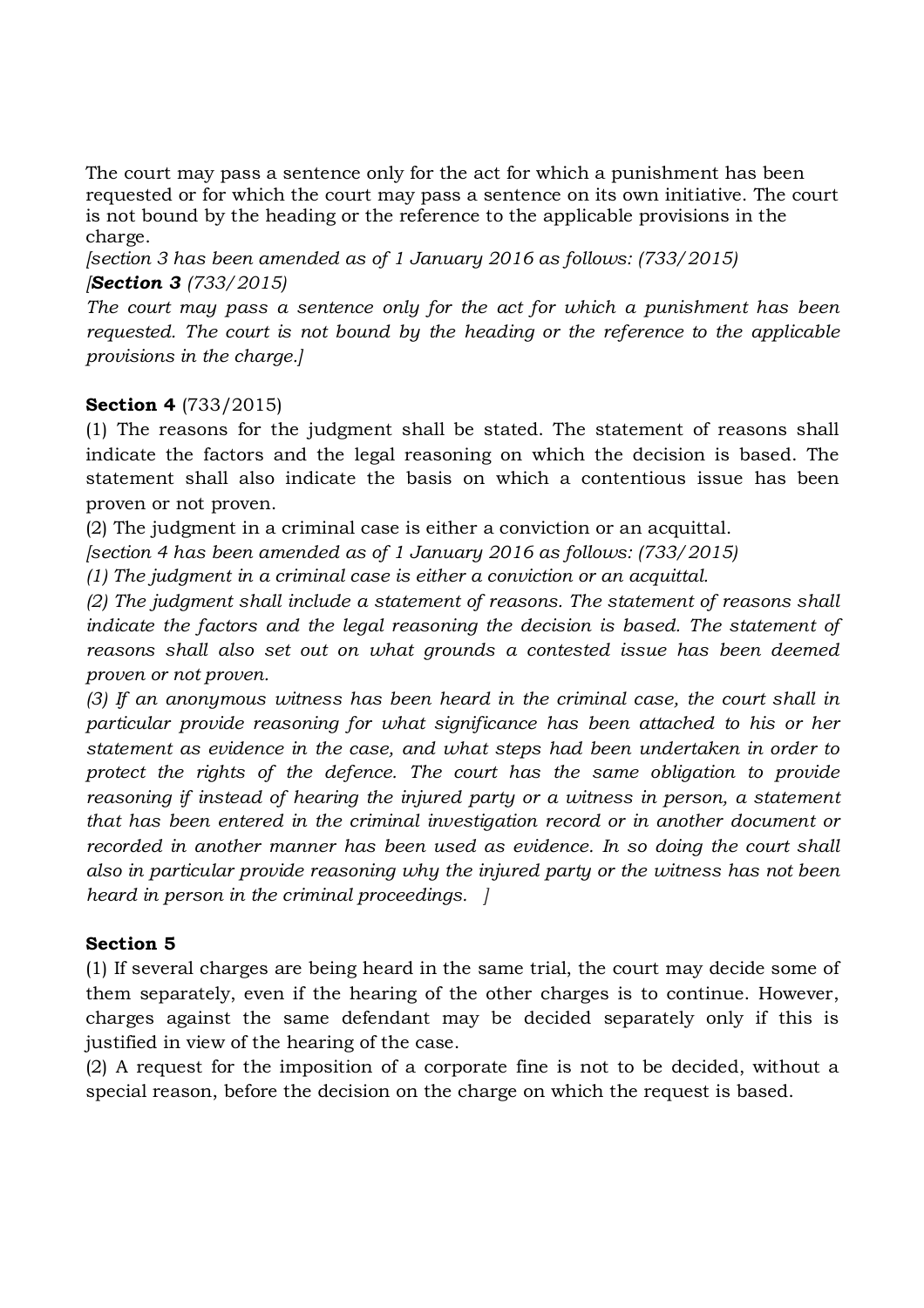### **Section 5(a)** (243/2006)

(1) Before the court orders a mental examination of the defendant, it shall separately decide (*interim judgment*) the question of whether the defendant has been found to have acted in the punishable manner described in the charges. The court may, in the same connection, decide by an interim judgment on a question concerning a civil law claim or another claim. The interim judgment is not subject to separate appeal.

(2) After the mental examination the court decides of what offence the defendant is guilty, and decides the case in other respects, unless in respect of a defendant the issue can be decided separately on the basis provided in section 5. For a special reason, also an issue decided by an interim judgment may be re-assessed.

### **Section 6**

(1) The judgment of the District Court is to be drawn up as a separate document. It is to indicate:

- (1) the name of the court and the date of the judgment;
- (2) the names of the parties;
- (3) an account of the claims and responses of the parties, with reasons;
- (4) a list of the persons heard for probative purposes and the other evidence submitted;
- (5) the statement of reasons;
- (6) the provisions and legal instructions applied;
- (7) the operative part of the judgment; and
- (8) the names and positions of the members of the court and an indication of whether the judgment is the result of a vote. If a vote has been taken, the minority opinion is to be annexed to the judgment. (167/1998)

(2) The account contained in the judgment may be fully or partially replaced by annexing a copy of the application for a summons, response or other document to the judgment, provided that the clarity of the judgment is not thereby compromised.

# **Section 7**

(1) The deliberations of the court shall take place immediately after the conclusion of the main hearing or, at the latest, on the following day. The judgment is to be handed down after the conclusion of the deliberations. If the judgment need not be handed down in its entirety, the statement of reasons for the judgment and the operative part of the judgment shall be announced. When the parties agree thereto, in so doing the statement of reasons may be announced only in general. If the judgment is the result of a vote, this shall be indicated when the judgment is handed down. (769/2002)

(2) If in an extensive or complex case the deliberations or the drawing up of the judgment so require, the judgment may be made available in the court registry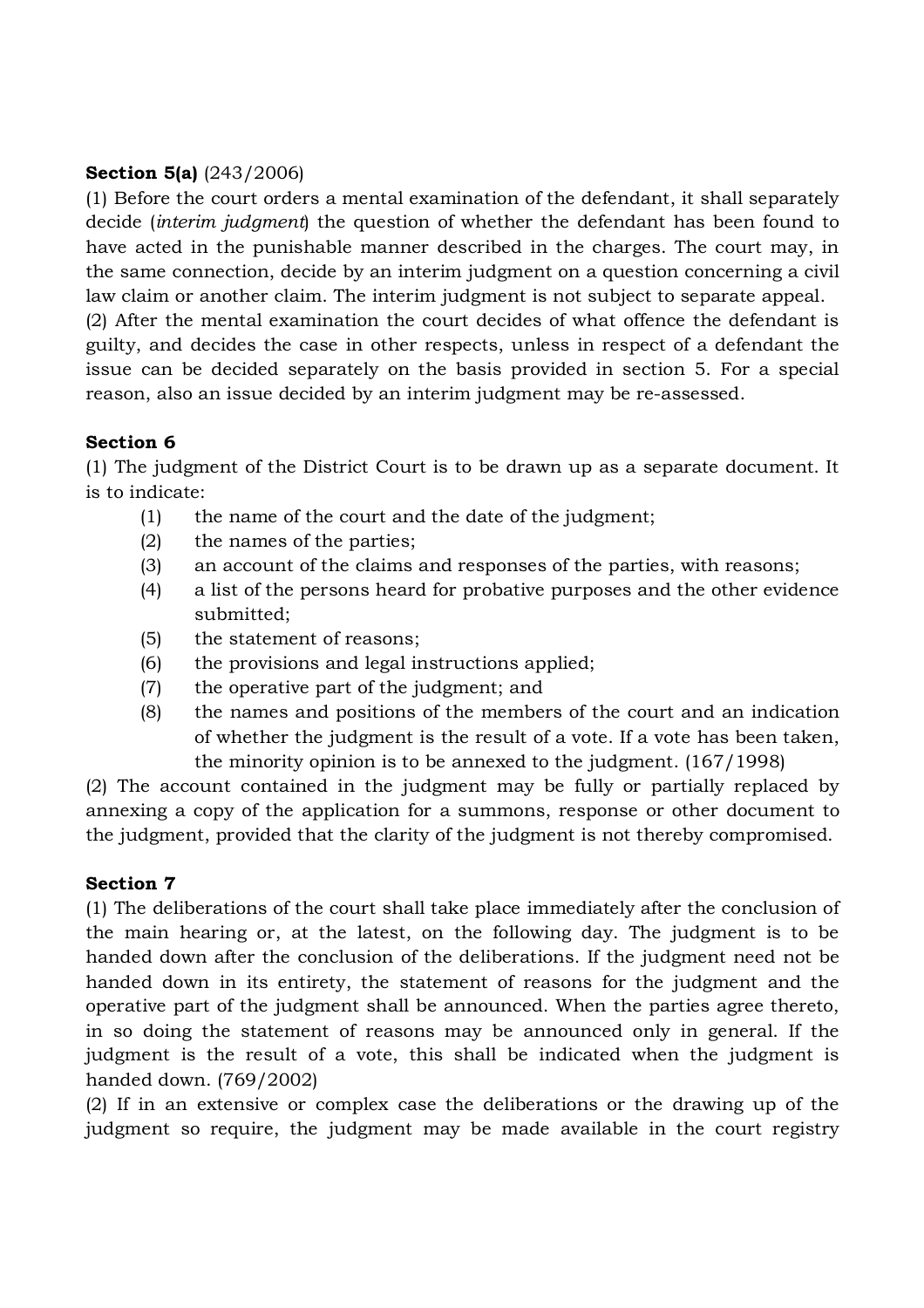within 14 days of the conclusion of the main hearing. If, for a special reason, the judgment cannot be made available within this deadline, it is to be made available as soon as possible. The parties present at the conclusion of the hearing are to be notified of the time when the judgment will be available.

(3) When the charge is dismissed or rejected without holding a main hearing, the order or the judgment are to be made available without delay in the court registry. In this event, the court is to notify the parties well in advance of the date of the decision of this date.

### **Section 8**

(1) The judgment of the district court is to be signed by the chairperson of the court.

(2) The judgments of the district court and decisions of the district court compiled as separate documents are archived by filing them in a judgment book. (769/2002)

# **Section 9**

(1) The court is to correct any typing or calculation errors and other comparable obvious errors in its judgment. Also the chairperson of the court or, when he or she is prevented, a legally qualified member of the court may correct errors. Before an error is corrected, the parties are to be reserved an opportunity to be heard on the correction, where necessary.

(2) The correction is to be marked on the judgment document and on the copies of the judgment given to the parties. If a copy given to a party cannot be corrected, that party is to be sent a corrected copy of the judgment. If an appeal has been lodged in the case, the appellate court is to be notified of the correction.

(3) A party has the right to lodge a complaint regarding the correction of an error within 30 days of having been informed of the correction.

# **Section 9(a)** (667/2005)

A deduction from the sentence corresponding to the period of loss of liberty may be made or may be rectified in favour of the convicted offender through application of what is provided in section 9 on correction of an error.

# **Section 10**

(1) If the judgment does not contain a ruling on a civil claim which should have been included in connection with the judgment, the court may supplement the judgment.

(2) A party shall request the supplementation of the judgment in writing within 14 days of the date when the judgment is handed down or made available.

(3) The parties are to be summoned to the hearing on the supplementation of the judgment under threat that the judgment can be supplemented regardless of their absence. If the court does not deem an oral hearing necessary, it shall request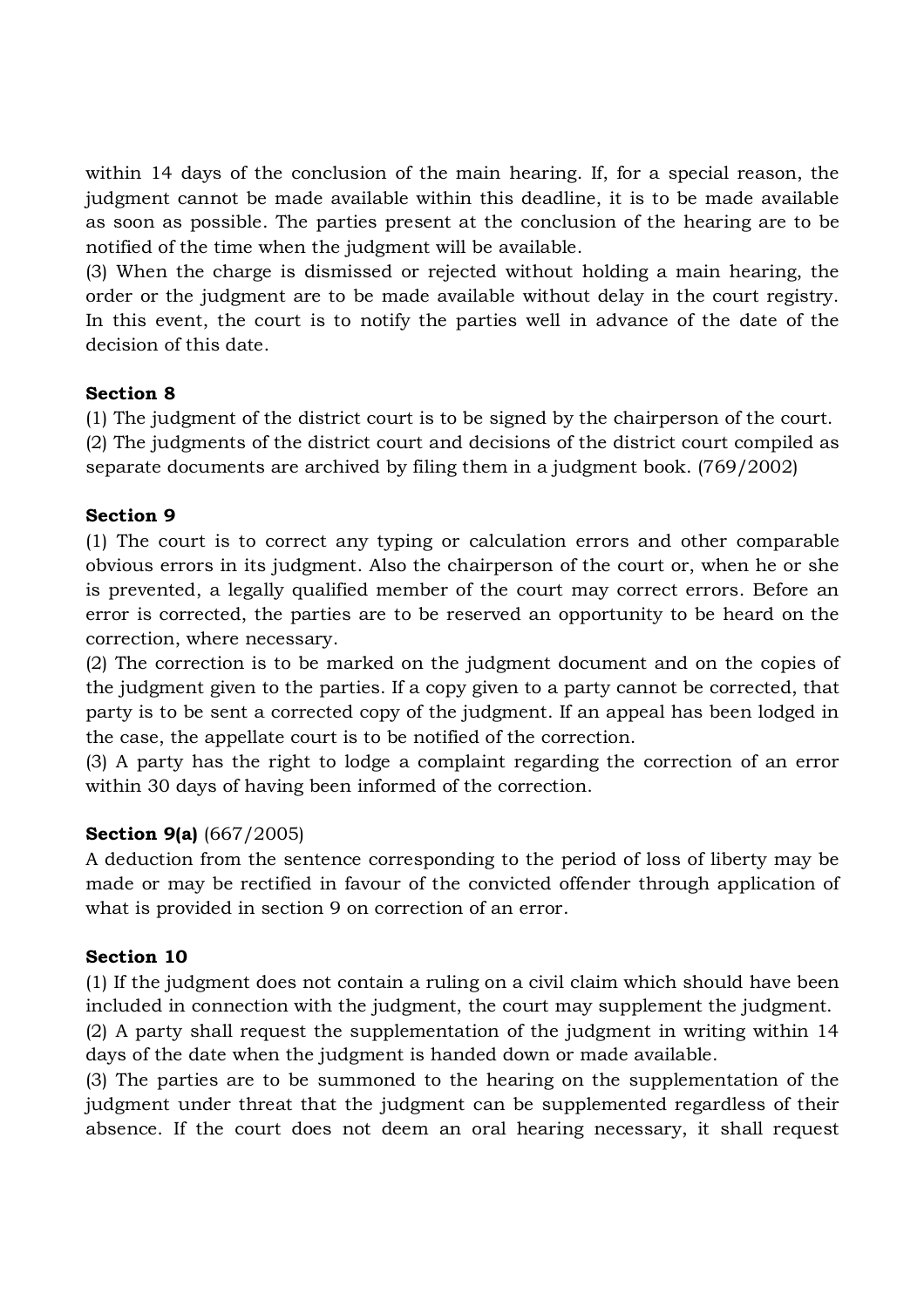written statements on the issue from the parties and at the same time notify them of the date when the decision on the supplementation is to be available.

# **Section 11**

(1) The judgment is to be supplemented by the court in the composition which made the original judgment. If a member of the court is unable to be present, the judgment is to be supplemented by the court in a composition which would have been competent to decide the matter.

(2) The decision on supplementation is to be annexed to the judgment and an entry on the retroactive supplementation is to be made on the judgment document. If an appeal has been lodged in the case, the appellate court is to be notified of the supplementation.

(3) The decision on the supplementation of a judgment is subject to appeal.

# **Section 12** (167/1998)

(1) The parties are to be given copies of the judgment of the District Court in the form of court instruments.

(2) The copies of the judgment are certified by the chairperson, a legally qualified member or an official assigned for the task.

(3) Counting from the date when the judgment of the district court is handed down or made available, the copy of the judgment is to be available to the party in the court registry

- (1) within two weeks, if an intention to appeal has been declared in the case, and
- (2) in other cases, if possible, within 30 days.

# **Section 13**

(1) An order of the District Court is to be incorporated in the minutes. However, an order dismissing the case is always to be drawn up as a separate document.

(2) A statement of reasons is to be provided for the order, if the case is dismissed, a claim or assertion made in the case is rejected or there is otherwise a need for a statement of reasons.

(3) Otherwise, the provisions on a judgment apply, as appropriate, to a court order, as appropriate.

# **Section 14**

The notifications and summonses referred to in this Chapter may be served on the parties by post, unless another form of service is considered necessary.